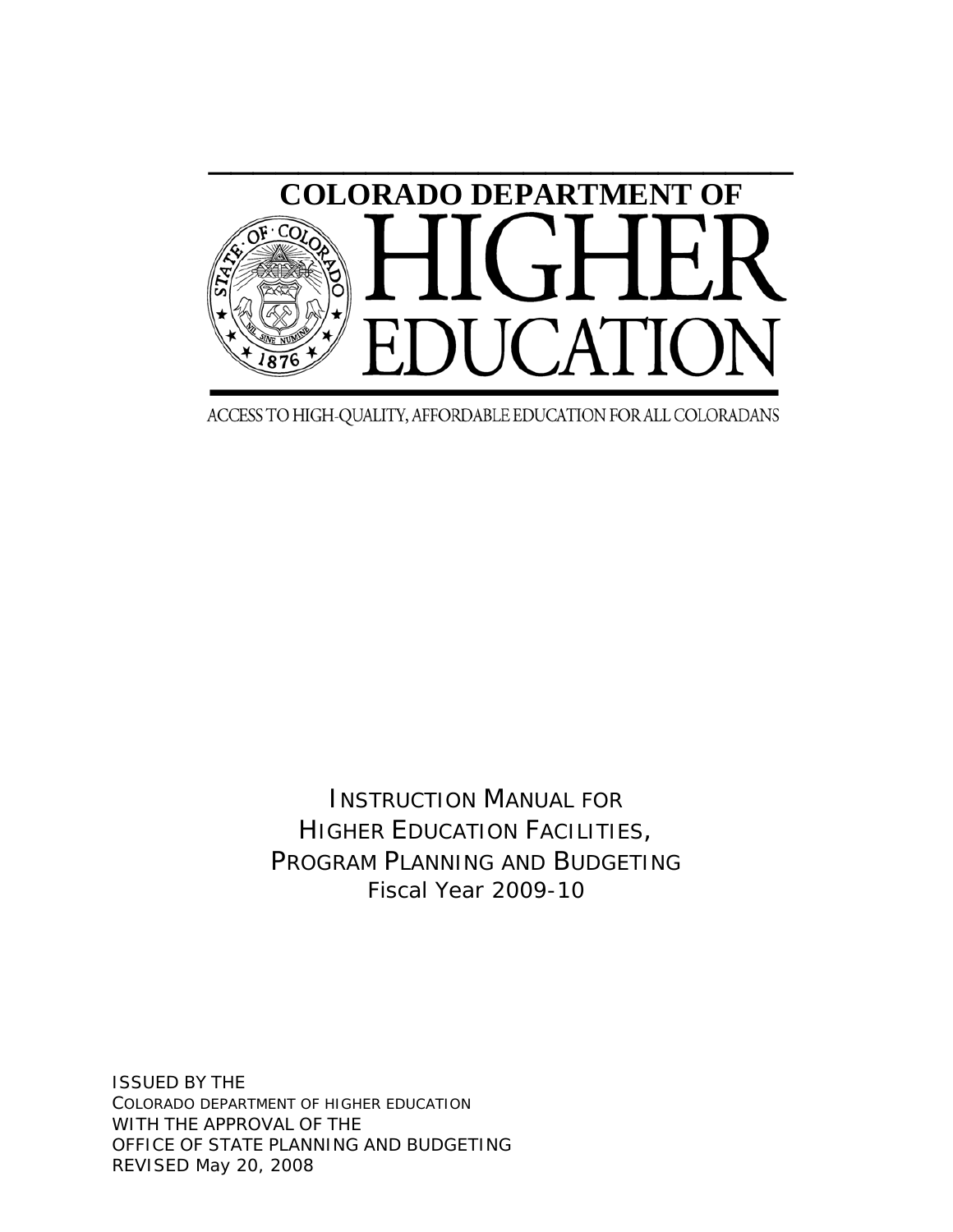# STATE OF COLORADO

## **DEPARTMENT OF HIGHER EDUCATION**

*Colorado Commission on Higher Education* 

#### James T. Polsfut, Acting Chair Richard L. Ramirez<br>Larry B. Beckner Edward A. Robinsor Jill L. Brake Greg C. Stevinson Patricia L. Pacey James M. Stewart Michael Plachy

Edward A. Robinson



Governor Bill Ritter, Jr.

David E. Skaggs Executive Director

#### MEMORANDUM

- TO: Higher Education Capital Construction Advisory Committee (CCAC) Members; Higher Education CFOs; Higher Education Facility Planners
- FROM: Ryan Stubbs, Capital Construction Coordinator
- DATE: May 20, 2008
- SUBJECT: Capital Construction Budget Requests for Fiscal Year 2009-2010

Attached please find the Department of Higher Education (DHE) "Instruction Manual for Higher Education Facilities, Program Planning and Budgeting for FY 2009-2010." Please be sure to review the manual and the deadlines set forth in the schedule as all institutions will be held to them this year. We have revised this manual and the budget forms to comply with recent statutory changes.

Ryan Stubbs will be managing the capital construction review process and all submittals and questions should be directed to his attention. He can be reached at (303) 866-4034.

The 2008 legislative session created several significant new or amended state laws affecting higher education capital construction. The most notable included SB08-218 SB08-233 and HJR08-1042, a series of bills that will allow additional higher education projects to be funded through Certificates of Participation (COPs) using Federal Mineral Lease Revenues (FML). SB08-218 allows for a percentage of the growth occurring in FML revenues to be used to fund higher education capital construction, this new revenue source was desperately needed given the large capital needs at every institution as well as current state revenue forecasts which predict little to no accrual of state capital construction funds over the next four years. SB08-233 enabled the state to use the funds allowed for in SB08-218 and issue COPs to fund a number of additional capital construction projects. SB08-233 specifies COP payments for a period of 20 years that will fund approximately \$216 Million worth of projects. These projects have been identified and listed by the JBC within HJR08-1042. The final number of projects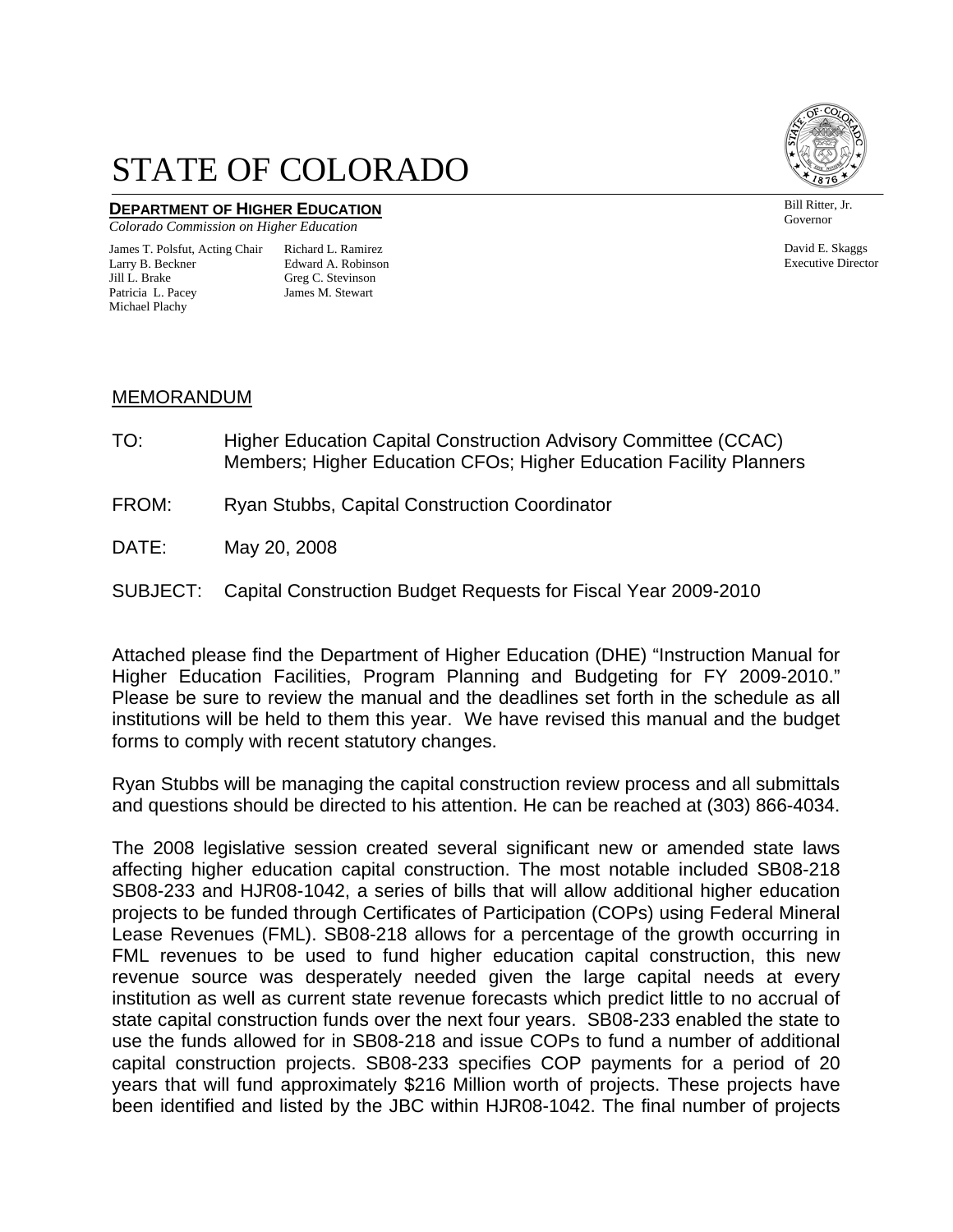that are funded within this first issuance of COPs will be partially determined based on market conditions which could affect the dollar amount of COPs issued. Depending on the accuracy of the FML revenue forecasts, it is possible that there will be an additional COP issuance within the next several years. The Treasurer's Office will monitor this revenue stream and report to OSPB and DHE to determine if another COP issuance is possible. In the time between COP issuances, FML revenues accrued in the funds created by SB08-218 for higher education capital construction above what is needed to fund COP payments will be used within the normal annual capital construction process. While this new revenue stream allows for a number of projects to receive funding immediately and will likely allow for additional projects in the future, funding scenarios for higher education capital for FY 2009-2010 remain bleak, and forecasts show minimal state funds available for FY 2009-2010. **Additionally, it is important to note that OSPB and DHE do not see a separate capital process emerging for FML/COP projects. Institutions should use the same planning process and timelines outlined within this budget manual for submitting all projects requesting state funds.**

Another significant piece of 2008 legislation for capital construction was SB08-1205. This bill raised the program planning requirement threshold for all projects to those exceeding \$2 Million dollars. This means that all types of projects (202, cash and statefunded) with a budget of \$2 Million or below will not require a program plan. 202 and cash-funded projects below this amount will be reported in the 209 report and institutions will still need to request a waiver for state-funded projects with budgets of \$2 Million or below. The bill will also allow for cash-funded projects to have the same approval process that previously existed only for 202 projects. This means that cashfunded projects can receive approval from DHE, CDC and JBC throughout the year without having to be included in the Long Bill. Additionally, cash-funded projects will not be subject to the six month encumbrance rule. This budget manual has been updated to reflect these legislative changes.

One additional change for capital was included in SB08-18 which no longer requires CCHE/DHE approval of leases. This legislation is still pending the Governor's signature, but if it is enacted, leases will no longer have to go through CCHE/DHE for approval and may be submitted directly through the Office of the State Architect. Once the legislation has been enacted we will notify institutions when the new lease approval process can be implemented.

Also, DHE is in the process of enabling on-line submittal for five-year capital construction plans. DHE plans to finish this online database in June and would allow for each institution to update their five-year plans online during the DHE capital review process, instead of resubmitting CC-P forms (which can often occur multiple times throughout the process). The database will contain essentially the same information shown on the current CC-P form and will have a similar format. Once the online database is operational, DHE will accept the submittal of 5-year plans either through CC-P forms or online. This year will serve as a trial period for this new process and institutions will not be required to submit 5-year plans on-line. DHE plans to release additional information on this in June.

DHE will accept all projects that meet the statutory guidelines and budget deadlines set forth in the attached Instruction Manual for consideration in FY09-10. However, in developing the higher education priority list, we will again rely heavily on the priorities of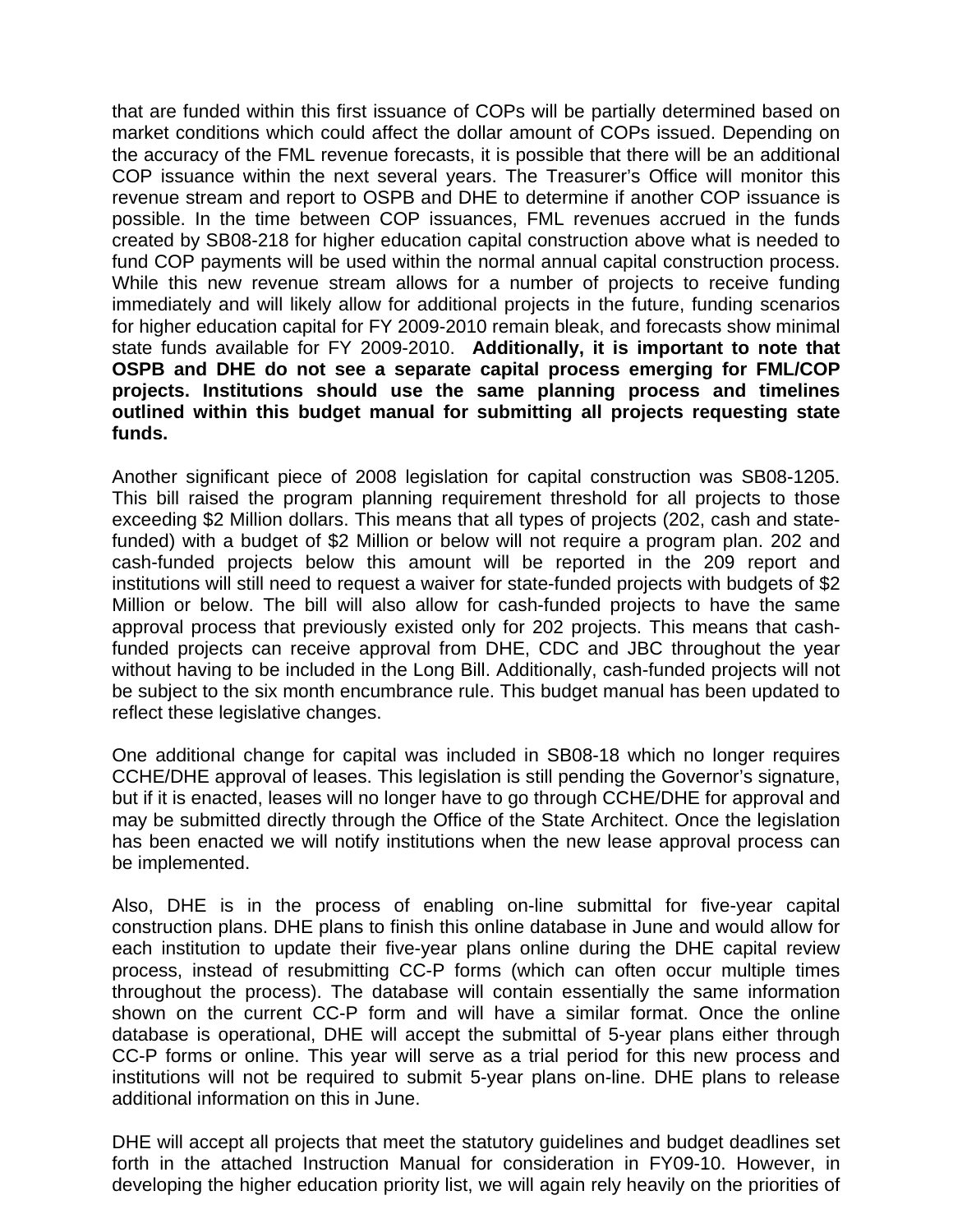governing boards with a focus on health and life safety projects, programmatic improvements, and continuation projects. Additionally, DHE has worked to develop a policy for the consideration of cash and other-funds to supplement state funded projects. This policy was considered in a Commission Study Session this May, and will be brought before the Commission for formal adoption in June. Given these circumstances it is likely that the consideration of cash and other funding sources in projects that would normally be eligible for state-funds will be part of the Commission's prioritization process.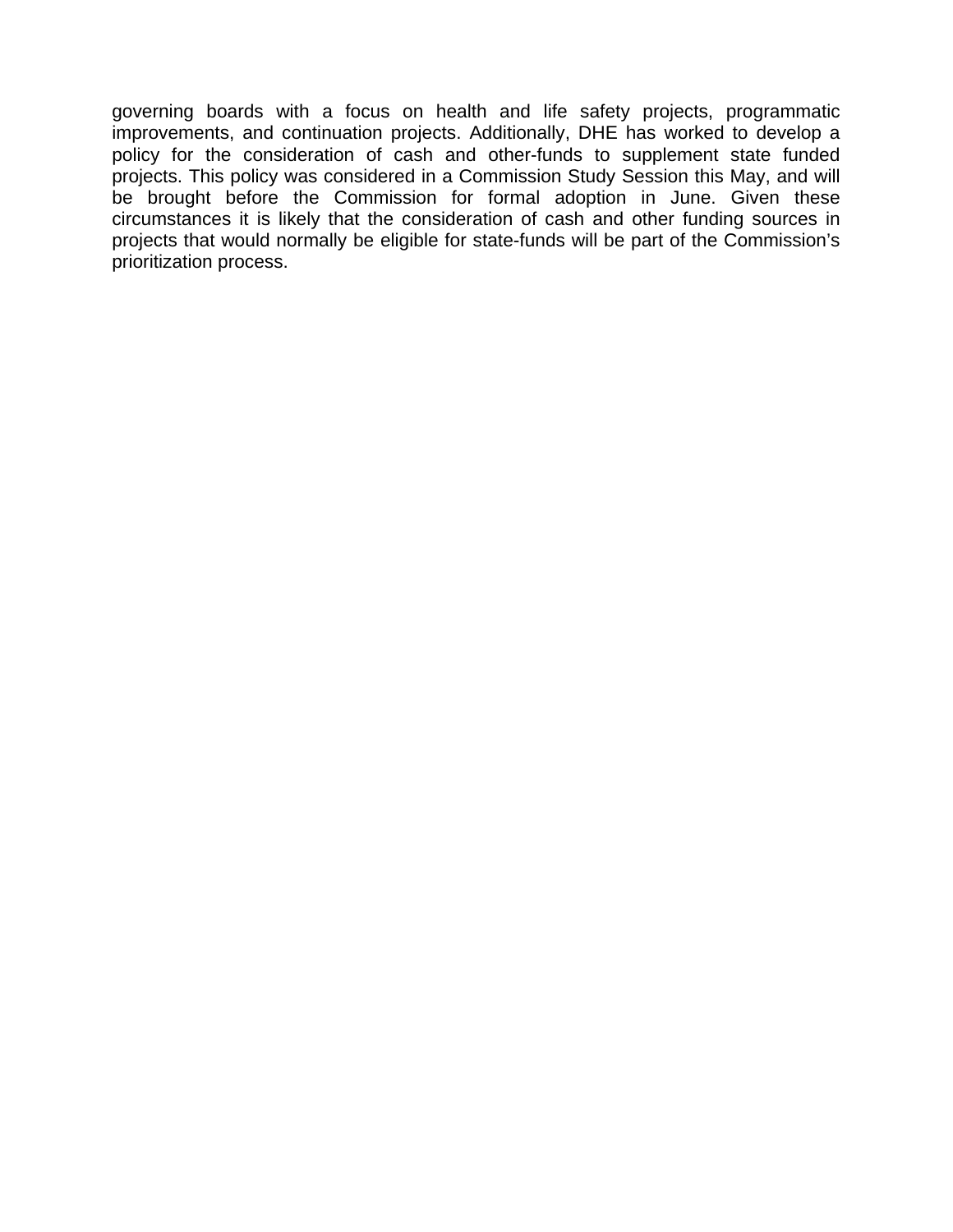## TABLE OF CONTENTS

| Capital Construction Budget and Program Plan Schedule for 2009-2010 Projects 3 |  |
|--------------------------------------------------------------------------------|--|
|                                                                                |  |
|                                                                                |  |
|                                                                                |  |
|                                                                                |  |
|                                                                                |  |
|                                                                                |  |
|                                                                                |  |
|                                                                                |  |
|                                                                                |  |
|                                                                                |  |
|                                                                                |  |
|                                                                                |  |
|                                                                                |  |
| Capital Construction Budget Requests (CC-C, CC-IT) 11                          |  |
| Five-Year Capital Construction Program (CC-P)/Governing Board Priority  12     |  |
|                                                                                |  |
| Governing Board Annual Fiscal Reports on Cash-Funded Projects  12              |  |
|                                                                                |  |
| CC-C and CC-IT: Capital Construction Project Requests FY 2009-2010 13          |  |
| CC-C: Project Costs and Approval Cover Sheet Instructions 13                   |  |
| CC-IT: Project Costs and Approval Cover Sheet Instructions  18                 |  |
|                                                                                |  |
| CC-P: Five-Year Capital Construction Plan FY 2009/10-FY 2013/14  26            |  |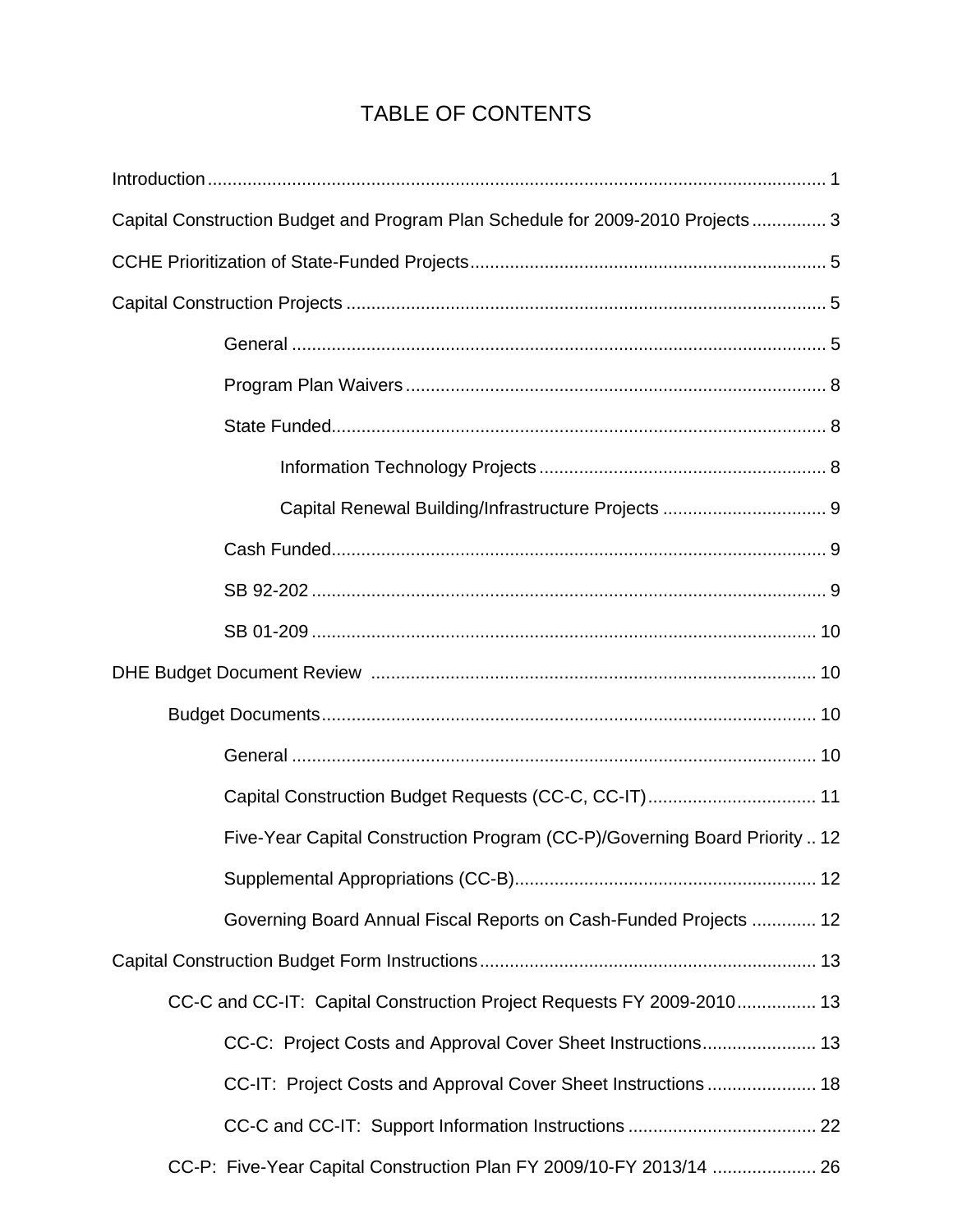|--|--|--|--|--|

|    | The following Budget Forms are not in this manual. They were sent via email:                                                                                                                                                                                                                                                                                          |
|----|-----------------------------------------------------------------------------------------------------------------------------------------------------------------------------------------------------------------------------------------------------------------------------------------------------------------------------------------------------------------------|
|    | CC-C: Capital Construction Building Project Request FY 2009-2010<br><b>Project Costs and Approval Cover Sheet</b><br><b>Support Information Form</b>                                                                                                                                                                                                                  |
|    | CC-IT: Capital Construction Technology Project Request FY 2009-2010<br><b>Project Costs and Approval Cover Sheet</b><br><b>Support Information Form</b>                                                                                                                                                                                                               |
|    | CC-P: Five-Year Capital Construction Plan FY 2009/10-FY 2013/14                                                                                                                                                                                                                                                                                                       |
|    | CC-B: Supplemental Capital Construction Request FY 09-10                                                                                                                                                                                                                                                                                                              |
|    | CM-03 SBREP Capital Renewal Building/Infrastructure Request                                                                                                                                                                                                                                                                                                           |
| be | If you did not receive the above forms, please contact Ryan Stubbs at<br>Ryan.stubbs@dhe.state.co.us or 303-866-4034. (Revised CC-B form will be sent at a<br>later date) (LEED Checklists should have also been included in this email). All forms will<br>made available at<br>following<br>the<br>web<br>address:<br>http://highered.colorado.gov/Finance/Capital/ |

Appendices:

| Appendix B: Capital Construction and Controlled Maintenance Definitions A4 |  |
|----------------------------------------------------------------------------|--|
|                                                                            |  |
|                                                                            |  |
| Appendix D: COFRS Higher Education Financial Reporting System              |  |
| Appendix E: Memorandum of Understanding between State Controller's         |  |
| Appendix F: Special Instructions for Higher Education Information          |  |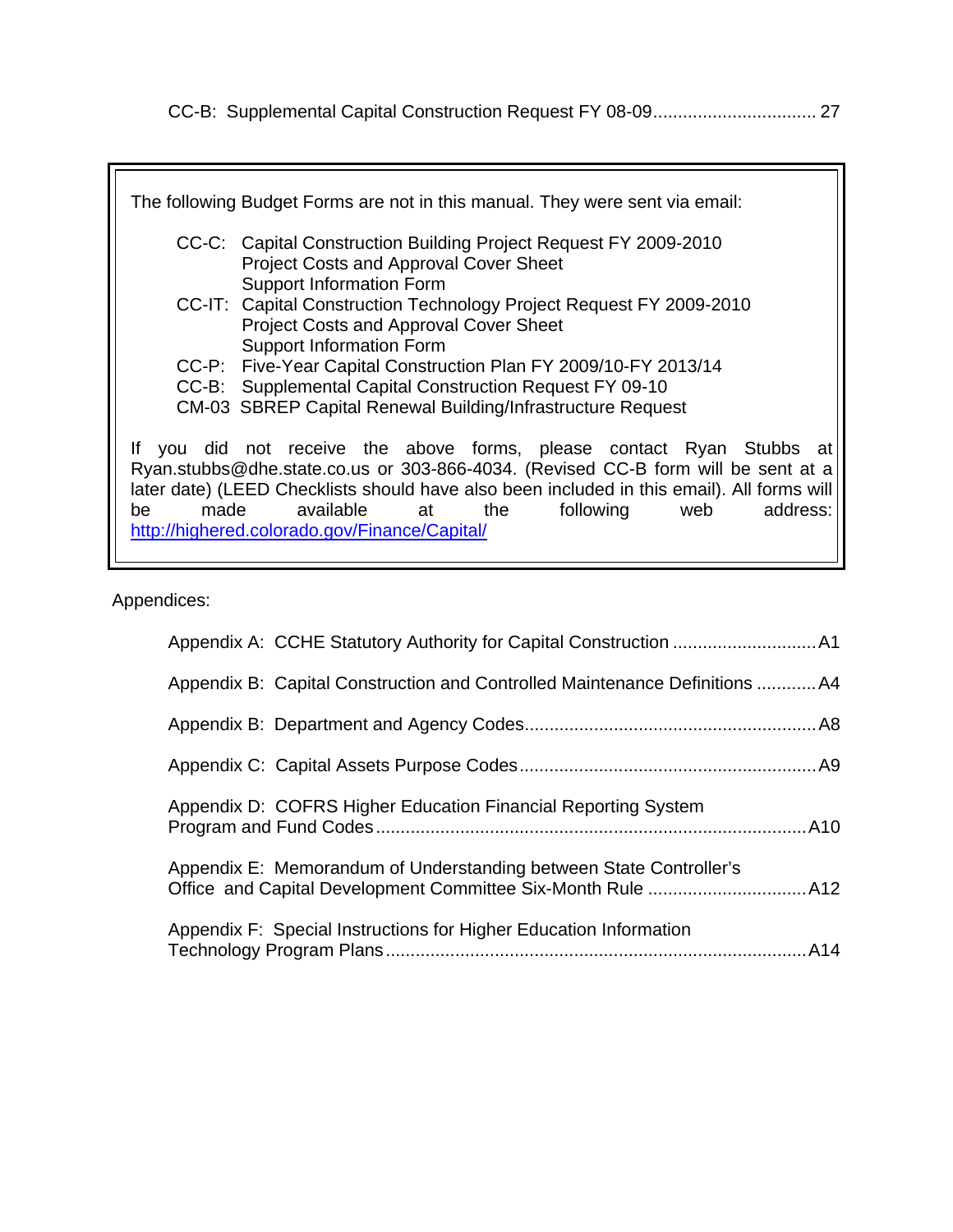### **INTRODUCTION**

The Department of Higher Education (DHE) is charged, by statute, to establish standards and procedures for higher education institutional submissions of capital construction program plans, to make budget recommendations on institutional capital construction requests, and to review and approve institutional capital construction program plans and facility master plans that are consistent with the role and mission of each institution (see Appendix A for statute). With the concurrent approval of the Office of State Planning and Budgeting (OSPB), and the staffs of the legislative Capital Development Committee (CDC) and the Joint Budget Committee (JBC), DHE, since 1981, has annually issued an instruction manual for higher education capital projects.

This manual discusses DHE budgeting and planning processes for capital and information technology projects for state-supported higher education institutions. It includes a list of deadlines for the FY09-10 budget year, the processes DHE follows in reviewing various budget documents and capital construction projects, the DHE prioritization policy for ranking state-funded projects, and instructions for completing the various applicable budget forms. These forms are available on the Department's website at http://highered.colorado.gov/Finance/Capital/. DHE Capital policies cited or referenced in this manual can be accessed from the DHE website. The policies, with their specific pathways, include:

¾ Section III, Part D - Guidelines for Long-Range Facilities/Infrastructure Master Planning:

<http://highered.colorado.gov/Finance/Capital/guidelines/fmpg.pdf>

¾ Section III, Part E - Guidelines for Facilities Program Planning:

<http://www.state.co.us/cche/policy/newpolicies/iii-parte.pdf>

¾ Section III, Part M - Capital Improvement Program Policies:

<http://highered.colorado.gov/Finance/Capital/guidelines/fppg.pdf>

¾ Section III, Part Q - Policies for Self-Funded Capital Construction:

<http://highered.colorado.gov/publications/policies/Current/iii-partq.pdf>

 $\triangleright$  Facility Program Planning Guidelines

<http://highered.colorado.gov/Finance/Capital/guidelines/fppg.pdf>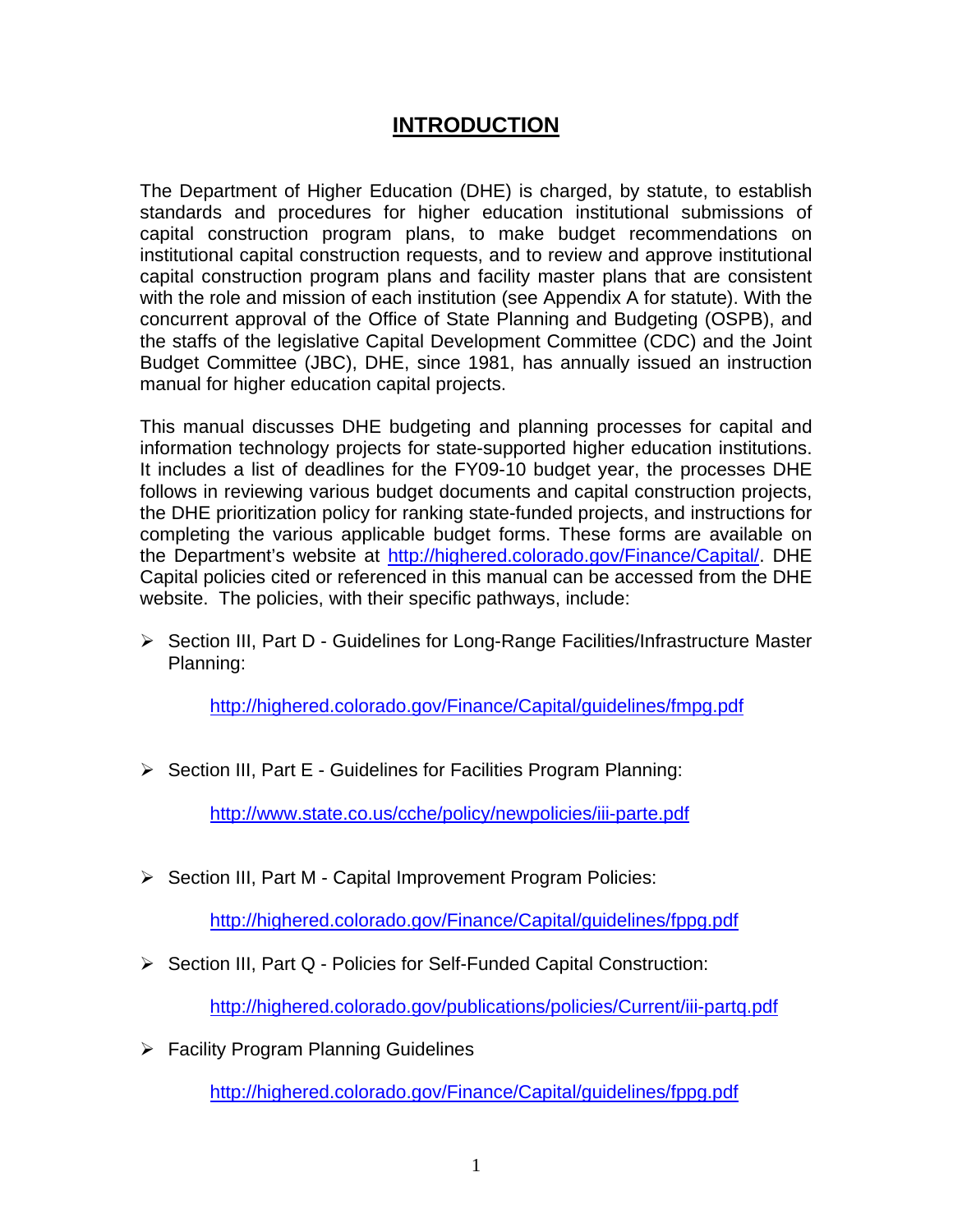¾ Facilities Master Planning Guidelines

<http://highered.colorado.gov/Finance/Capital/guidelines/fmpg.pdf>

 $\triangleright$  Space Utilization Guidelines

<http://highered.colorado.gov/Finance/Capital/guidelines/sug.pdf>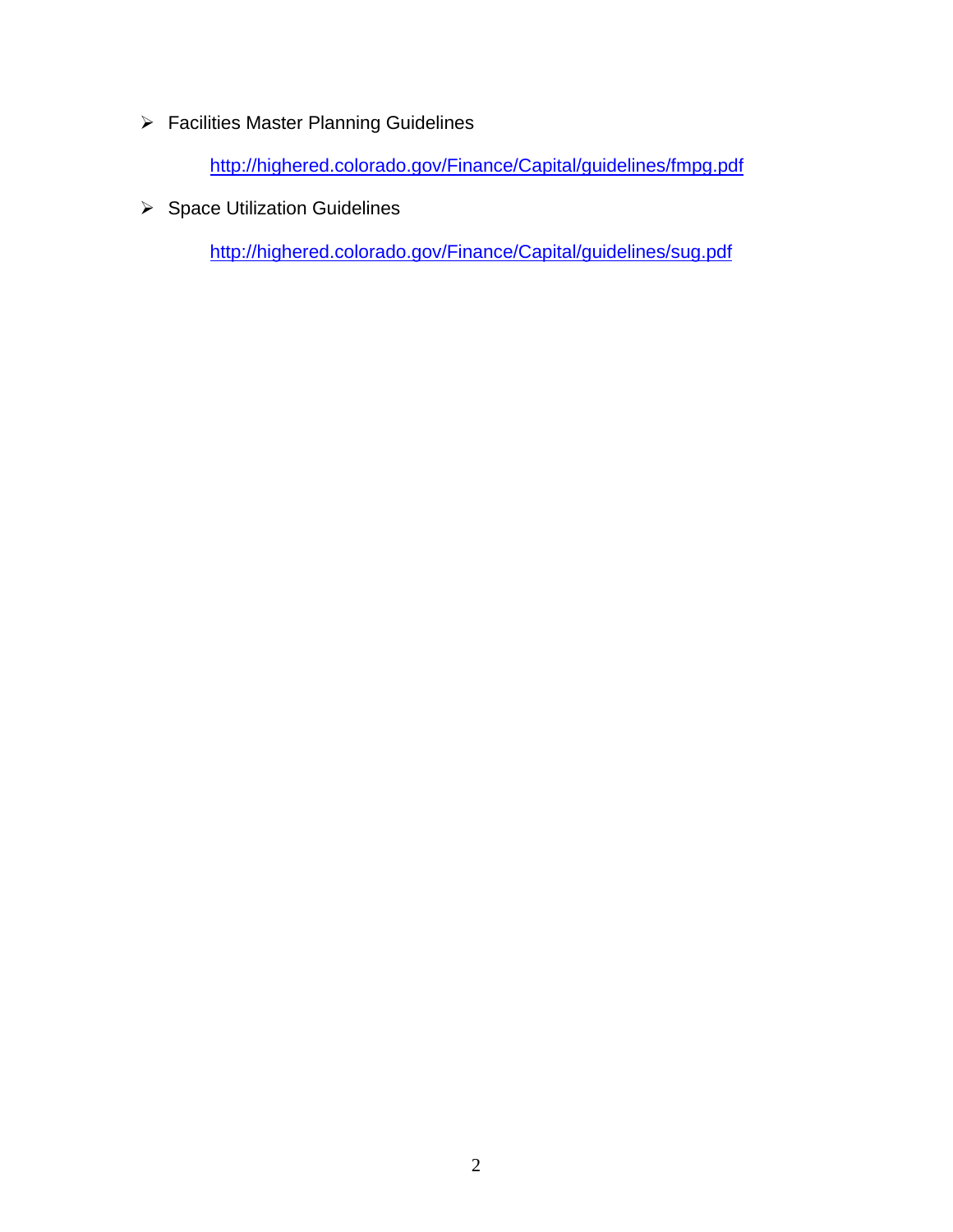## **CAPITAL CONSTRUCTION BUDGET AND PROGRAM PLAN SCHEDULE FOR 2008-2009 REQUESTS**

| <b>Governing Boards and Institutions:</b>                                                                                                                                                                                                                                                                                                                                                                                                                                           | <b>Due Dates</b>                         |
|-------------------------------------------------------------------------------------------------------------------------------------------------------------------------------------------------------------------------------------------------------------------------------------------------------------------------------------------------------------------------------------------------------------------------------------------------------------------------------------|------------------------------------------|
| Forward Five-Year Capital Construction Plan (FY09-10 through FY13-<br>14) to DHE (Submit 1 electronic copy)<br>CC-P form<br>Forward Governing Board Priorities for all major state-funded capital                                                                                                                                                                                                                                                                                   | July 16, 2008                            |
| construction projects to DHE (Submit 1 electronic copy).<br>Forward FY09-10 FINAL Capital Construction Project<br>Requests to DHE (Submit 1 electronic copy of budget documents; 1<br>paper copy of each facility program plan); CM-03 (Capital Renewal<br>requests) submitted at same the same time to Office of the State<br>Architect (OSA) and OSPB. These requests are not submitted to CDC or<br>JBC at this time.<br>CC-C and CC-IT forms & Support Information<br>$\bullet$ | July 16, 2008                            |
| <b>Facility Program Plans</b><br>$\bullet$<br>OSA CM-03 (for capital renewal)                                                                                                                                                                                                                                                                                                                                                                                                       |                                          |
| Forward self-funded capital projects (cash funded, as well as SB92-202<br>projects, if possible) to DHE (Submit 1 electronic copy of budget<br>documents, 1 paper copy of each facility program plan).<br>CC-C and CC-IT forms & Support Information<br><b>Facility Program Plans</b>                                                                                                                                                                                               | August 6, 2008                           |
| Governing Boards forward to DHE a Cash-Funded Projects<br>Capital Construction Budget Addendum to disclose source and<br>use of funds for each major cash-funded capital construction<br>project; and an annual fiscal report on the cumulative impact of<br>All major and minor cash-funded projects for FY09-10.<br>(Major: more than \$2 million; minor: \$2 million or less.)                                                                                                   | August 14, 2008                          |
| Forward list (on 209 forms) of cash-funded capital projects -<br>SB01-209 projects - (\$2 million or less for SB92-202 projects<br>(constructed, operated and maintained with cash andor less for cash -<br>constructed and operated & maintained with either cash or general fund<br>or both) to DHE.                                                                                                                                                                              | September 10, 2008                       |
| Forward Board-approved Five-Year Controlled Maintenance<br>Plan and Status Reports on Controlled Maintenance and<br>Capital Construction Projects to the Office of the State Architect.                                                                                                                                                                                                                                                                                             | September 4, 2008                        |
| Forward supplemental appropriation requests for FY 08-09 or prior years<br>to DHE (Submit 1 electronic copy).<br>CC-B form                                                                                                                                                                                                                                                                                                                                                          | September 19, 2008                       |
| <b>DHE Schedule:</b>                                                                                                                                                                                                                                                                                                                                                                                                                                                                |                                          |
| Consult with institutions in preparation of FY09-10 requests<br>and FY09-10 to FY13-14 Five-Year Capital Construction plans<br>Coordinate state-level reviews of institution requests                                                                                                                                                                                                                                                                                               | Through<br>mid-July<br>July to September |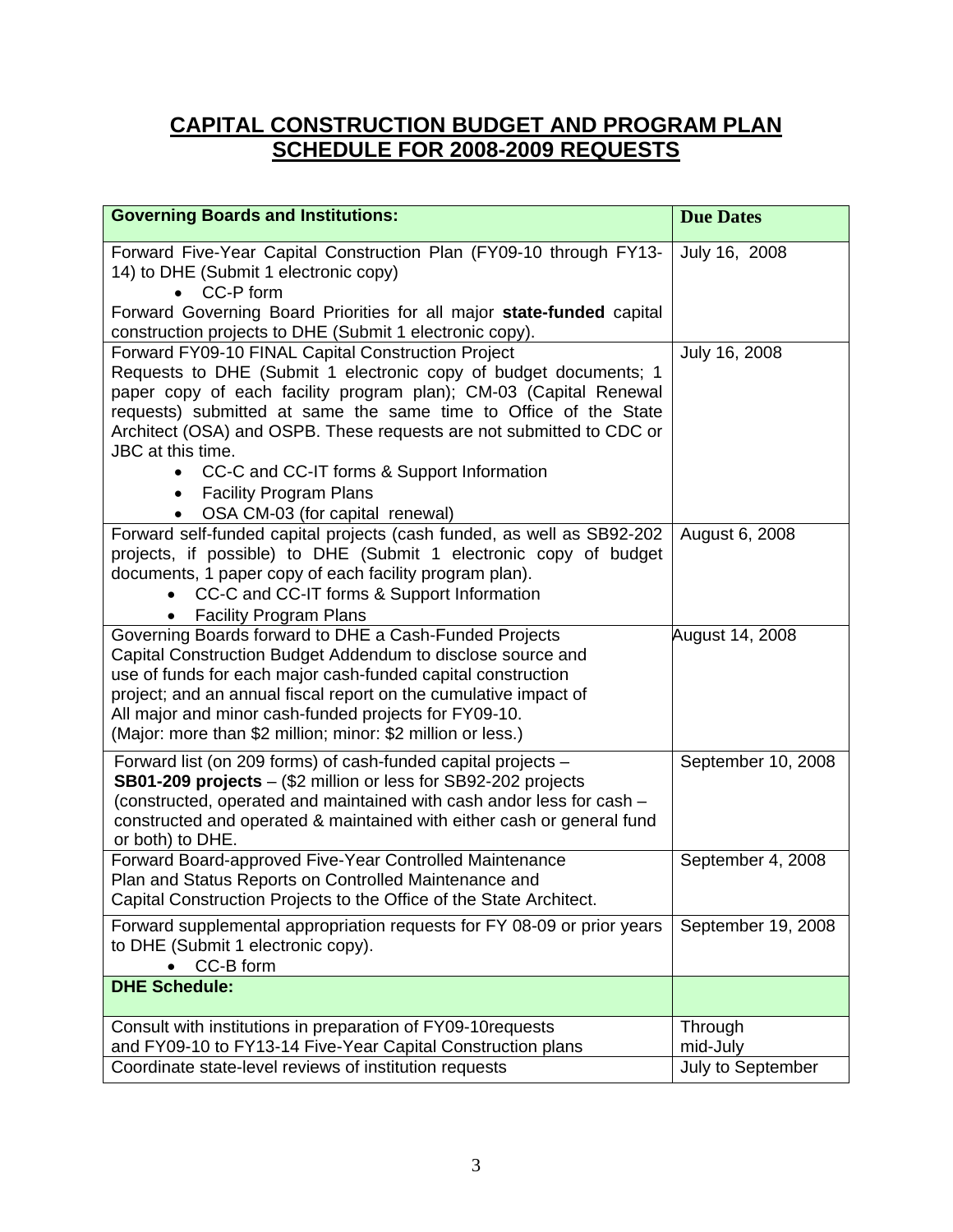| Submit list of state funded capital construction budget requests to Office<br>of State Planning and Budgeting (OSPB) | August 6, 2008          |
|----------------------------------------------------------------------------------------------------------------------|-------------------------|
| Forward list of capital construction budget requests to Capital                                                      | September 2, 2008       |
| Development Committee (CDC) staff.                                                                                   |                         |
| DHE Subcommittee on Capital Assets meets with CCAC members &                                                         | Sept. 8-17, 2007        |
| others to finalize recommendations to Commission on the DHE priority                                                 |                         |
| list of state-funded capital projects.                                                                               |                         |
| Prepare DHE capital budget priorities, 5-year                                                                        | September 18 2008       |
| capital construction program for October Commission agenda                                                           |                         |
| Coordinate state-wide prioritization list with OSPB                                                                  | October                 |
| Submit supplemental requests to OSPB                                                                                 | November 3, 2008        |
| Submit prioritized list and program plan reviews to CDC, JBC &<br>OSPB.                                              | <b>November 3, 2008</b> |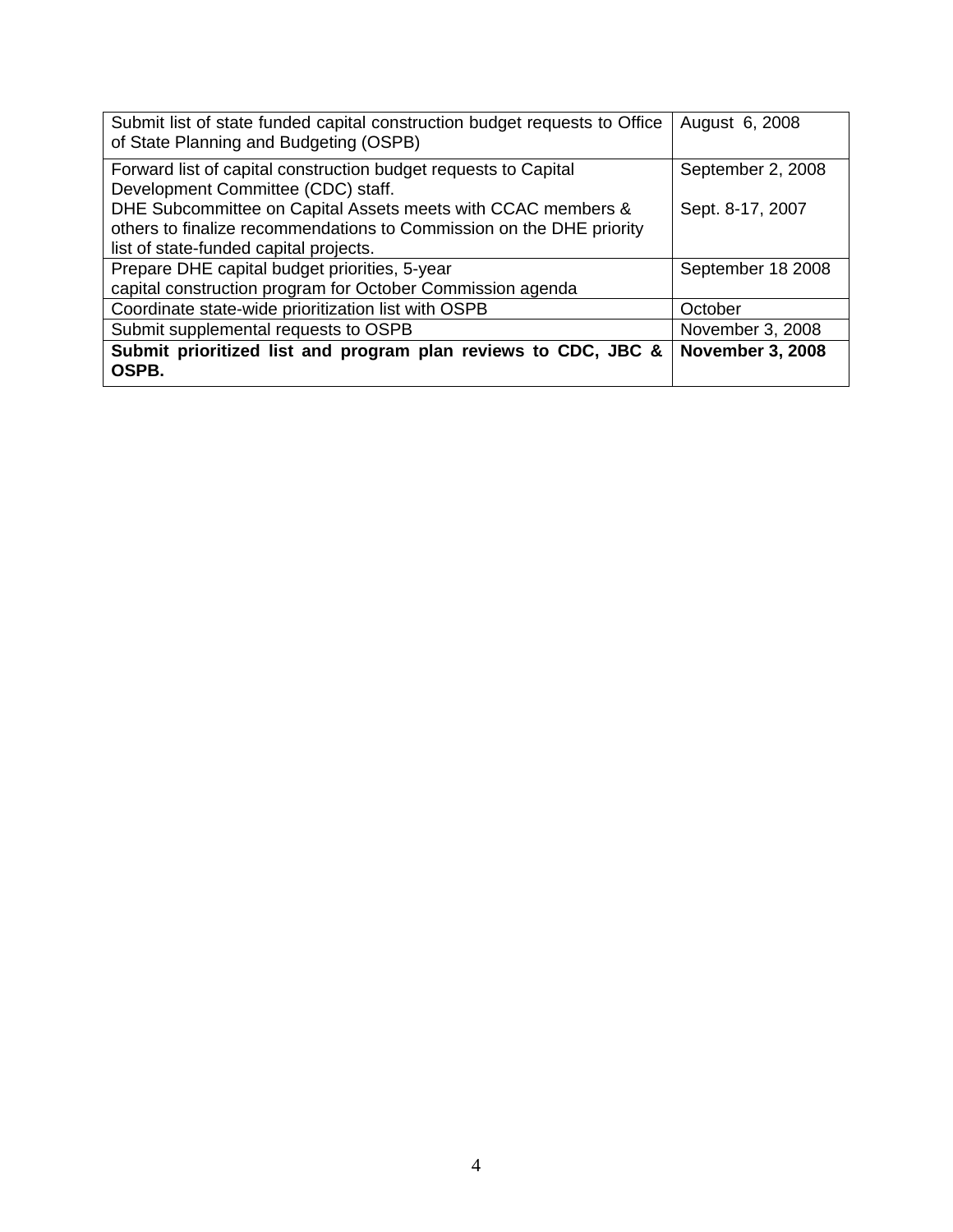### **DHE PRIORITIZATION OF STATE-FUNDED PROJECTS**

The Department of Higher Education annually prioritizes **ALL** state-funded (Capital Construction Funds or CCF) capital construction project requests prior to submission to the General Assembly. Projects costing less than \$2 million CCF that are granted a waiver from the program planning requirements are prioritized alongside projects with costs exceeding \$2 million. The Department does not prioritize cash-funded projects or SB92-202 projects. Instead, it reviews cashfunded projects and recommends them for cash spending authority to the General Assembly. Cash-funded and SB92-202 projects that DHE staff recommends for disapproval or that DHE staff believe raise policy issues are referred to the Commission.

Also, the Department neither reviews nor prioritizes Controlled Maintenance requests. Institutions submit these requests to the Office of the State Architect within the Department of Personnel and Administration.

Prioritized state-funded projects must have approved program plans that are consistent with all statutory requirements, the statutory role and mission, the campus facilities master plan, and approved space and utilization standards, where applicable. In prioritizing a project, financial feasibility and conformance with established planning guidelines may be considered.

For FY09-10, the prioritization list will be reviewed and approved by the Commission's Sub-Committee on Capital Assets and the Commission as a whole prior to submission to the General Assembly in November 2008.

### *Capital Construction Projects*

#### **General**

Program plans are required for most public higher education capital construction projects. Only three types of capital construction projects do **NOT** need program plans. These are:

- $\triangleright$  Capital construction projects costing less than \$2 million in state funds for which requests for exemptions from the requirements of program and physical planning must be submitted to DHE. (See the section on program plan waivers below.)
- ¾ Capital construction projects costing \$2 million or less and constructed, operated and maintained with cash or federal funds and capital projects costing \$2 million or less and constructed with cash funds but operated and maintained with either cash, general funds or a combination of both are called SB01-209 projects. These projects are simply reported to DHE by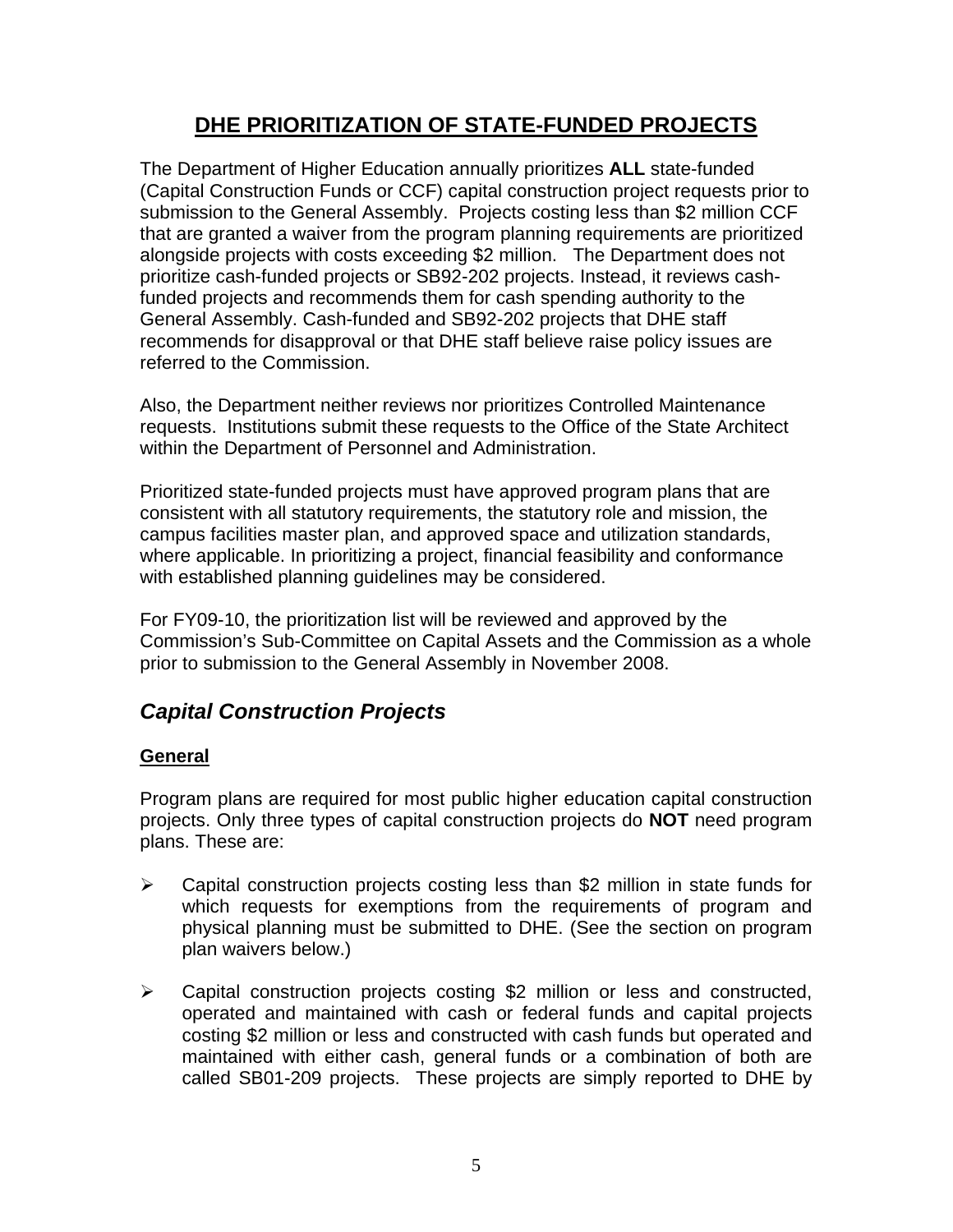September 1 of each year for the previous fiscal year. (See the section on SB01-209 projects below.)

 $\triangleright$  Capital Renewal projects for which the Office of the State Architect CM-03 form, and possibly a feasibility study, may be required in lieu of a formal program plan (See the section on Capital Renewal projects below).

All other new capital requests require program plans. Program plans must follow applicable policy in DHE Policy Section III, Part E – Facilities Program Planning <http://highered.colorado.gov/Publications/Policies/#ca> and the Facility Program Planning Guidelines for Higher Education Capital Construction Projects [http://highered.colorado.gov/Finance/Capital/guidelines/fppg.pdf.](http://highered.colorado.gov/Finance/Capital/guidelines/fppg.pdf)

Program plans are reviewed for appropriateness, necessity, and sufficiency of the project with respect to institution programs, applicable state policies, plans and standards, and consideration of alternative actions and timetables. Each program plan should:

- $\triangleright$  Receive the approval of the institution's governing board within 30 days of submittal to DHE; the governing board should send to DHE a letter stating the date and vote of the approval. The governing boards should affirm that the program plan:
	- Conforms with the institution master plan as well as the academic and technology plans;
	- Benefits the educational program housed in the facility;
	- **Includes operating and capital costs that are appropriate to the** educational program and to the source and method of financing; and
	- **If** Is consistent with the institutional five-year capital construction program schedule.
- $\triangleright$  Include a third-party independent review (one performed by an engineer, architect, or information technology expert who is not an employee of the institution) that covers:
	- Compliance with applicable codes;
	- **Completeness and accuracy of the project cost estimate;**
	- Appropriateness and thoroughness of the methodology used for cost estimating (Means or Dodge published cost data, historical costs from previous projects, cost estimating consultant, in-house cost estimating, etc.); and
	- **Validity of the alternative chosen.**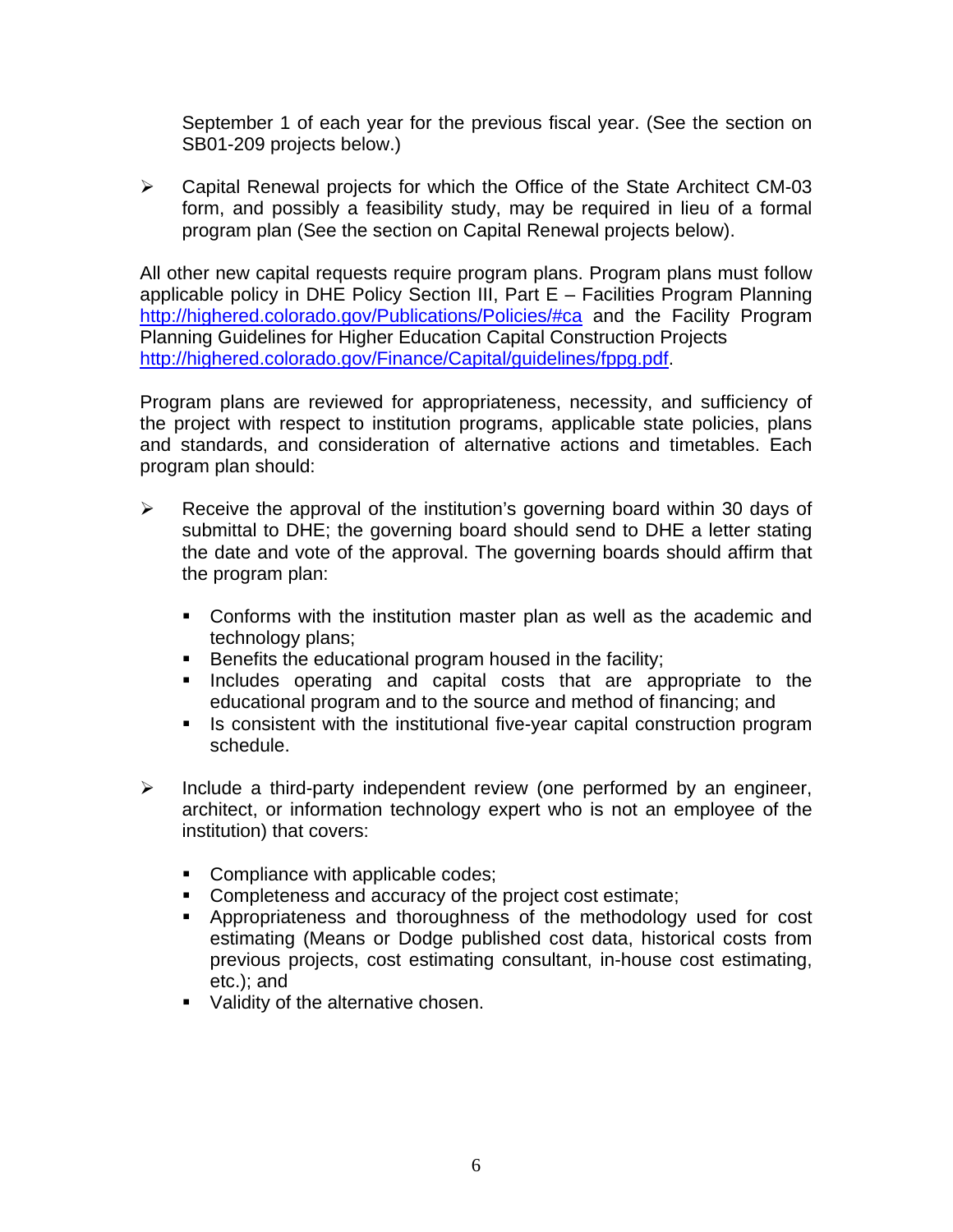DHE reviews the program plans for:

- $\triangleright$  Consistency with the institution's role and mission, academic, facility, and technology master plans; and state higher education policy;
- $\triangleright$  Consistency of space utilization with DHE quidelines and campus physical master plan space allocations;
- $\triangleright$  Appropriateness of source of funds, cost estimate methods, financing implications, impact on operations and maintenance at projected enrollment increments.

Program plans submitted to DHE previously that were not funded for FY09-10 will not be considered for FY09-10 unless an executive summary is sent to DHE demonstrating that:

- $\triangleright$  The plan's space use assumptions have not changed, incorporating information on completed new construction and renovation since the original submission;
- $\triangleright$  The plan's education and enrollment assumptions remain valid, reflecting any changes from the previous year in enrollment and degree or program offerings;
- $\triangleright$  The capital costs remain valid and that any unusual construction issues resulting from the delay have been addressed; and
- $\triangleright$  Any new code requirements will be met and that cost estimates are appropriately adjusted to reflect any changes.

The governing board must indicate in its priority statements that such unimplemented program plans either retain their previous prioritization or have been reprioritized. For projects that remain unfunded for three years after original submission, the governing board will be asked to withdraw the plan and re-evaluate the project. (DHE – Capital Assets Policy III-E – 1.06).

In very rare instances, DHE may determine that an emergency proposal may need expeditious review. DHE staff will immediately notify the institution, governing board staff, and state administrative agencies of its intent to bypass certain procedures.

Funded, DHE-approved program plans for which state capital construction money has been appropriated or cash spending authority given must meet three state fiscal rules or risk having the money withdrawn, particularly in times when state revenues are insufficient to meet the state government budget:

- **The six month rule,** which states that all professional services (i.e. architect and engineering services) must be encumbered within six months of the time the Long Bill becomes Law. For those projects not requiring professional services, the entire amount of the project must be encumbered within six months. (See Appendix E for more information);
- **The one-year rule,** which states that all projects must be initiated within one year from the appropriation as demonstrated when expenses for the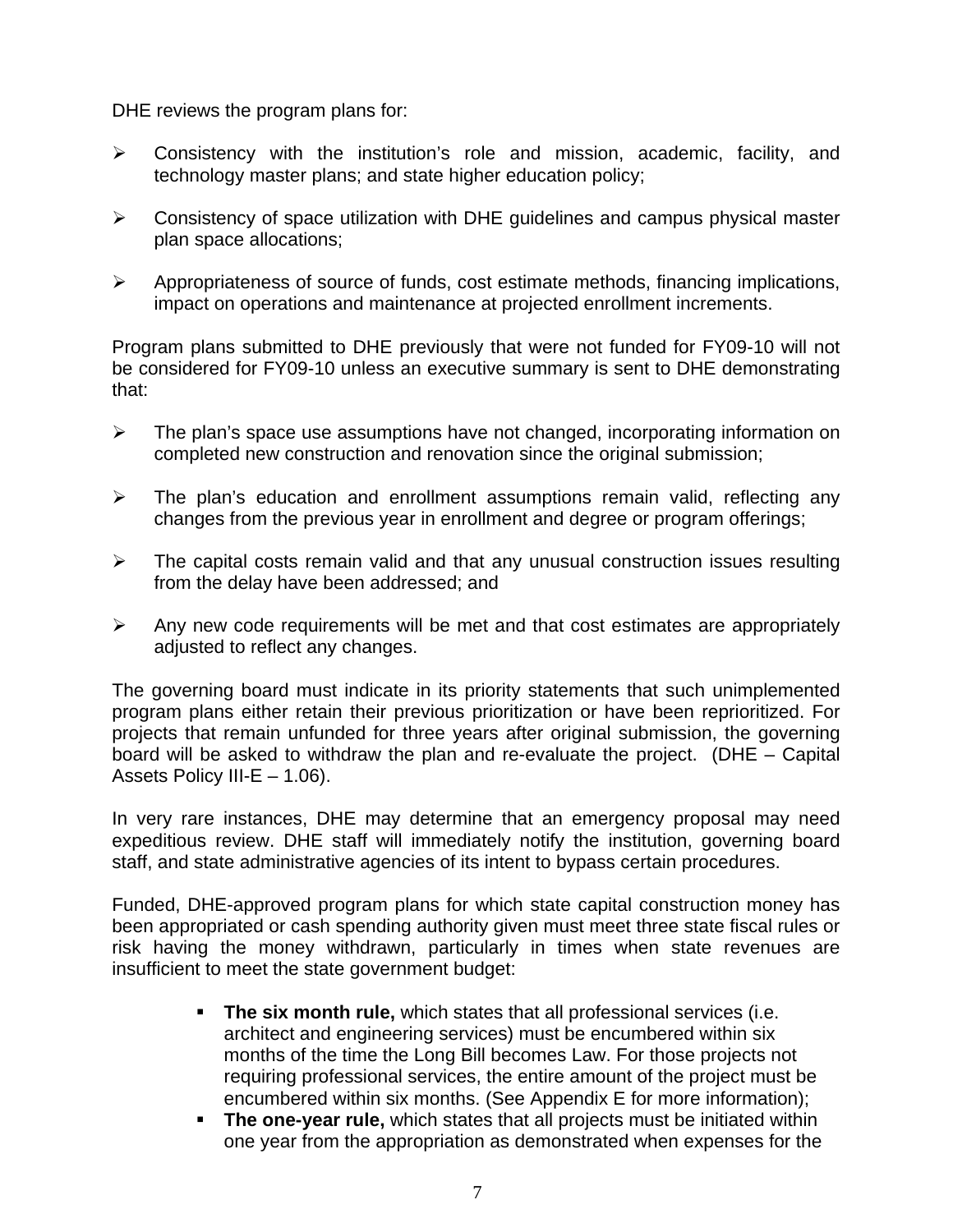project have been incurred; and

 **The three-year rule**, which states that institutions have three years to complete their project. Funds that have not been encumbered at the end of three years will revert back to the State. The three-year time limit starts over each time the institution receives new appropriations for the same project.

More details on the types of capital construction projects follow, with information on how DHE reviews them:

#### **Program Plan Waivers**

Requests for exemptions from the statutory requirements of program and physical planning may be granted for projects costing **\$2 million or less in state money (CCF)** if sufficient information is presented. That information should include the name of the project; the program or department impacted by the project (campus wide if it benefits the entire campus); the assignable and gross square feet the project involves; the increase, if any, to operation and maintenance costs; and a project description, with site maps or other information included when applicable. The waiver request should include reference to the institutional master plan. The total scope of the project should be discussed if the waiver request is part of a phased project that will be completed in the future or if it complements or completes an earlier project. Institutions should not break a much larger capital construction program into smaller projects to avoid doing program plans. Program plan waivers for projects requiring capital construction funds money are prioritized with all other state-funded projects (CCF). Institutions are not required to request a waiver from the program planning requirements for cash funded projects under \$2 million and 202 projects under \$1 million. These projects are reported as 209 projects (see p. 10).

#### **State Funded Projects**

Projects for which capital construction funds (CCF or state-funds) funding is requested for all or part of the total cost are classified as state-funded, and are prioritized with all other state-funded projects. State-funded projects can be for anything defined as capital construction (see Appendix B). DHE reviews state funded requests according to the criteria listed above, and prioritizes them prior to forwarding them to the General Assembly. The types of state-funded projects listed below have special requirements.

#### *Information Technology Projects*

Information technology program plans should follow the format in Appendix F of this manual. Staff reviews the program plans with the assistance of the Office of Information and Technology (OIT). OIT reviews the budget documents and pertinent sections of the program plans, and comment on the plans. Information technology projects also may be submitted for cash spending authority.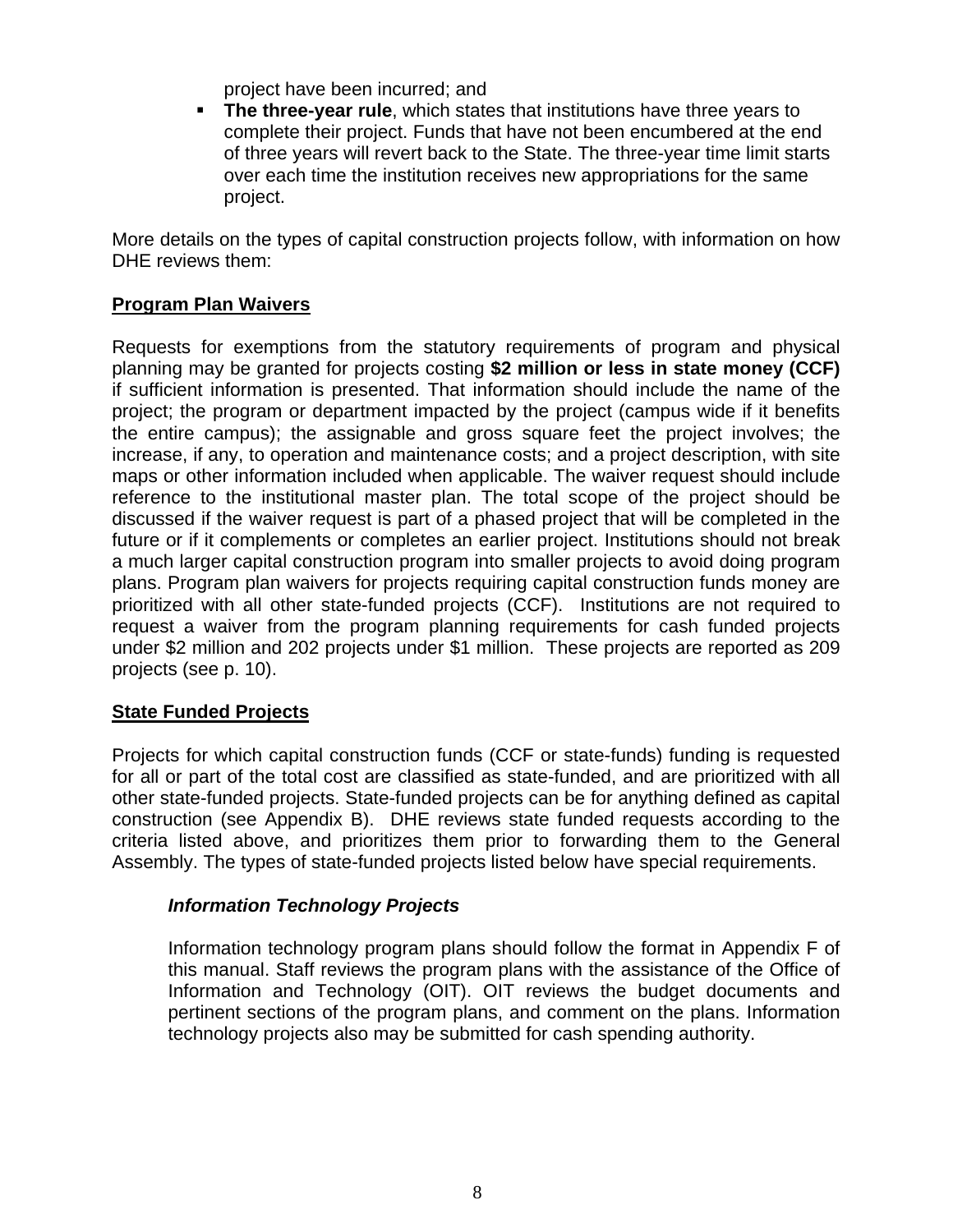#### *Capital Renewal Projects*

This category of projects began for the FY02-03 budget submission, and is intended for large controlled maintenance projects (that is, projects that are maintenance-, not program-driven) of \$2 million or more. Institutions should submit the OSA CM-03 form simultaneously to DHE, OSA, and OSPB. The OSA CM-03 form should be accompanied by an explanation of how the project is maintenance-driven, not program-driven. DHE determines whether the projects are truly maintenance driven and arise from deterioration of a facility's physical and functional condition and the inability to comply with current codes and energy conservation rather than from programmatic needs (If there is any question on whether a specific project qualifies as a capital renewal project or is driven by program, institutions should consult with DHE and OSA staff). OSA then completes the review of the projects. If approved by both DHE and OSA, the projects are included in the prioritized list of capital construction projects that DHE recommends to the General Assembly. Capital renewal projects may also be submitted for cash spending authority.

#### **Cash Funded Projects**

Projects that are to be undertaken solely with cash funds (CF) moneys, but operated and maintained out of state operational funds, cash funds or a combination of both, are considered cash funded. Program plans are required for projects costing more than \$2 million. Projects costing \$2 million or less are submitted on the SB01-209 list (see SB01-209 section below). Besides being reviewed for the items outlined above, the program plan is examined to ensure that governing board approvals contain the following statements of fact and that sufficient information is provided in the program plan to assure DHE that:

- $\triangleright$  Sufficient cash funds will be available to pay the capital project costs;
- $\triangleright$  The earmarked cash funds are appropriate sources considering the nature of the project; and
- $\triangleright$  The project will not adversely affect the projected operating funds.

Cash-funded projects are referred to the Capital Development Committee and Joint Budget Committee, but due to HB08-1205, are not required to be included in the Long Bill. These projects can now be submitted at anytime during the year, but should aim for the prior-year deadline of mid-August.

#### **SB92-202 Projects**

SB92-202 projects are those constructed, operated, and *maintained* from auxiliary enterprise funds, student fees, research building revolving funds, or wholly endowed gifts and bequests, or a combination of such sources. 202 projects are not eligible for future Controlled Maintenance funding. Program plans are required for those projects estimated to cost more than \$2 million. SB92-202 projects can be submitted at any time during the year, but, if possible, should be submitted by mid-August. If the mid-August deadline cannot be met, then the program plans should be submitted no later than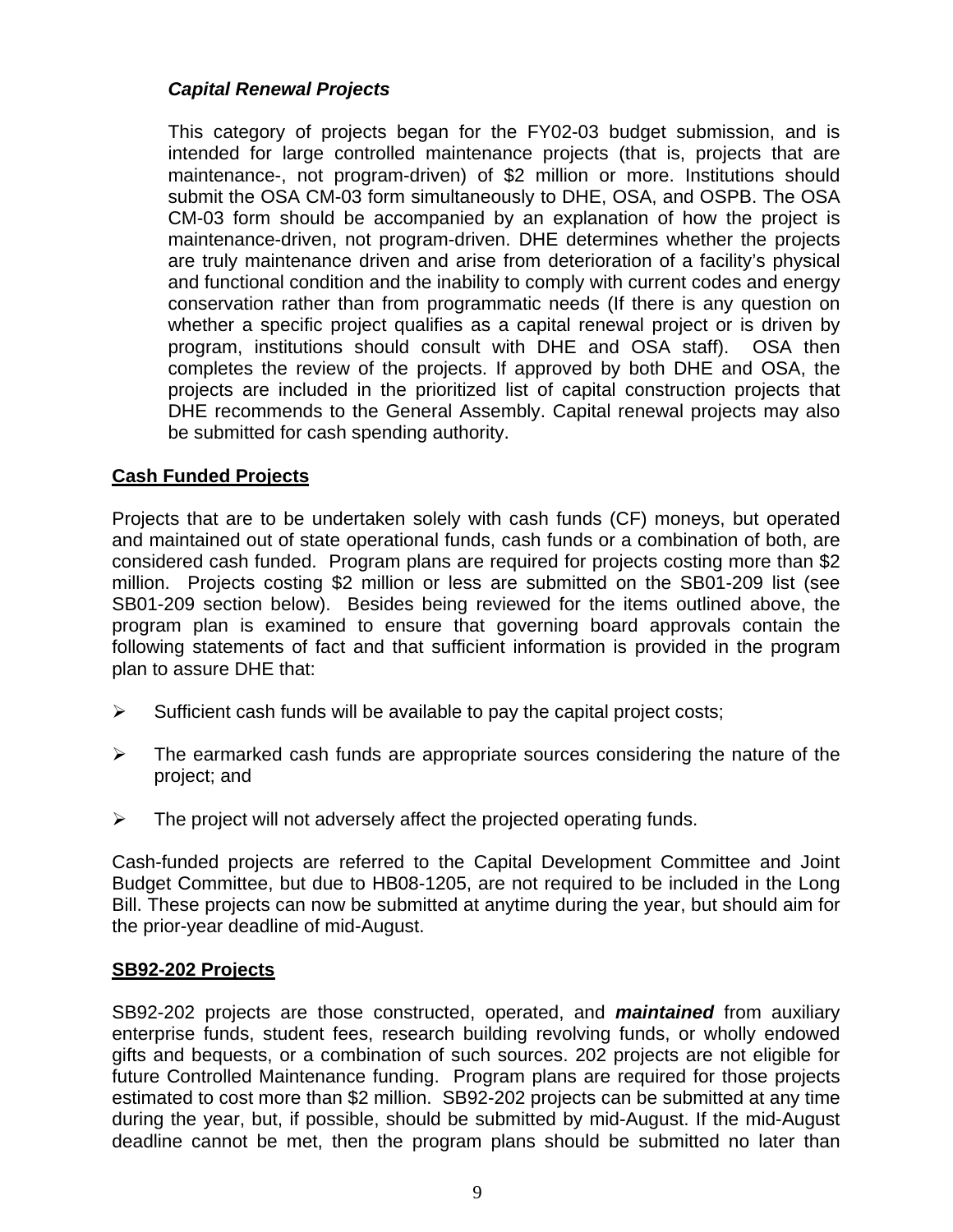February 1st to ensure inclusion in the Long Bill for information purposes. The program plans are reviewed for the same items as discussed for the cash-funded projects, with the added requirement that DHE staff must be assured that funds will come from only allowable sources and that sufficient funds will be available to cover both construction and remodeling costs, as well as all operation and maintenance costs.

#### **SB01-209 Projects**

Capital projects costing \$2 MILLION OR LESS (SB92-202 Projects) OR \$2 million OR LESS (cash projects operated and maintained with cash, General Fund or a combination of both) that are above the limit for capital outlays are categorized as SB01-209 projects. These projects must be for repair and replacement, professional services, new facilities/additions, infrastructure improvements, site improvements, fixed equipment, demolition, leasehold improvements, and the purchase of instructional or scientific equipment. Funds to pay for these projects must be:

- $\triangleright$  Solely from cash funds held by an institution; or
- $\triangleright$  From auxiliary enterprises, student fees, research building revolving funds, wholly endowed gifts and bequests, or a combination of such sources.

For these projects, no DHE review is required. Instead, institutions should report to DHE all such expenditures for small capital projects for the preceding fiscal year. The next report is due to DHE on September 10, 2008, and will cover FY 07-08 (July 1, 2007 through June 30, 2008). DHE will send the updated report forms to institutions by June 30, 2008; contact DHE at (303) 866-2723 for a copy of the updated form if you do not receive it. DHE compiles the SB 01-209 data into a report which is sent to the CDC by December 1 each year.

### **DHE BUDGET DOCUMENT REVIEW**

The following outlines what DHE staff examines in its review of budget documents as well as information on how the forms should be completed. Budget documents should be as complete as possible when submitted to DHE to avoid further inquiries from DHE, CDC and OSPB. Incomplete forms can cause delays in the review process and hinder the ability of DHE and CDC to approve project requests.

#### *Budget Documents*

#### **General**

The capital construction budget requests (CC-C and CC-IT forms) are the primary project request forms for all higher education individual projects, while the five-year capital construction plan (CC-P form) shows the relationship of the individual projects to past, current, and projected projects from the same institution and governing board. **DHE must review all budget documents from state-supported higher education institutions before referral to CDC, OSPB and the JBC. All additions, deletions, or changes must be submitted to DHE who then reviews and, upon approval, submits these changes to the CDC, OSPB and the JBC.**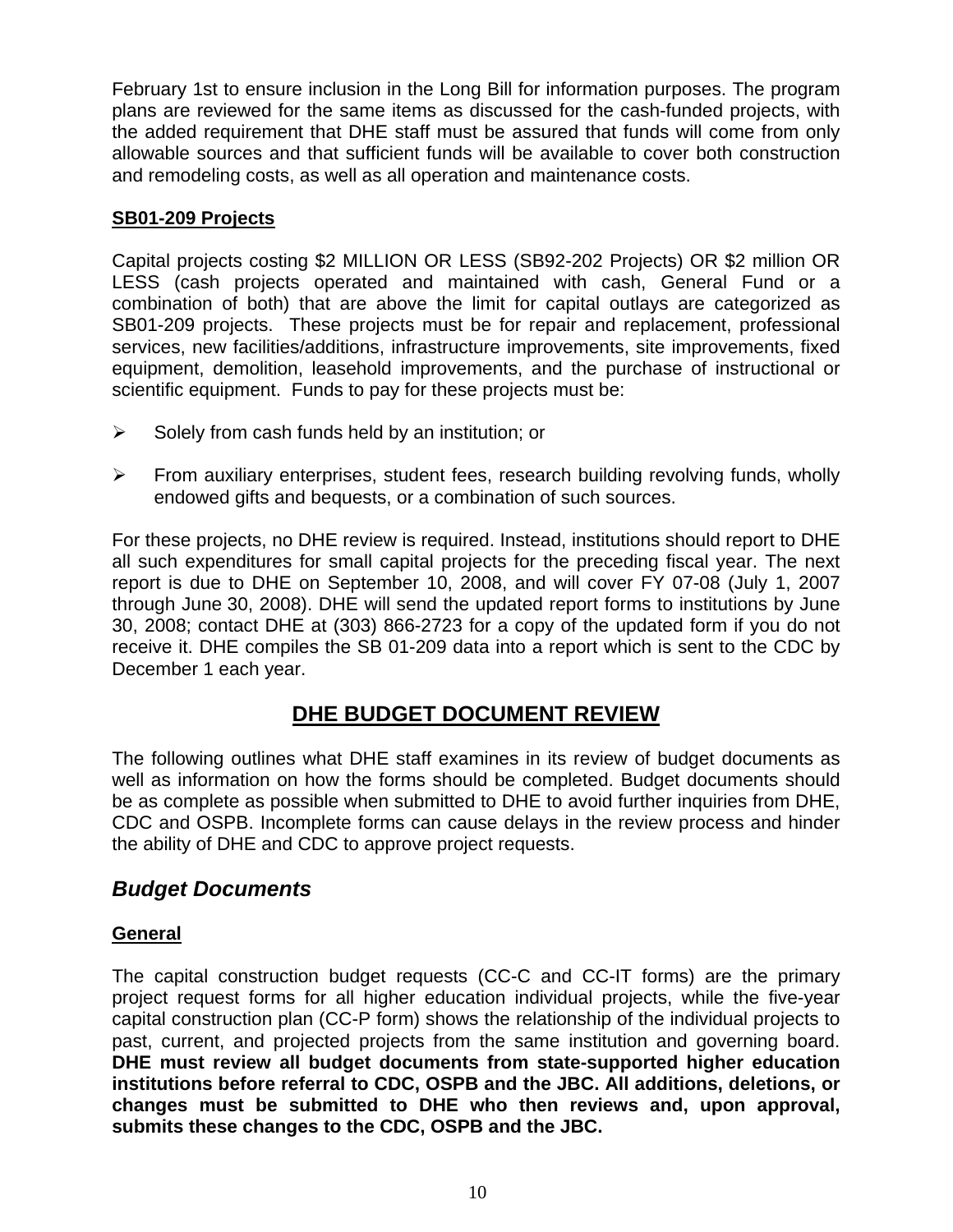An individual project is one that can stand alone and may not necessarily require additional appropriations to complete. An individual project may also be a stand alone project that will require phased appropriations for professional services, construction and equipment. For example, a new state-funded building may require enough time in the design phase that it would be appropriate to request professional services appropriations in year one of the project and construction and equipment funding in subsequent years. In this case CC-C forms should be submitted in each year the project requests an appropriation. Also, a four-phase addition to a building could be submitted as four individual projects if each addition could be completed separately as a stand alone project. In this case, a CC-C form and program plan could be completed for each phase. For 202 and Cash Funded projects, institutions should request total project funding in year one if they are confident of meeting the, one-year and three-year accounting requirements.

For capital renewal projects, no CC-C forms are necessary. Instead, the CM-03 forms (obtained from the Office of the State Architect) and required accompanying documentation double as both budget forms and program plans.

#### **Capital Construction Budget Requests (CC-C, CC-IT)**

The CC-C forms are for new buildings, building expansions or renovations, or related capital projects; the CC-IT forms are for information technology projects that meet the criteria for capital construction set out in Appendix B. DHE checks the forms for conformance with the program plans (program plans either submitted for FY09-10, if new, or with approved program plans if continuation projects). DHE staff ensures budget documents are submitted for each year that an appropriation is sought.

In some cases, both a CC-C and a CC-IT form should be submitted for a project that involves both construction of new spaces or renovations and the purchase of information technology (IT) equipment. If a construction project also includes information technology upgrades with a total cost of \$2 million or more, the total project cost should be included on the CC-C, but the CC-IT should delineate the types of required IT equipment. The CC-IT in this case would be the detail to the CC-C. If the total cost of information technology equipment is more than \$2 million and the accompanying building renovations and additions are only a small portion of the total cost, just the CC-IT should be submitted.

The budget documents for continuation projects--those that have received at least one previous appropriation--are checked for conformance with the allowable inflation factor as determined by (1) OSPB and (2) previous DHE actions. (1) For FY09-10 OSPB will provide the inflationary adjustment factor in its published instructions. (2) If DHE approved a project for architectural and engineering funds only, for example, funding beyond the architectural and engineering stage should be footnoted on the budget request forms as requiring additional DHE approval. If an institution's cost estimate for a continuation project has changed since the previous year, the institution should update the CC-C and support information forms to reflect the new numbers and submit a memo detailing the reasons for the increase in cost.

DHE will review all budget estimates for appropriateness with industry standards and trends. If a project contains particularly high costs in a given area such as equipment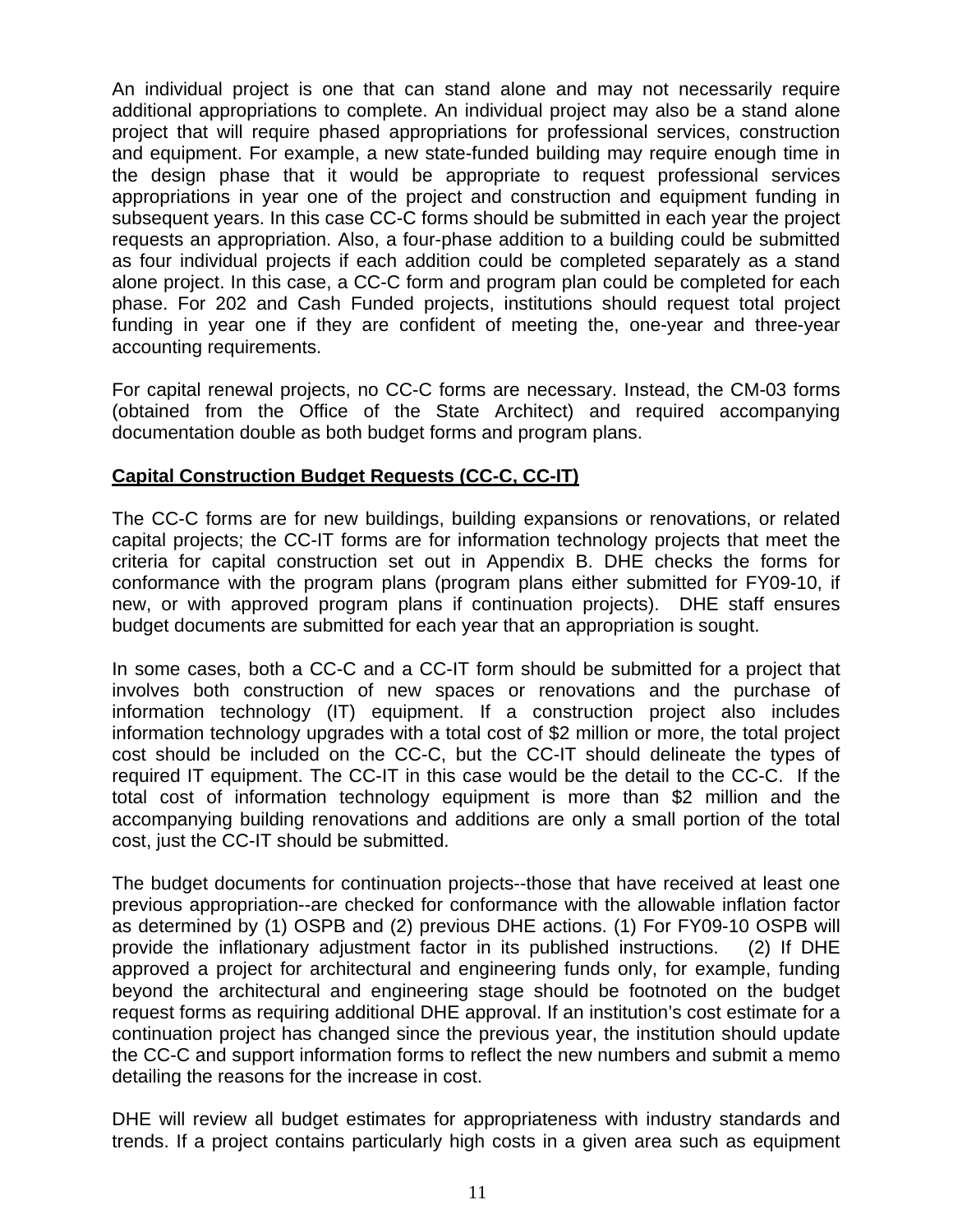costs, those costs should be listed and justified in a program plan.

#### **Five-Year Capital Construction Program (CC-P)/ Governing Board Priority Statements**

Each institution must submit a CC-P form if it anticipates beginning *any* capital construction project, regardless of funding source, through FY13-14 The form is to alert DHE and other state agencies about possible future projects planned within a five-year period and to help ensure continuity among project requests. The accuracy of the prioryear appropriations is checked. Project titles, funding amounts and phasing, and funding sources on the CC-P form should match those on CC-C forms for individual projects. All projects with any portion of funding shown as state capital construction funds must indicate a governing board priority number on the CC-P.

Along with the CC-P form, each governing board should submit to DHE a statement about the relative order of importance of projects proposed for FY09-10, and how those projects relate to those planned for the next five years. The statement should also indicate how projects included in the five-year plan relate to current facility master plans.

#### **Supplemental Appropriations (CC-B)**

Institutions submit CC-B forms to adjust previous year(s) appropriations or to use funds realized in a prior fiscal year. In rare cases, supplemental appropriations can be used to make funds available when the General Assembly is not in session. The CC-B forms are checked to determine their necessity. A requested increase in state funds must come out of other state-funded projects an institution has in progress. If an institution intends to use cash funds, it must indicate on the form that the additional funds are on hand. Requesting a time extension for spending or encumbering state funds (CCF) or cash spending authority is also considered a supplemental appropriation and requires that the institution complete a CC-B form along with a written explanation of: 1) Why the extension is needed; 2) What dollar amount the project has already encumbered; 3) What dollar amount has been expended on the project; 4) How long will an extension be required for; 5) What elements of the project have been completed; and 6) What needs to be done in order to complete the project.

Every form submitted for the supplemental packet should be dated. It should be clear which forms are for the adjusted project and which a complementary and show the original project.The new CC-B form will provided by DHE and OSPB during the summer of 2008.

Supplemental forms are submitted to DHE by September 19, 2008. OSPB submits supplemental requests to the CDC on December 10, 2008 and copies the Joint Budget Committee staff.

#### **Governing Board Annual Fiscal Reports on Cash-Funded Projects**

The governing boards of institutions that have cash-funded minor (those costing \$15,000-\$2,000,000 and major (those costing more than \$2 million) projects **should annually submit to DHE a Cash-Funded Projects Capital Construction Budget Addendum that discloses the source and use of funds for each major cashfunded capital construction project.** The governing board also should submit to DHE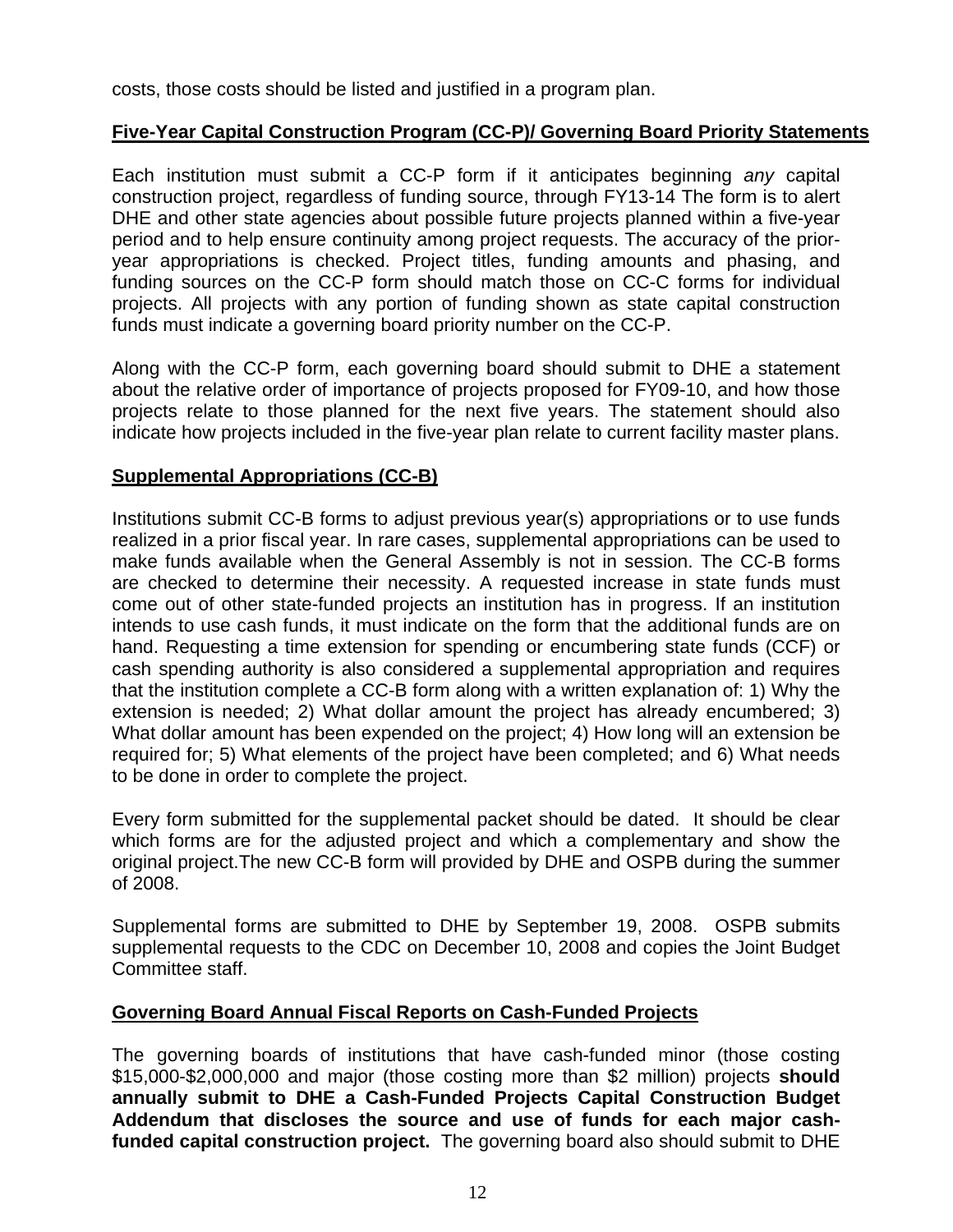a report that indicates the cumulative impact of all cash-funded minor and major capital projects for the fiscal years affected. DHE reviews these reports to determine if the cash-funded projects proposed for FY08-09 are fiscally prudent, will not endanger cash reserves, and will not – by themselves – lead to higher General Fund support or student tuition increases.

## **CAPITAL CONSTRUCTION BUDGET FORM INSTRUCTIONS**

### *CC-C and CC-IT: Capital Construction Project Requests FY 2008-2009*

The CC-C forms are for new construction, building renovations and additions, and related capital projects; the CC-IT forms are intended for largely information technology projects that may have a small portion for renovations or additions related to information technology. Both the CC-C and CC-IT forms consist of two parts: a project cost and approval sheet, and support information. The project cost and approval sheet is a spreadsheet showing the project phasing, source of funds, and the amounts that will be spent in each major category. The support information gives institutions a way to describe the project and project costs in a more concise format than the program plans. The CC-C and CC-IT forms are the primary documents that OSPB and the General Assembly use for evaluating projects.

The forms should be submitted via email to; ryan.stubbs@dhe.state.co.us, the required one printed copy should be sent by mail to DHE Capital Assets, 1560 Broadway, Suite 1600, Denver, Colorado 80202 Attn: Ryan Stubbs. The CC-C and CC-IT project cost and approval sheets differ; instructions for completing both follow. Because the support information for both the CC-C and CC-IT forms is the same, instructions for completing the support information forms are combined for both.

#### **CC-C: Project Costs and Approval Cover Sheet Instructions**

- ¾ **General:** The boxes at the top of the sheet should be completed where applicable.
- ¾ **Project Title** is the name of the project that must be used throughout on all documents submitted to CCHE and the Office of the State Architect.
- ¾ **Project Year** should describe the year of the project in terms of how long it is seeking funding. For example, if the project is seeking its first appropriation, this should indicate year 1. If the project received funding in a prior year and is seeking a second round of funding, this should indicate year 2.
- ¾ For **Institution,** Write in the name of the institution seeking funding.
- ¾ **Program** is the department(s) or function(s) primarily benefiting from the project (i.e., Student Housing, Science Department, Campus Wide).
- ¾ **Priority Number** is the institution's ranking of a state-funded project, and should be written to indicate how many projects the institution is prioritizing (i.e., 2 of 5).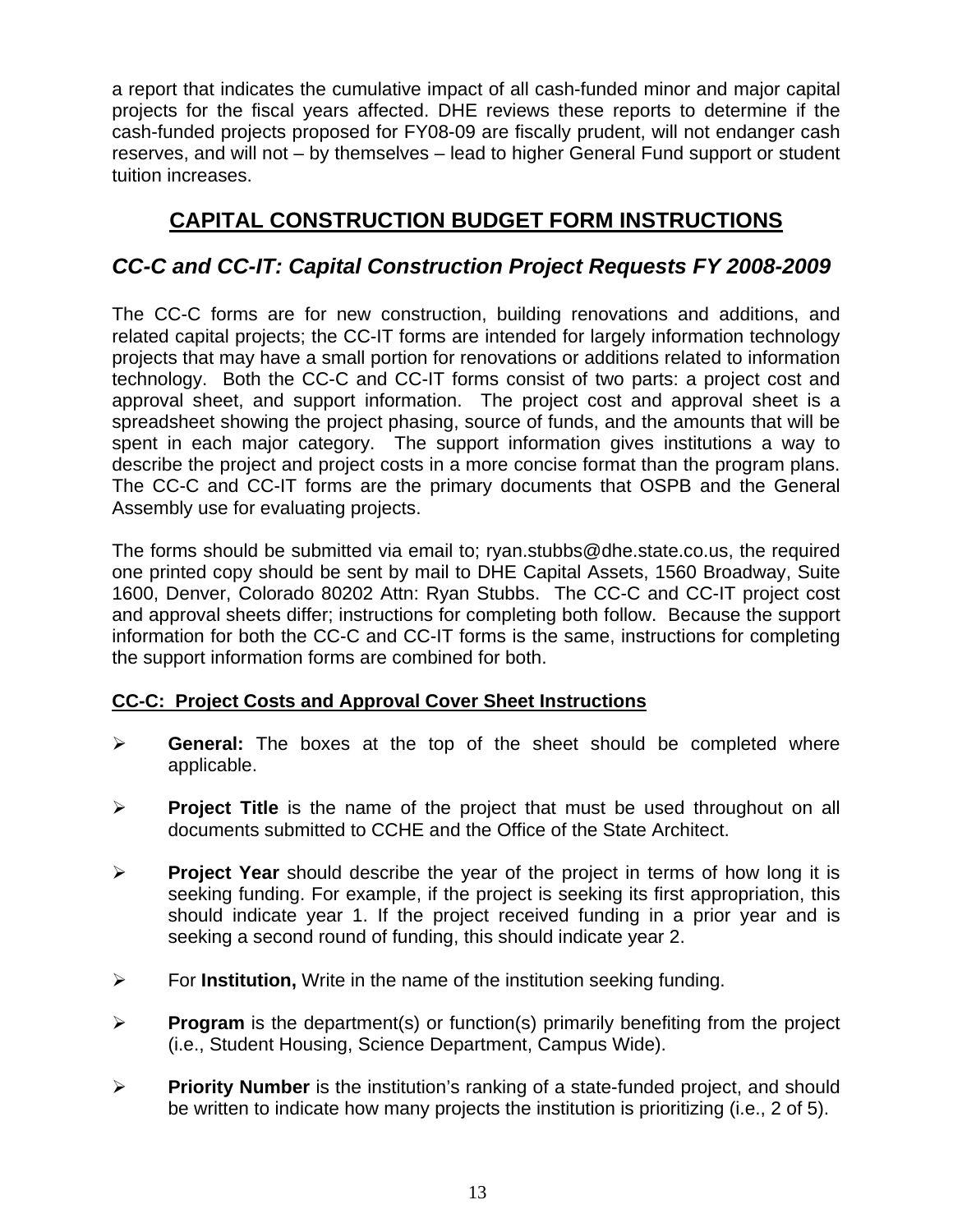- ¾ **State Controller Project No.** is the number assigned by the State Controller's office if the project has already received at least one appropriation.
- ¾ **Purpose Code** is the purpose code from Appendix C of this manual that best describes the project in the judgment of the institution.
- ¾ **Strategic Plan Objective(s)** is an objective that the project will help meet, if applicable.
- ¾ **Department Approval By** is for the name and date of approval of the institution's president.
- ¾ **CCHE Approval** is for the date CCHE approved a continuation project.
- ¾ **Risk Mgt. I.D.** is the building risk management number the state has assigned if the project involves an existing building; contact DHE for the number if you don't have it.
- ¾ **Name of Preparer** is the name of the person preparing the form; include the email address.

The rest of the form should be completed as described below.

This cover sheet shall include all costs associated with all phases of the capital construction project. If the project will require additional funds to complete in subsequent years, list those funds required for the following five years.

- **A. Land Acquisition.** If this project will include a cost to acquire land, enter the amount here.
- **B**. **Professional Services.** Enter the total requested, all prior appropriations, and amount requested for each applicable year for all items. Do not include an amount under "Prior Appropriation" unless it appeared in a previous Long Bill or separate appropriation bill.
	- B-1. **Master Plan/PP.** Circle or boldface either "master" or "PP" (for program plan) to indicate the correct plan. Include total cost requested to complete plan.
	- B-2. **Site Surveys, Investigations, Reports.** Identify other engineering design fees, not related to the physical structure, such as civil engineering for site grading, sewage treatment, water treatment, traffic, etc. Include the estimated costs for site topographic information, utility surveys, soil tests and reports, and other tests required by the specifications (e.g., concrete strength, weld tests, etc.) Testing for the existence of asbestos and air monitoring during remediation also should be included here.
	- B-3. **Architectural/Engineering/Basic Services.** Identify all fees for the design of the building. These include architectural design, structural engineering, mechanical engineering, and all special consultants such as fire protection, acoustics, information technology, etc.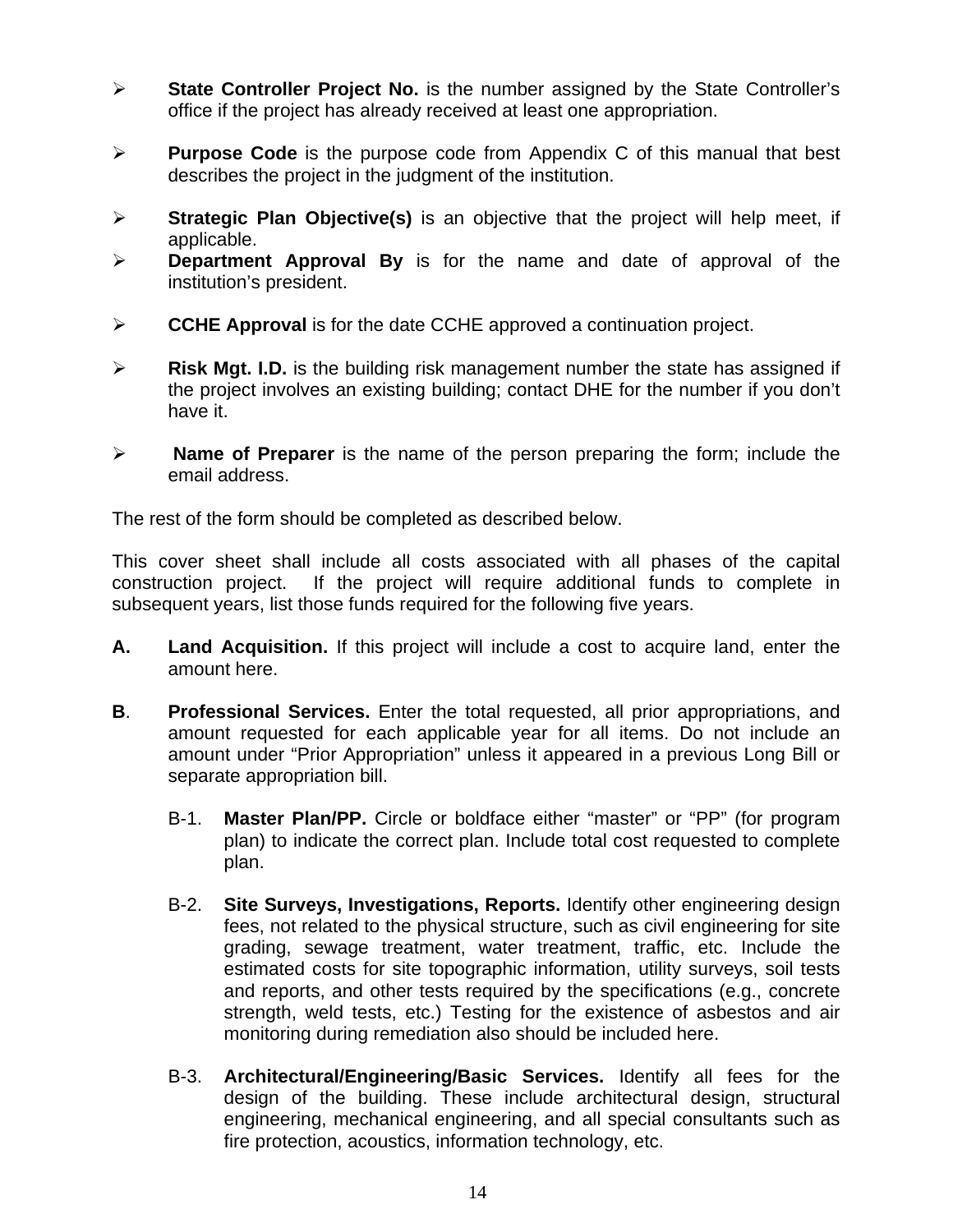- B-4. **Code Review/Inspection.** Include the cost for an independent third-party review for compliance with the building codes as required by the Department of Personnel/GSS per Section 24-30-1303(1)(r), C.R.S.
- B-5. **Construction Management**. If applicable, include the construction manager fee. Note that only paid, outside consultants are allowed. No departmental FTE can be paid through capital construction.
- B-6. **Advertisements.** Include advertisement costs.
- B-7. **Other (Specify).** Include all additional anticipated professional fees for the project. Specify fees associated with the new High Performance Certification Program. Specify the type of fee or fees. Please note that tap fees are not professional service fees.
- B-8. *Total Professional Services***.** Enter total of items B-1 through B-7. If this amount exceeds 10 percent of line C-4, "Total Construction Cost," for a new facility or 15 percent for a renovated facility, attach a written explanation to justify higher costs than generally allowed.
- **C. Construction.** This section displays the total amount of money requested for the project. Do not include an amount under the column "Prior Appropriation" unless funds were appropriated in a previous Long Bill or other separate appropriation. Estimates should be based on the anticipated cost of construction for July of the year for which the appropriation is requested. Inflation, if needed, is applied in the request year and subsequent years per the inflation factor set by the OSPB.

#### C-1. **Infrastructure**

- *(a) Services/Utilities.* The building construction cost (C-1) will include utilities to a point five feet outside the building. The utilities cost should include all other costs associated with getting power, water, gas, telephone lines, sewer, etc., extended from the nearest source to within five feet of the building(s). Include water or tap fees paid to other governmental entities, in this line. Do not include funds for other infrastructure reserves. Other infrastructure projects resulting from the impact of the requested project should be submitted as a separate capital construction project request(s).
- *(b) Site Improvements*. Include all the excavation and backfill costs to prepare the site and all other work such as clearing, leveling, asphalt paving, curb and gutter, walks, site lighting, drainage structures, etc. All work related to landscaping should be included here. Examples include: sod, trees and bushes, and irrigation systems.
- C-2. **Structure/Systems/Components.** Include the estimated cost for the construction of the building(s). The cost should include utilities to a point five feet outside the building line. Provide the gross square footage of the new facility or the gross square footage to be renovated next to "GSF" in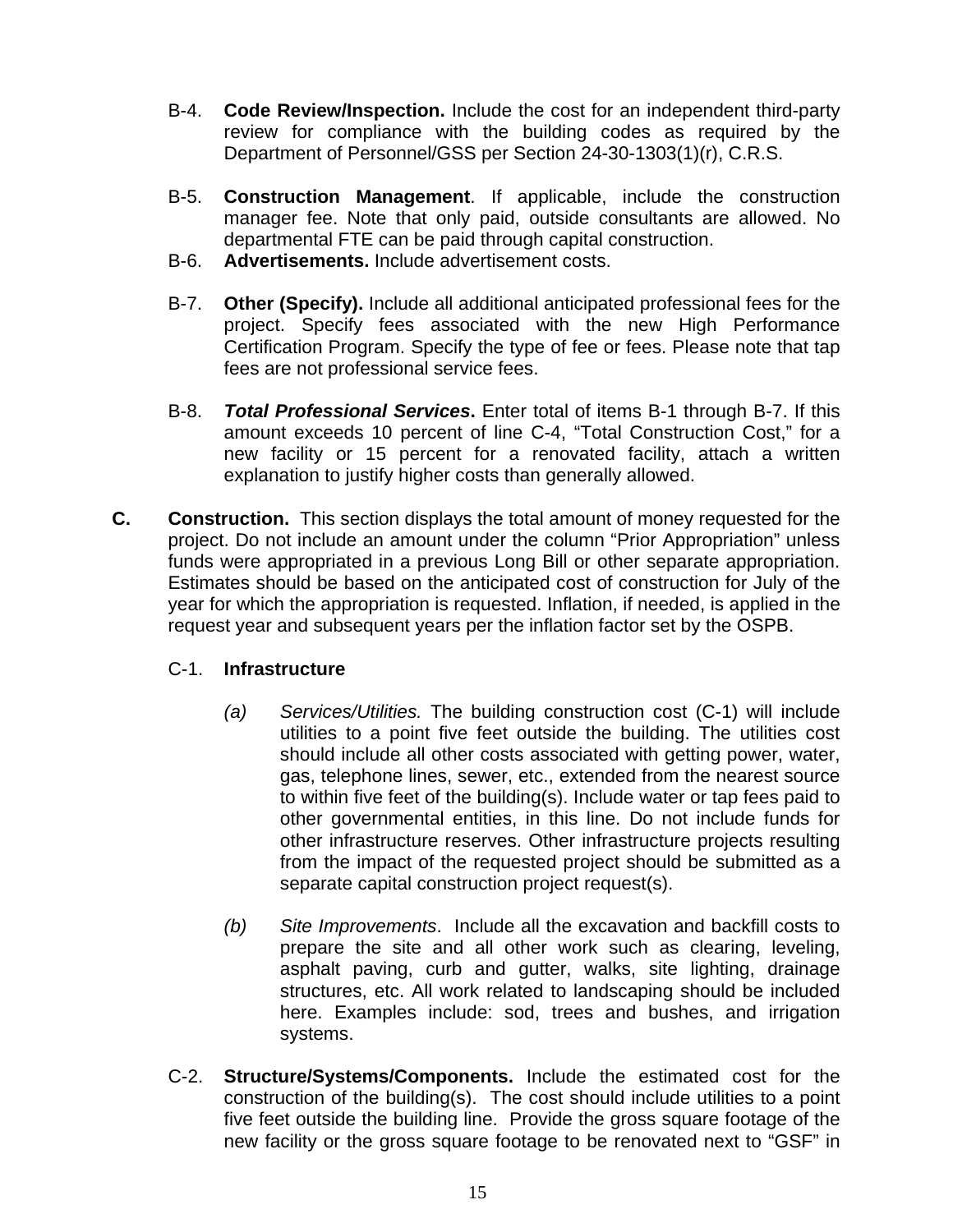the first column on the left. The cost of temporary power, water, etc., during construction provided by the state cannot be included. Include basic pricing in the following categories as they pertain to the specific project:

- *(a) New (\$\_\_\_\_\_/GSF)*
- *(b) Renovate (\$\_\_\_\_\_\_/ GSF)*
- C-3. **Other (Specify).** Include any asbestos remediation and any demolition as line item costs here; specify those and other construction costs.
- C-4 **High Performance Certification Program.** Include all anticipated construction, materials, and equipment costs associated with complying with the High Performance Certification Program. These additional costs must comply with statute, if not, a waiver is required from the Capital Development Committee.
- C-5. *Total Construction Costs***.** Add C(1) through C(3) and enter the total here.

#### **D. Equipment and Furnishings.**

- D-1. **Equipment.** Enter the cost of the equipment required for the project. This item should include equipment that can be moved and reused even if it is a built-in and would not be included in the general construction contract. Examples include equipment for kitchens, laboratories, laundries, shops, medical facilities, stages, communication, etc. Computer and Network Equipment includes workstations, file servers, routers, hubs or switches, printers, scanners, and other required hardware. Include in this line movable partitions, work surfaces, etc., which are part of the offices and workstations. If the total cost of all computer and information technology (IT) equipment and wiring included in D-3 exceeds \$2 million, a CC-IT form must be completed in addition to including the costs in lines D-1 through D-3. All scientific or instructional equipment costing \$50,000 and having a life expectancy of five years or greater is considered capital construction. **What is Not Acceptable as capital construction? See Capital Construction Definitions listed in Appendix B.**
- D-2. **Furnishings.** The cost of the furniture and other items necessary to complete the project for occupancy should be included here. These items would not normally be a part of the general construction contract. Examples are window coverings, cabinets, wardrobe, desks, chairs, tables, seating, etc.
- D-3 **Communications**. Include the costs associated with telephones and other communications here, such as the purchase and/or installation of fiber optic cable or other wiring for voice, Internet, intranet, local area network, and/or audio conferencing capabilities. Do not include cost of equipment for programs related to communication, computers, or other devices for audio or video equipment. They are part of equipment, included in D-1.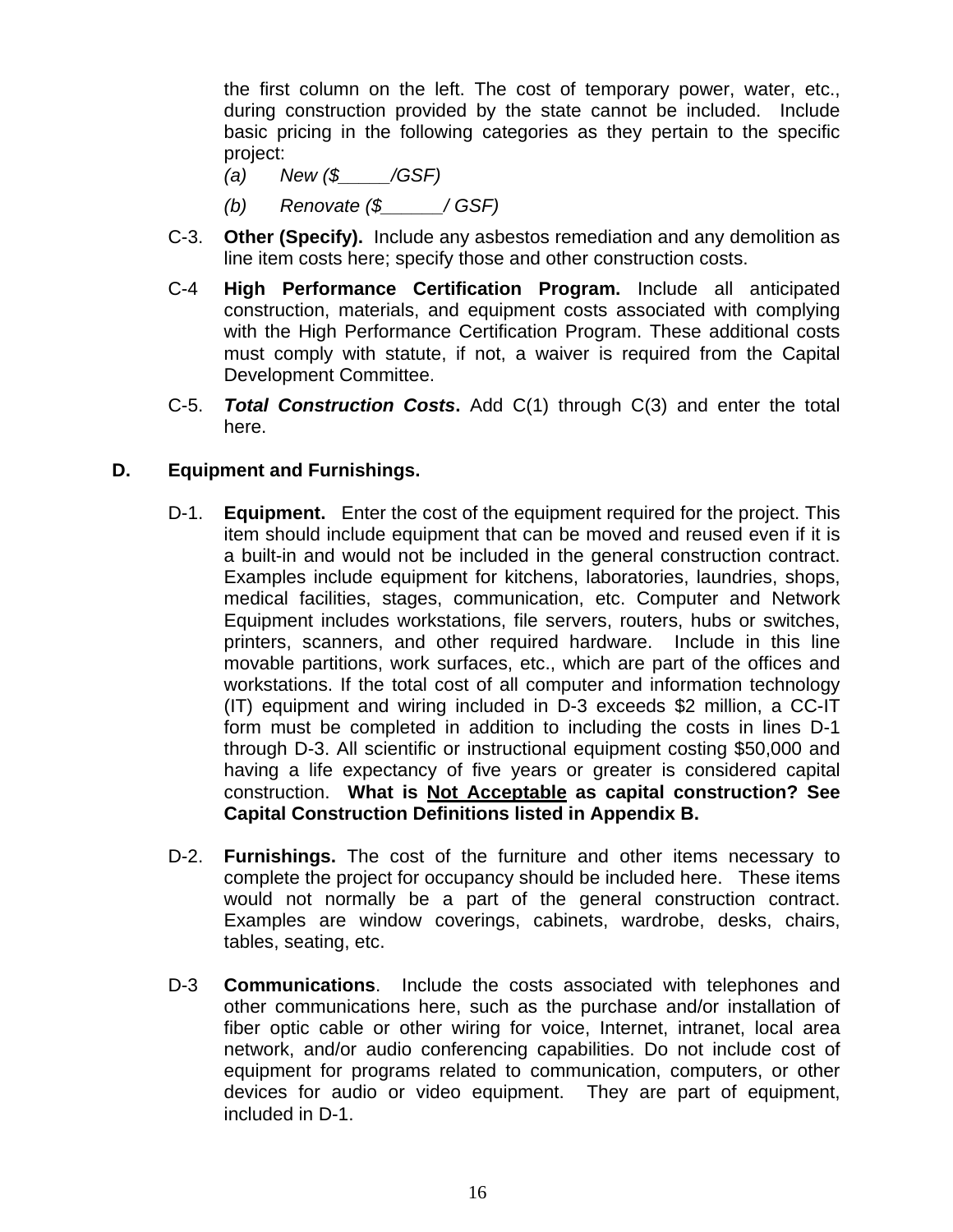D-4. *Total Equipment and Furnishings Cost*. Add D-1, D-2, and D-3 and enter the total here. If the "Total Equipment and Furnishings Cost" exceeds 10 percent of Total Construction Cost, attach an itemized list for both "Equipment" and "Furnishings."

#### **E. Miscellaneous**

- E-1. **Art in Public Places.**Section 24-80.5-101, C.R.S., requires that "not less than one percent of the capital construction cost" shall be used for the acquisition of works of art when appropriate. This requirement applies to all new construction projects, and all renovation projects of more than \$2 million. **The one-percent requirement does not apply to telecommunications, information technology, or controlled maintenance projects or to projects that are exclusively cash-funded**. Apply the applicable percentage to line C-5 of the project cost sheet. Specify the amount dedicated for this program.
- E-2. **Relocation Costs.** For some projects it will be necessary to temporarily move some or all of the occupants and equipment to another facility. Those moving costs should be shown here. The cost of renting or leasing temporary space should NOT be included here. Lease costs are operating expenses.
- E-3. **Other (Specify).** Enter all other costs here.
- E-4. *Total Miscellaneous Costs***.** Add E-1, E-2, E-3 and E-4 and enter the total here.

*Total Project Costs***.** This is the total estimated cost of the project. Add A-1, B-8, C-4, D-4, and E-5 and enter the total here for each year that appropriations are requested.

- **F.** Project Contingency. These lines provide the contingency for the entire project. Each institution should plan for these funds to be reverted upon completion of the project. Contingencies are established for unanticipated project costs. Add B-8, C-4, D-4, and E-5 and multiply the appropriate percentages. Project contingencies for all new construction, equipment purchases, or facility-related planning studies will be 5 percent of the total project cost, excluding land acquisition costs. Contingencies for project renovations will be 10 percent of total project costs, also excluding land acquisition costs. Projects involving both renovation and new construction must indicate how the contingency was calculated. Institutions deviating from these percentages must justify the request in writing to the OSPB and DHE before submitting for funding consideration. Appropriate use of project contingency funds is outlined in the Office of the State Architect's Procedures Project Cost and Management Guidelines. contingency costs must be reported on the Capital Construction Project Application Form (SC 4.1) after project completion. Remaining balances are to revert to the Capital Construction Fund.
- **G. Total Budget Request.**Add items A-1, B-8, C-4, D-4, E-5, and F-1 and enter the total here.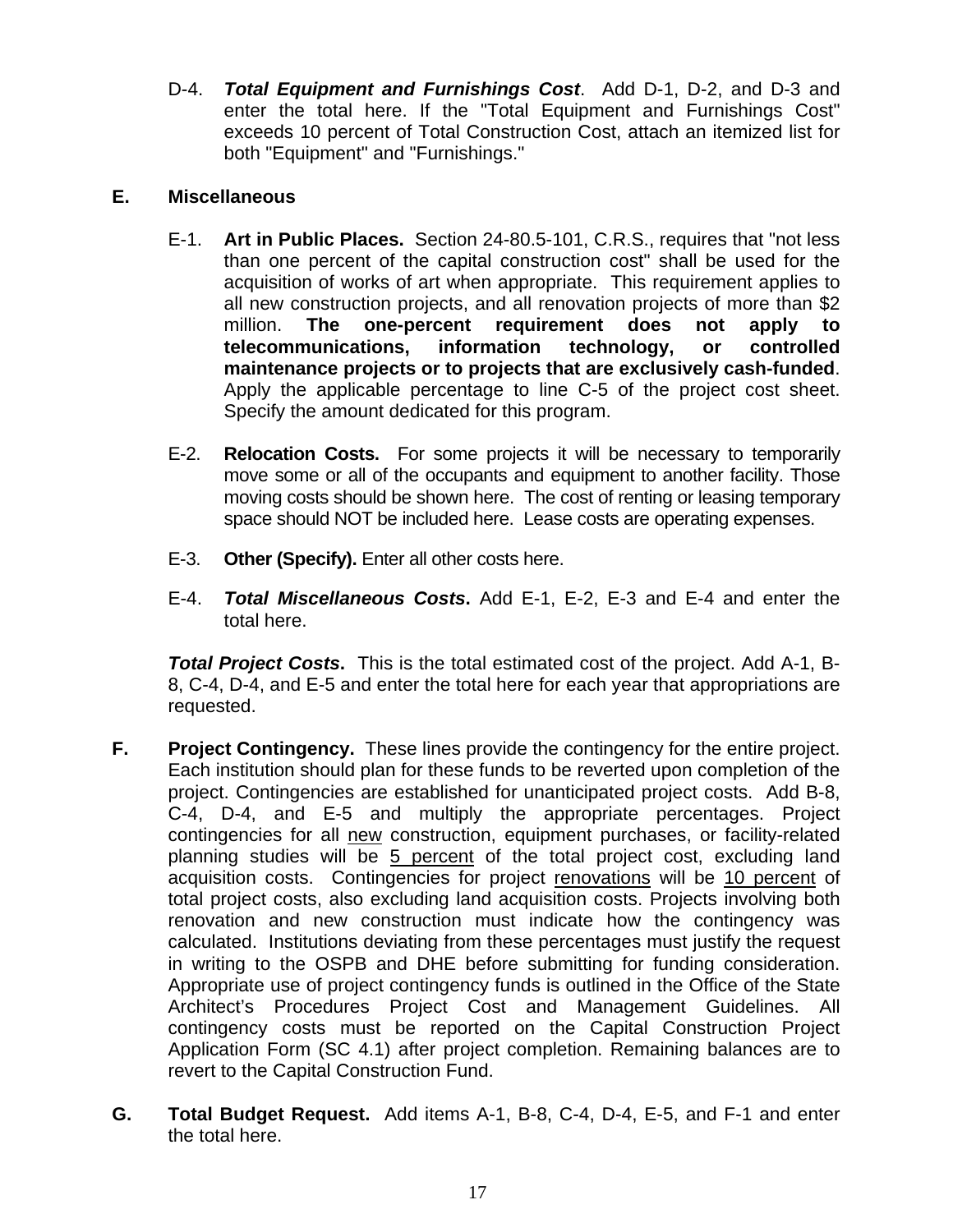#### **H. Source of Funds.**

- ¾ **"CCF" is Capital Construction Funds.** These monies would include funds transferred into the Capital Construction Fund, which is designated as a reserve fund in Section 24-75-302 (1) (a). Expenditures from the Capital Construction Fund are outside the spending limits of Article X, Section 20 of the Colorado Constitution (the TABOR amendment).
- ¾ **"CF" is Cash Funds.** Cash Funds are those funds derived from fees, tuition, other earmarked funds, grants, donations, damage awards, transfers of funds from other state departments, revenues from designated enterprise functions (student housing and dining, bookstore, student union, etc.), and from sales of university-owned property (where specific provisions exist to not require the funds to revert to the General Fund).
- ¾ **"RF" is Reappropriated** Include funds appropriated more than once in the same fiscal year and typically have been transferred from one agency to another.
- ¾ **"FF" is Federal Funds.** Any funds received directly from the federal government; includes categorical or block grants not necessarily available for uses outside of those specified in the grant award.

#### **CC-IT: Project Costs and Approval Cover Sheet Instructions**

- ¾ **General:** The boxes at the top of the sheet should be completed where applicable.
- ¾ **Project Title** is the name of the project that must be used throughout on all documents submitted to DHE and the Office of the State Architect.
- ¾ **Phase** is used to describe which appropriation is being sought, and should be written in this manner, for example: "1 of 3."
- ¾ For **Institution,** use the pull-down box to get the name of your institution.
- ¾ **Program** is the department(s) or function(s) primarily benefiting from the project (i.e., Student Housing, Science Department, Campus Wide).
- ¾ **Priority Number** is the institution's ranking of a state-funded project, and should be written to indicate how many projects the institution is prioritizing (i.e., 2 of 5).
- ¾ **State Controller Project No.** is the number assigned by the State Controller's office if the project has already received at least one appropriation.
- ¾ **Purpose Code** is the purpose code from Appendix D of this manual that best describes the project in the judgment of the institution.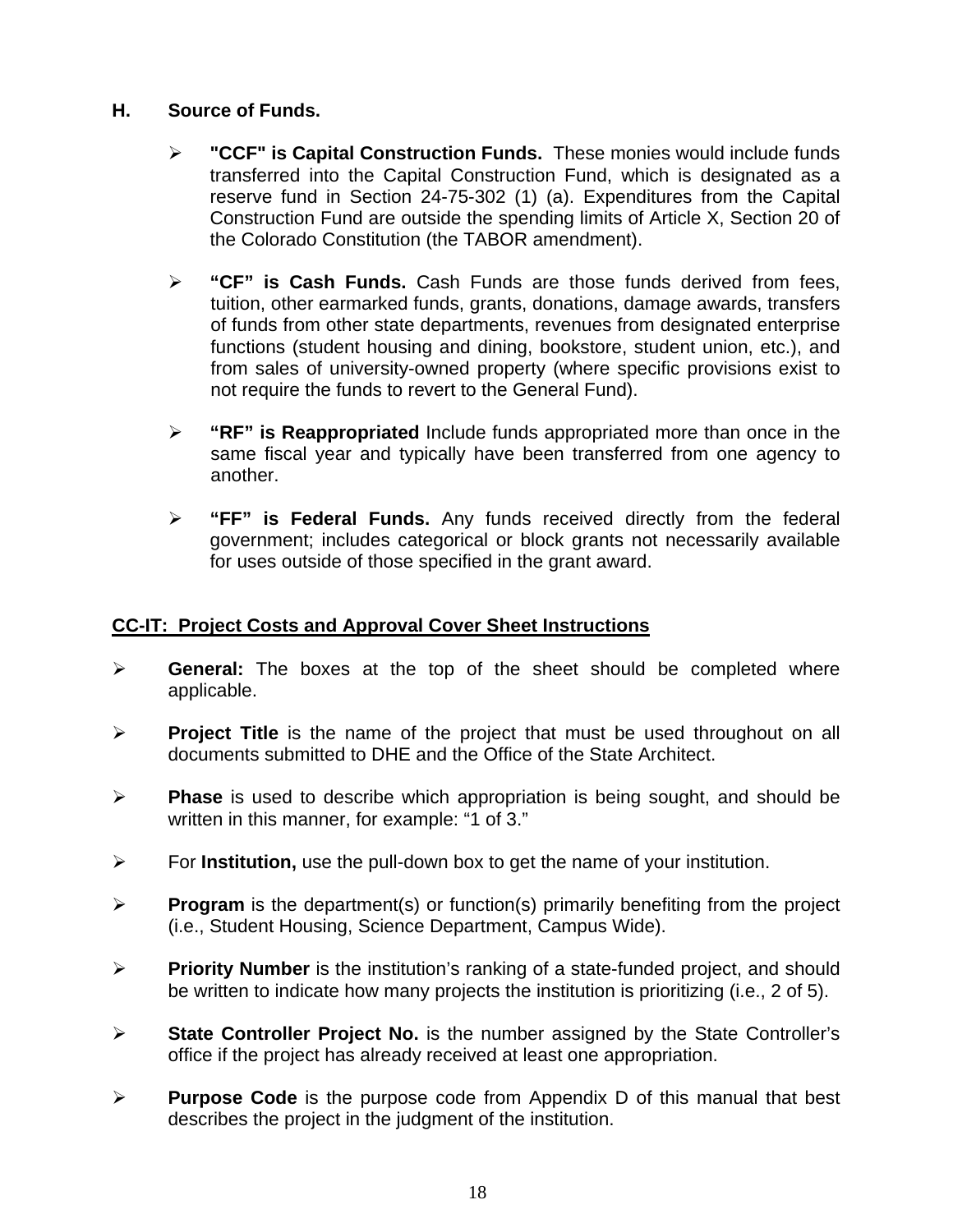- ¾ **Strategic Plan Objective(s)** is an objective that the project will help meet, if applicable.
- ¾ **Department Approval By** is for the date of approval of the project and name of the institution's president.
- ¾ **CCHE Approval** is for the date CCHE approved a continuation project.
- ¾ **Risk Mgt. I.D.** is the building risk management number the state has assigned if the project involves an existing building; contact DHE for the number if you don't have it.
- ¾ **Name of Preparer** is the name of the person preparing the form; include the email address.

The rest of the form is completed as described below.

This cover sheet shall include all costs associated with all phases of the information technology project. If the project will require additional funds to complete in subsequent years, list those funds required for the following five years. The following rows of this section are explained in more detail as follows:

- **A. Land Acquisition.** If this project will include a cost to acquire or lease land, enter the amount here.
- **B. Contract Professional Services.** Enter the total requested, all prior-year appropriations, and amount requested for each applicable year for all items. Do not include an amount under "Prior Appropriation" unless it appeared in a previous Long Bill.
	- B-1. **Consultants/Contractors.** Enter consultant and/or contractor costs for project development (i.e., consultant/contractor costs not included in other professional service categories).
	- B-2. **Quality Assurance.** Identify all consultant fees for the quality assurance portion of this project.
	- B-3. **Independent Verification and Validation.** This is intended as a thirdparty review performed by the Governor's Office of Information and Technology. **IT DOES NOT APPLY TO HIGHER EDUCATION.**
	- B-4. **Training.** Include all training costs associated with initial roll-out of the project. This includes first-time training costs only. Ongoing or periodic training is an operating fund expense. Training cannot pay for state FTE.
	- B-5. **Leased Space (Temporary).** If applicable, include costs associated with leasing space for consultants working on the project.
	- B-6. **Feasibility Study.** This is for preparing a feasibility study per the Office of Information and Technology criteria. **IT DOES NOT APPLY TO HIGHER**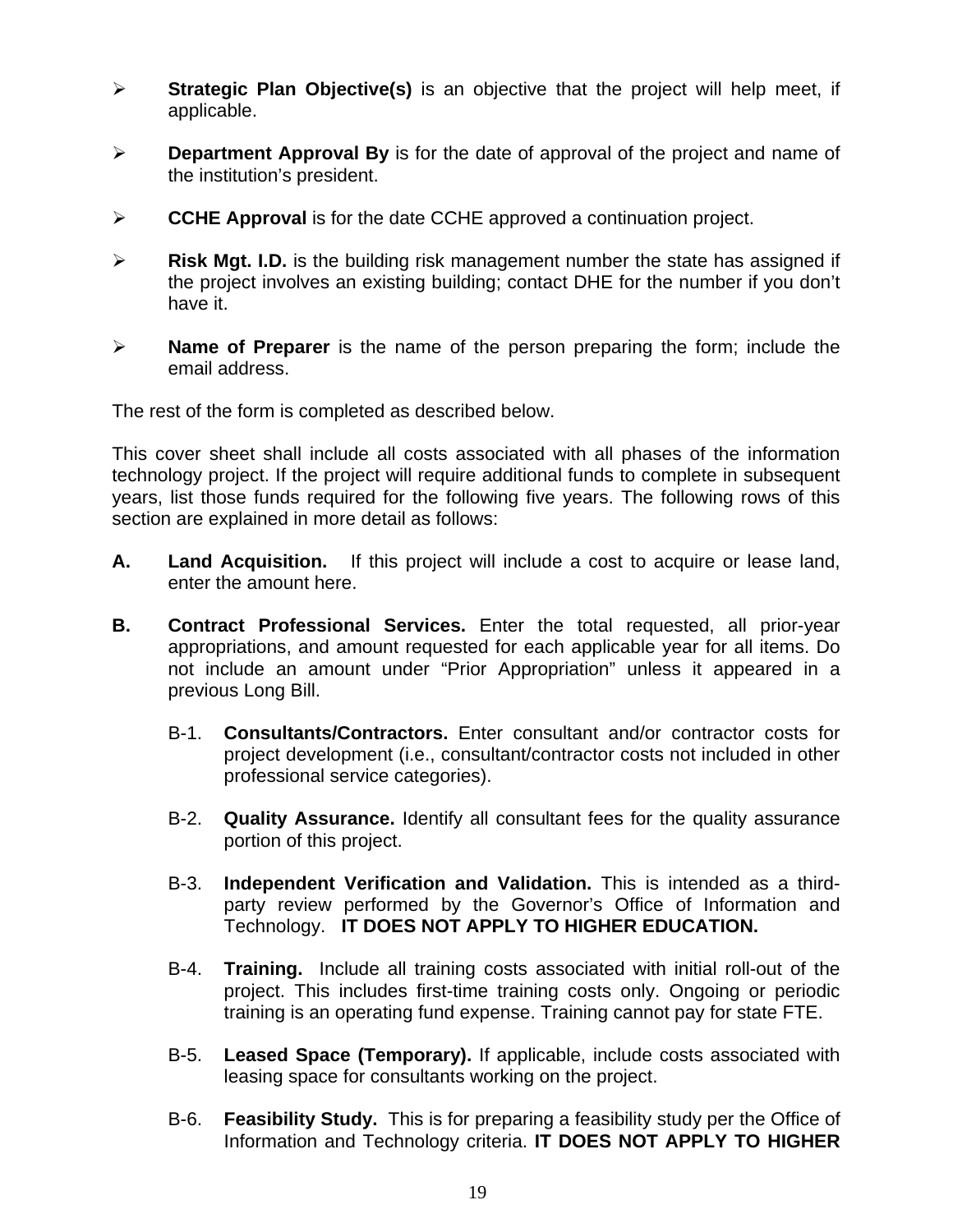#### **EDUCATION.**

- B-7. **Other Services/Costs.** List and describe any other cost related to this project.
- B-8. *Total Professional Services Cost***.** Enter the sum of items B-1 through B-7.
- **C. Associated Building Construction.** This section displays the total amount of money requested for building construction needed to support the information technology request. Estimates should be based on the anticipated cost of construction for July 1 of the year for which the appropriation is requested.
	- C-1. **New (GSF).** Include the estimated cost for the construction of the building. The cost should include utilities to a point five feet outside the building line. Provide the gross square footage of the new facility in the far left column. Include any hazardous substance remediation or any demolition costs here. The cost of temporary power, water, etc., during construction provided by the state cannot be included. Include the basic pricing on the next line in the far left column. *(a).* New (\$ /GSF)
	- C-2. **Renovate/Connection Costs (GSF)***.* Include the estimated cost for renovation of an existing building. The cost should include infrastructure connections. Provide the gross square footage to be renovated with this item. Include any asbestos remediation and/or any demolition costs here. The cost of temporary power, water, etc., during construction provided by the state cannot be included. Include the basic pricing on the next line in the far left column.

*(a).* Renovate (\$ /GSF)

- C-3. **Site Work/Landscaping.** Include all the excavation and backfill costs to prepare the site and all other work such as clearing and grubbing, asphalt paving, curb and gutter, walks, site lighting, drainage structures, etc. All work related to landscaping should be included here. Examples include, sod, trees and bushes, and irrigation systems.
- C-4. *Total Construction Costs.* Add C-1 through C-3 and enter the total here.

#### **D. Software Acquisition.**

- D-1. **Software COTS**. Include the cost of commercial of-the-shelf software needed to implement the project.
- D-2. **Software Built**. Include the costs associated with developing new custom software. This should be separate from general professional service fees.
- D-3. *Total Software Cost*. Add D-1 and D-2 and enter the total here.
- **E. Equipment**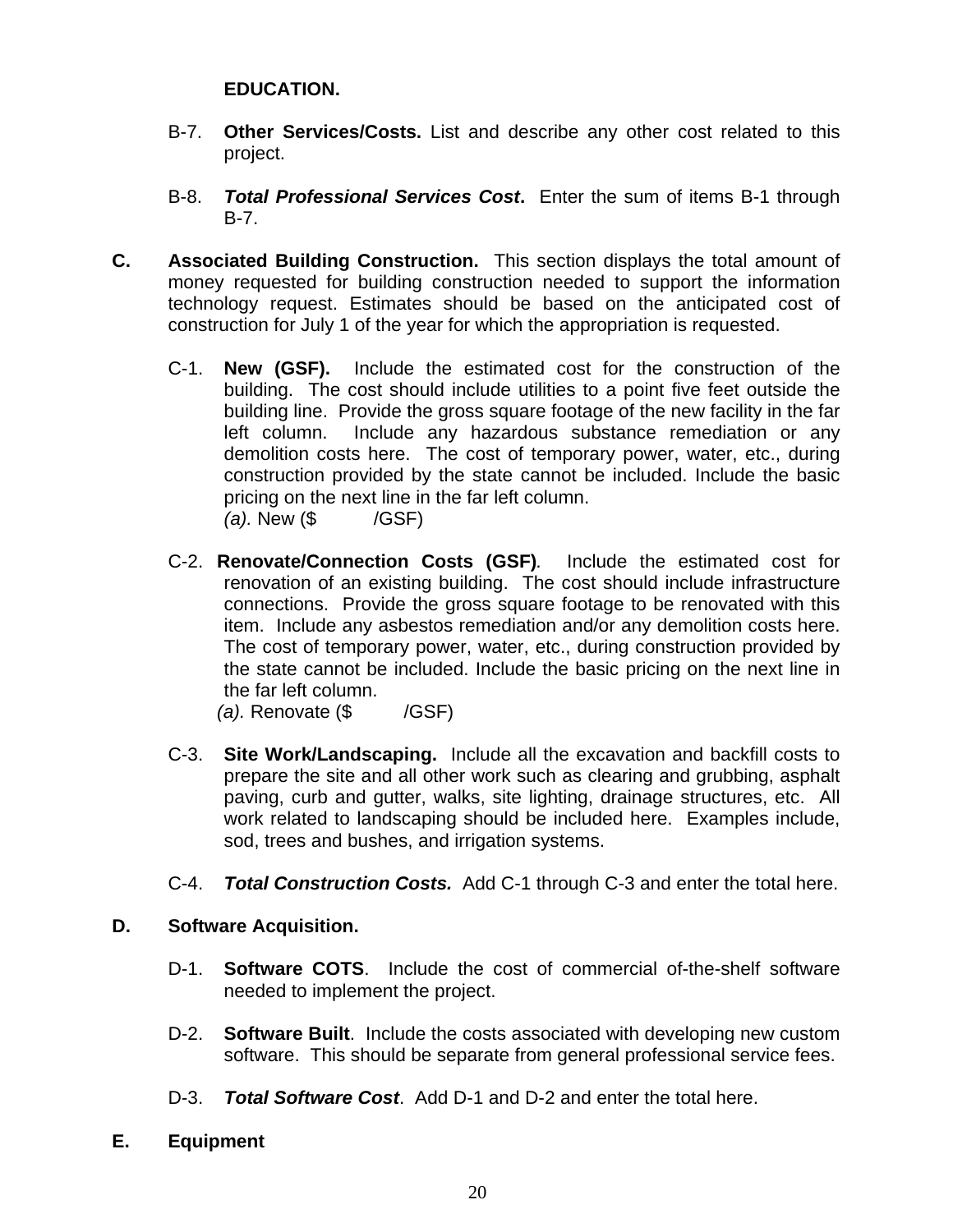- E-1. **Servers.** Enter the cost of all servers.
- E-2. **PCs, Laptops, Terminals, PDAs.** The cost of new personal computers, laptops, terminals, and personal digital assistants (PDAs) should be included here. Identify the costs of those items that are required for the implementation of the new technology system.
- E-3. **Printers, Scanners, Peripherals.** Include the costs associated with printers, scanners, and peripherals related to the implementation of the new technology system.
- E-4. **Network Equipment/Cabling.** Include costs associated with network equipment.
- E-5 **Other (Specify).** Specify costs associated with other equipment.
- E-6. *Total Equipment Cost***.** Add E-1 through E-5 and enter the total here.

#### **F. Miscellaneous**

F-1. *Total Miscellaneous Costs*. Specify other costs not included elsewhere and enter the total here.

**Total Project Cost.**This is the total estimated cost of the project. Add A-1, B-8, C-4, D-3, E-6 and F-1 and enter total here.

- **G. Project Contingency.** These lines provide the contingency for the entire project. Each institution should plan for these funds to be reverted upon completion of the project. The project contingencies are for *unexpected* costs that occur during project implementation, and therefore property acquisitions are not considered in the contingency calculation. Add B-8, C-4, D-3, E-6, and F-1 and multiply the appropriate percentages explained below. Project contingencies for all *new* construction, equipment purchases, or information technology-related planning studies will be 5 percent of the total project cost. Contingencies for project *renovations* will be 10 percent of total project costs. Institutions deviating from these percentages must justify the request in writing to the OSPB and DHE before submittal for funding consideration.
- **H. Total Budget Request***.* Add items A-1, B-8, C-4, D-3, E-6, F-1, and G-3 and enter the total here.
- **I. Source of Funds.** 
	- ¾ **"CCF" is Capital Construction Funds.** These monies are funds transferred into the Capital Construction Fund, designated as a reserve fund in Section 24-75-302 (1) (a). Expenditures from the Capital Construction Fund are outside the spending limits of Article X, Section 20 of the Colorado Constitution (the TABOR amendment).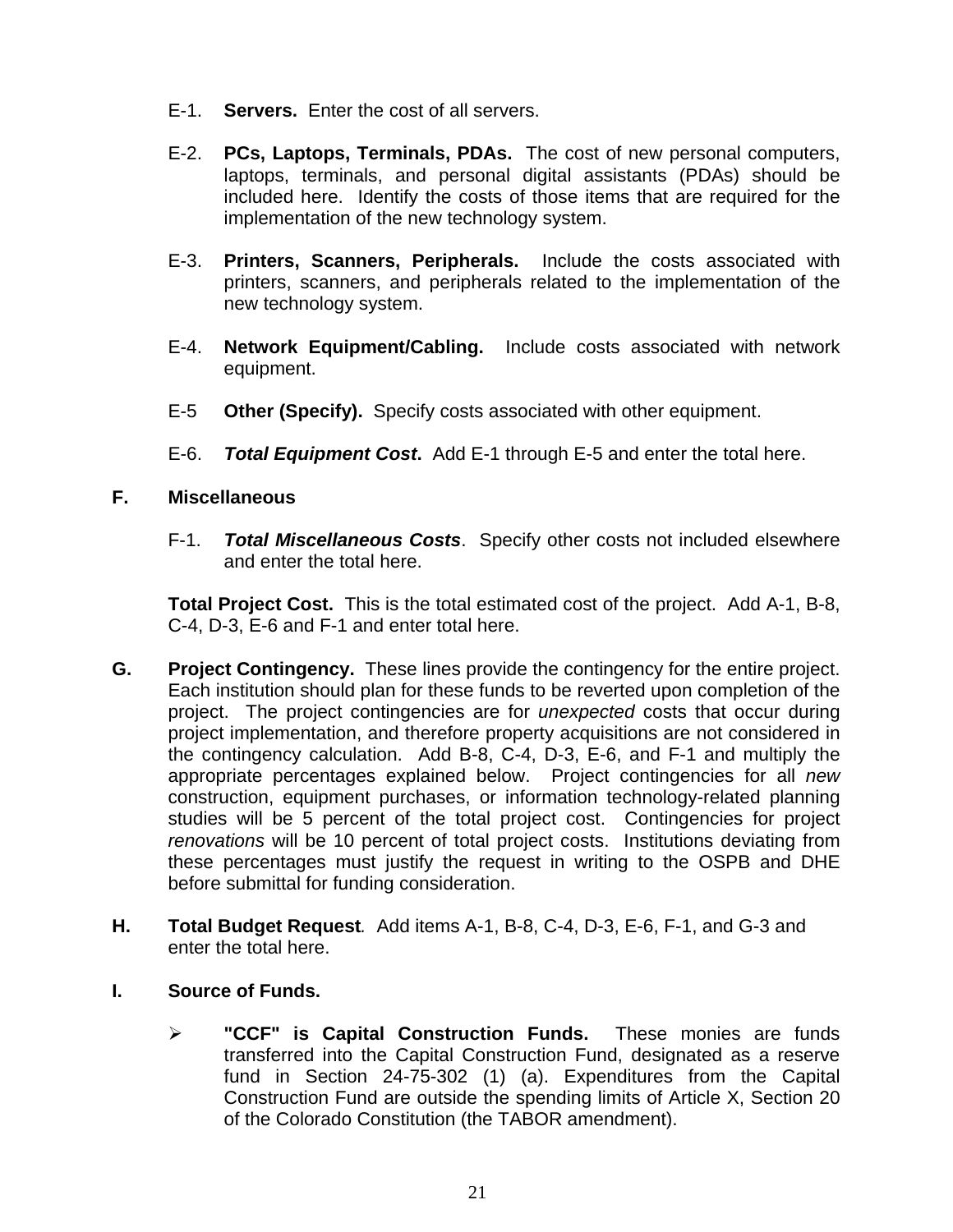- ¾ **"RF" is Reappropriated** Include funds appropriated more than once in the same fiscal year and typically have been transferred from one agency to another.
- ¾ **"CF" is Cash Funds.** Cash Funds Exempt are those funds derived from fees, tuition, other earmarked funds, grants, donations, damage awards, transfers of funds from other state departments, revenues from designated enterprise functions (student housing and dining, bookstore, student union, etc.), and from sales of university-owned property (where specific provisions exist to not require the funds to revert to the General Fund).
- ¾ **"FF" is Federal Funds.** Any funds received directly from the federal government; includes categorical grants or block grants not necessarily available for uses outside of those specified in the grant award.

#### **CC-C and CC-IT: Support Information Instructions**

Both the CC-C and CC-IT Support Information forms are the same.

¾ **General Information.** All applicable items should be filled out.

**Agency Name**. Include the name of the institution submitting the project. **Date.** Institution should fill out the date submitted to DHE.

- ¾ **Project Name** should be the same as the project title on the CC-C project cost and approval sheet.
- ¾ **Phase** is the phase of appropriation, with an indication of how many more to complete the project (i.e., 1 of 3).
- ¾ **State Controller Project No. P** is the number assigned by the State Controller's Office for a project that has already received at least one appropriation.
- $\triangleright$  Type of Request. (check all that apply)
	- 1. **Project Description/History***.* Explain in brief, the project for which funding is being requested. Include pertinent project background or history.
	- 2. **Is this a Continuation Project?** Mark yes if the project has received state capital construction funds in a prior fiscal year. If yes, fill out the project's prior phase expenditures in the provided table.
	- 3. **List key objectives of proposed project:** The objectives should relate to programmatic needs. At project completion the institution will confirm attainment of the objectives with the submittal of the final SC 4.1 form.
	- 4. **Estimated Project Timetable.** Self-explanatory**.**
	- 5. **Key components of proposed FY2009-10 project: :** If there is any unusual phasing, such as completing several phases in one year, explain here.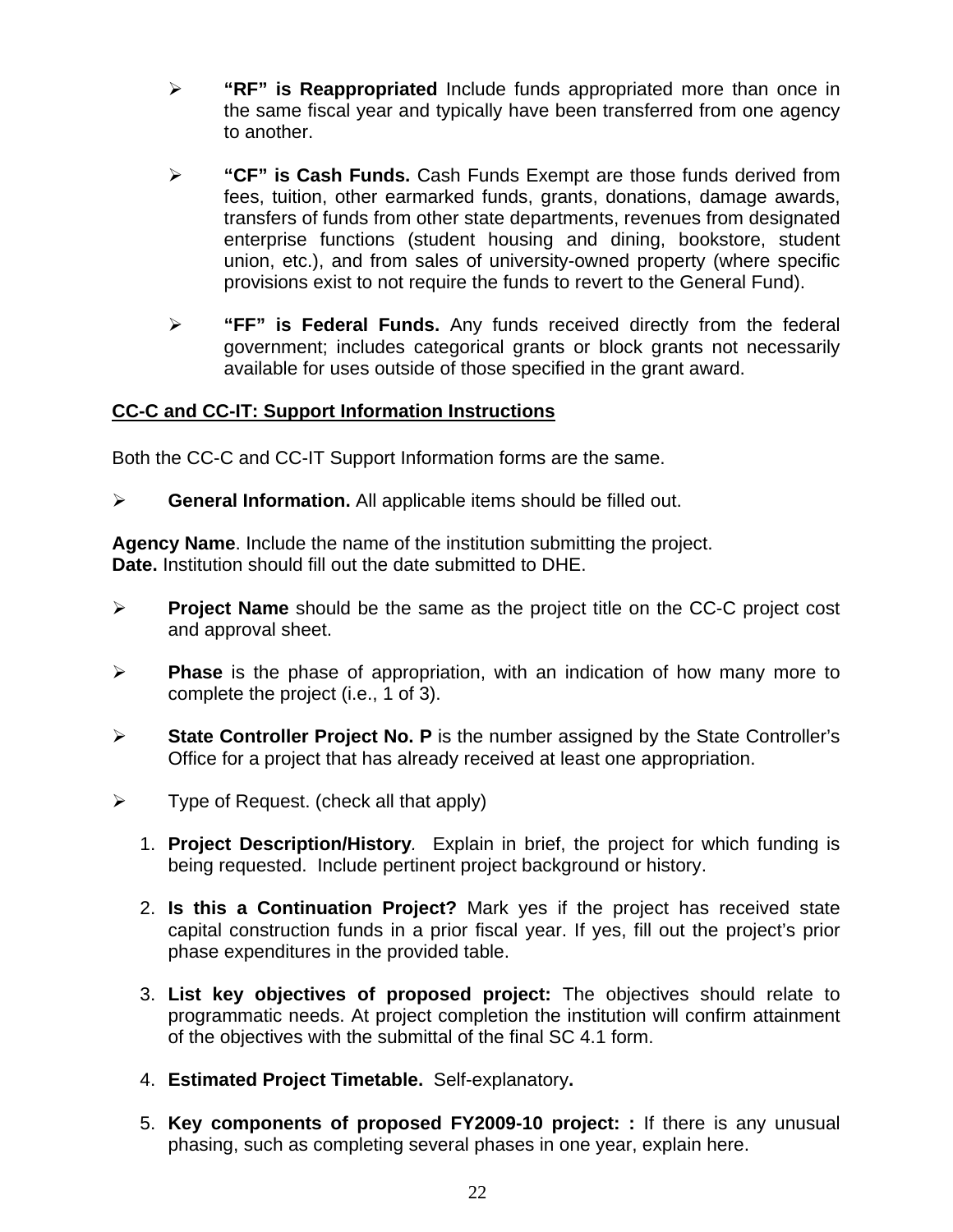- 6. **Estimated timetable for FY 2009-10 request:** Include timeline for discrete portion of construction work (phasing).
- 7. **Project/Program Justification.** *Justification Related to Programs and Classifications served by Request*. Explain in detail the deficiencies inherent in the current facility. Be sure to include how the facility deficiencies affect current operations and how future operations will be improved as a result of the new facility. This section should answer why there is a need for a new or renovated facility. Indicate the program(s) housed in the facility for which funding is being requested using the program service population table provided. Use the table to indicate the service population related to this specific facility. The service population could pertain to numbers of students in the institution or department(s), the numbers of faculty and staff, or other populations that necessitate the need for, or will be affected by, expanded or renovated facilities and equipment. Be sure to explain in detail how the service population relates to the specific programs housed in this facility. The justification must correspond to the assigned purpose code.
- 8. **Describe calculations leading to total request. Described further on the form.**
- 9. **Provide specific justification related to Programs and Classifications served by the request.** Describe, enumerate, and complete the provided table using FTE.
- 10. **Purpose Code Justification***.* Explain the way in which the purpose code applies to the project. If the project has been labeled as a deficiency, describe the deficiency and its requirement. If other codes apply, please explain. See Appendix C for a complete list of codes.
- 11. **Current CRV**. Include latest reported replacement value of the property to either the State Division of Risk Management or the school's own Risk Management office.
- 12. **Project Alternatives.** Describe the construction and/or non-construction options considered that could alleviate the problem that prompted this request. It is important that all alternatives be considered. Describe, where possible, the costs in terms of facility, equipment, or staff, for each alternative not chosen. This description should reflect the input of the operating budget staff. Explain the impact of not funding this request.
- 13. **How will this project address future maintenance costs?** Please explain how the project plans to fund future controlled maintenance costs, whether these are planned to come from state capital construction funds or otherwise.
- 14. **Will this project affect operating expenditures?**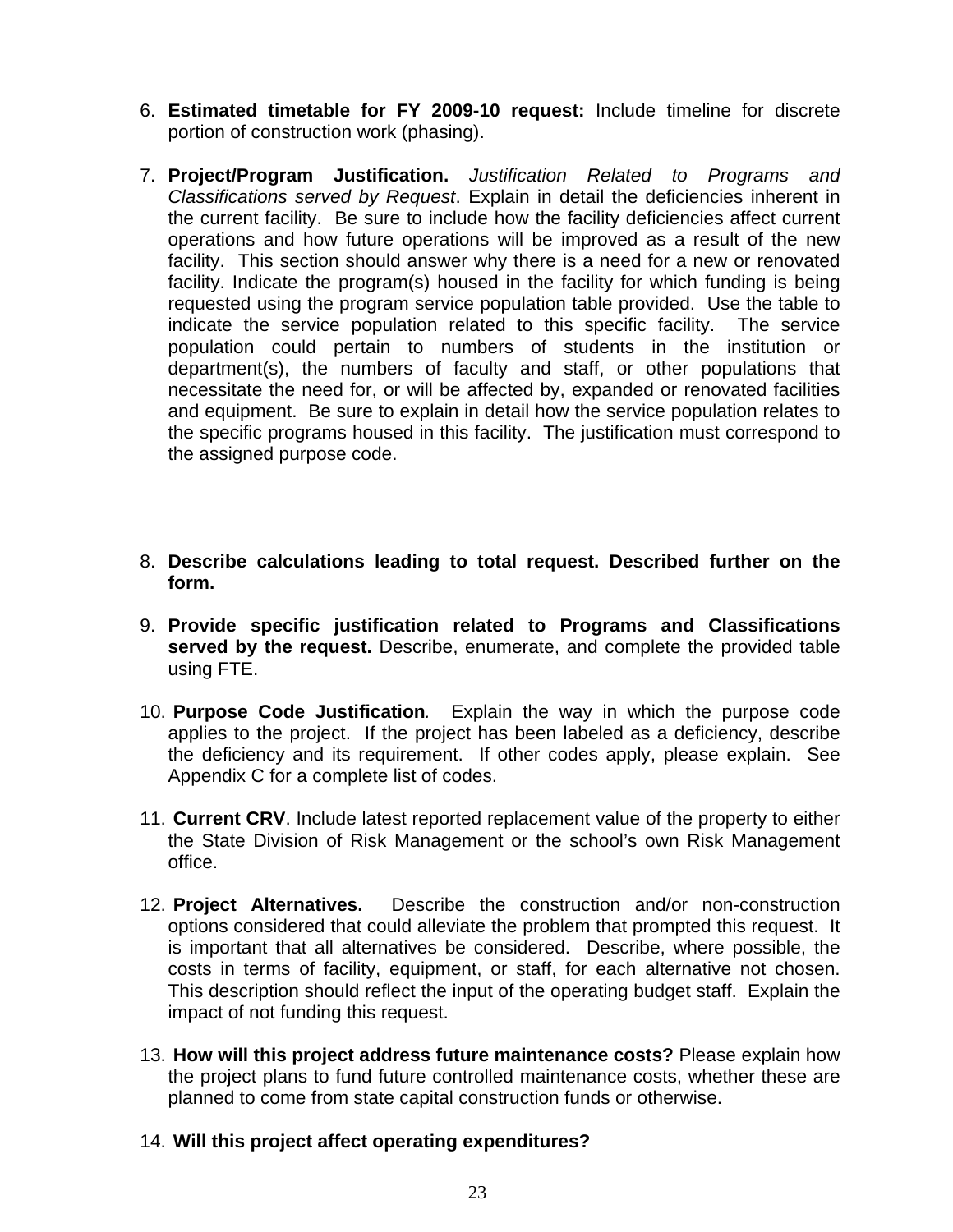*Operating Budget Balance Sheet.* The purpose of this table is to identify the impact of this project on the operating budget. Show the operating costs by category as delineated on the form. In addition, all revenues and their sources (specify the name of cash and cash exempt sources) available to cover these costs should be shown as delineated on the form. The costs must total the revenues. Since the start of operation may not coincide with a fiscal year, the cost of the first year may be a partial year. Provide the estimated costs and revenues for the next five fiscal years in the same fashion.

- 15.**Does this project involve cash funding or lease purchase? If yes, complete the Cash Funds Impacts table and describe the fund sources in detail including dollars, by fiscal year.** For each cash-funded source describe how the revenues accrue to the fund. Demonstrate that sufficient funding is available from this source. Include the dollars financed, the duration of the agreement, the interest rate, and the revenue source.
- 16. **Does this project tie into the agency's five-year controlled maintenance plan?** The five year Controlled Maintenance Plan should be the one most recently approved by the Office of the State Architect (OSA). Mark the appropriate responses and fill in the appropriate explanations.
- 17. **Is this project subject to the requirements of the High Performance Buildings Program (SB07-051) as implemented in OSA policy OSA-HPCP 9/1/2007?** Indicate whether or not the project is exempt from state High Performance Buildings Program. Also, each project will need to verify what level of LEED certification will be pursued by submitting the appropriate LEED checklist.
- 18. **Does this project involve building renovations?** List previous capital construction and controlled maintenance projects associated with this facility within the last five years. Indicate the year, the project, and the cost to complete the controlled maintenance projects. Indicate the projected five-year expected cost of controlled maintenance after completion of the capital construction project. Indicate the project name, number and cost of all capital construction projects associated with this facility in the last five-year period. The estimated current value can be obtained from the Department of General Support Services, Office of the State Architect.
- 19.**Space Requirements Table.**This table applies to *b*uilding construction and renovation. Information technology projects with a building construction component must provide this information. The purpose of this table is to compare the current assignable square footage (ASF) per client or FTE, versus the ASF needed by the facility master plan.
	- ¾ *Type of Space.* Indicate the type of space to be eliminated and constructed or renovated. Include all space types to be affected by construction (e.g., library, office, computer pool, etc.).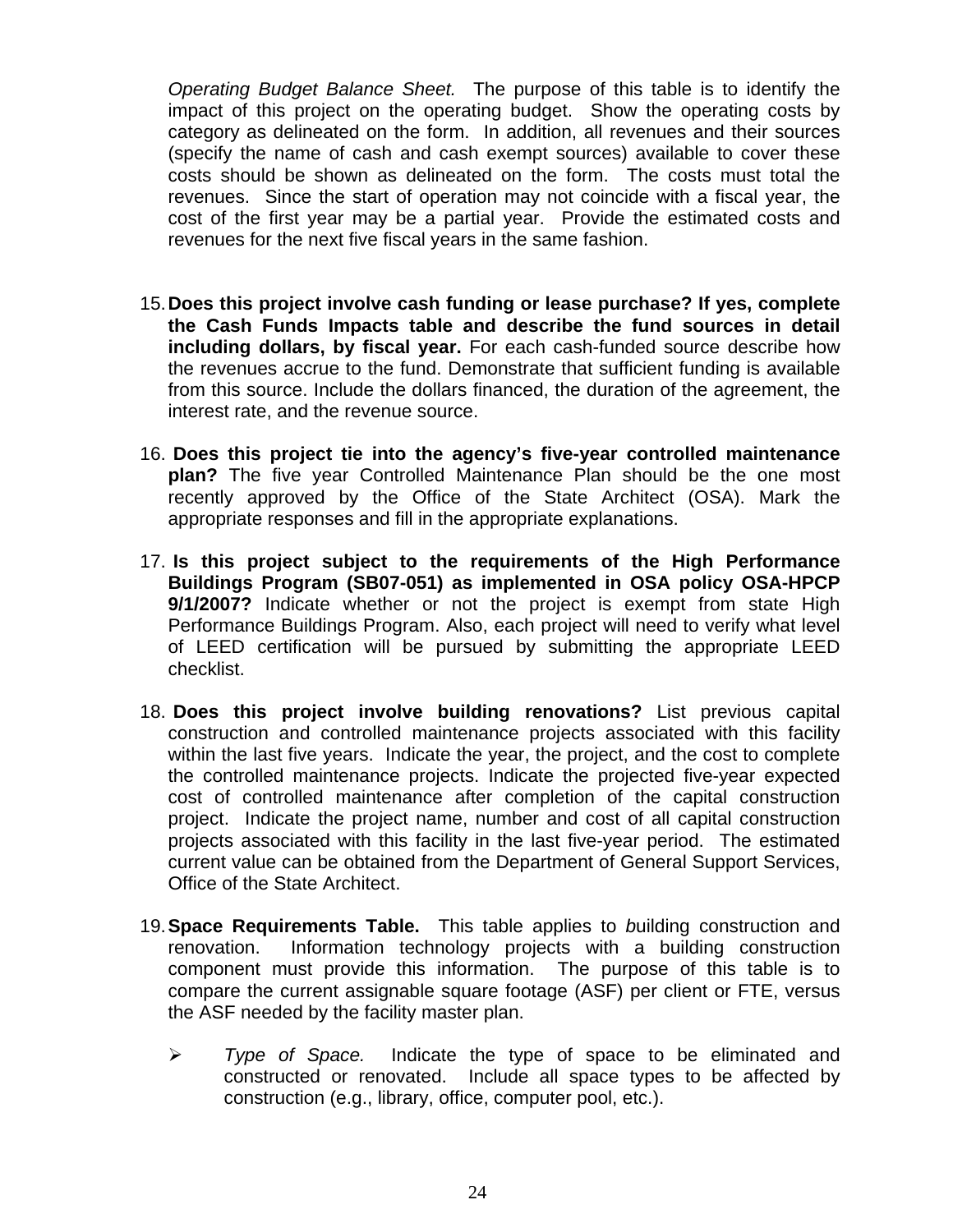- ¾ *Existing Assignable Square Footage (ASF).* Indicate the applicable ASF for the existing facility. Assignable square footage is space occupied by program operations. It does not include corridors, restrooms, atrium space, etc.
- ¾ *ASF needed per Master Plan.* Indicate the ASF assumed by the facility master plan. This should correlate with number of clients and/or FTE currently served by the existing space and the number of clients and/or FTE to be served. Assume the maximum limit for the proposed facility.
- ¾ *Surplus/(Deficit).* Subtract the existing ASF from the ASF needed per the Master Plan. This figure should provide an indication of the extent of the space deficiency currently existing.
- ¾ *Impact of this Project.* Indicate the ASF that is proposed by the requested project.
- ¾ *Revised Surplus/(Deficit).* Add the exiting ASF and the ASF requested by the project and subtract this total from the ASF needed under the master plan.
- ¾ *% Surplus Deficit*. Divide the revised surplus/(deficit) by the ASF needed under the master plan.
- ¾ *Project Gross Square Footage (GSF).* Indicate the square footage as measured from the interior surface of the exterior walls.
- 20. **Governing Board Approval.** *.* Indicate whether or not and when the appropriate governing board approved the program plan. .
- 21. **Facility Master Plan Conformance.** Indicate whether or not the program plan is in conformance with the most recently approved facilities master plan and when CCHE approved the master plan.
- 22. **Department Strategic Plan Conformance.** Indicate whether or not the program plan is in conformance with the most recently approved Department Strategic Plan. For higher education projects, this should indicate whether or not the plan is in conformance with any institutional academic strategic plans, and when those plans have been approved by governing boards.
- 23. **What is the amount and percentage that will be encumbered within six months?**
- 24. **Does the amount encumbered incorporate the anticipated costs for professional architectural and engineering services?**

**Six-Month Rule Compliance.** The capital construction six-month rule applies to the amount of time that a department has to encumber money for a project. If a project contains contracts for professional services, only the amount of the professional service contracts need be encumbered by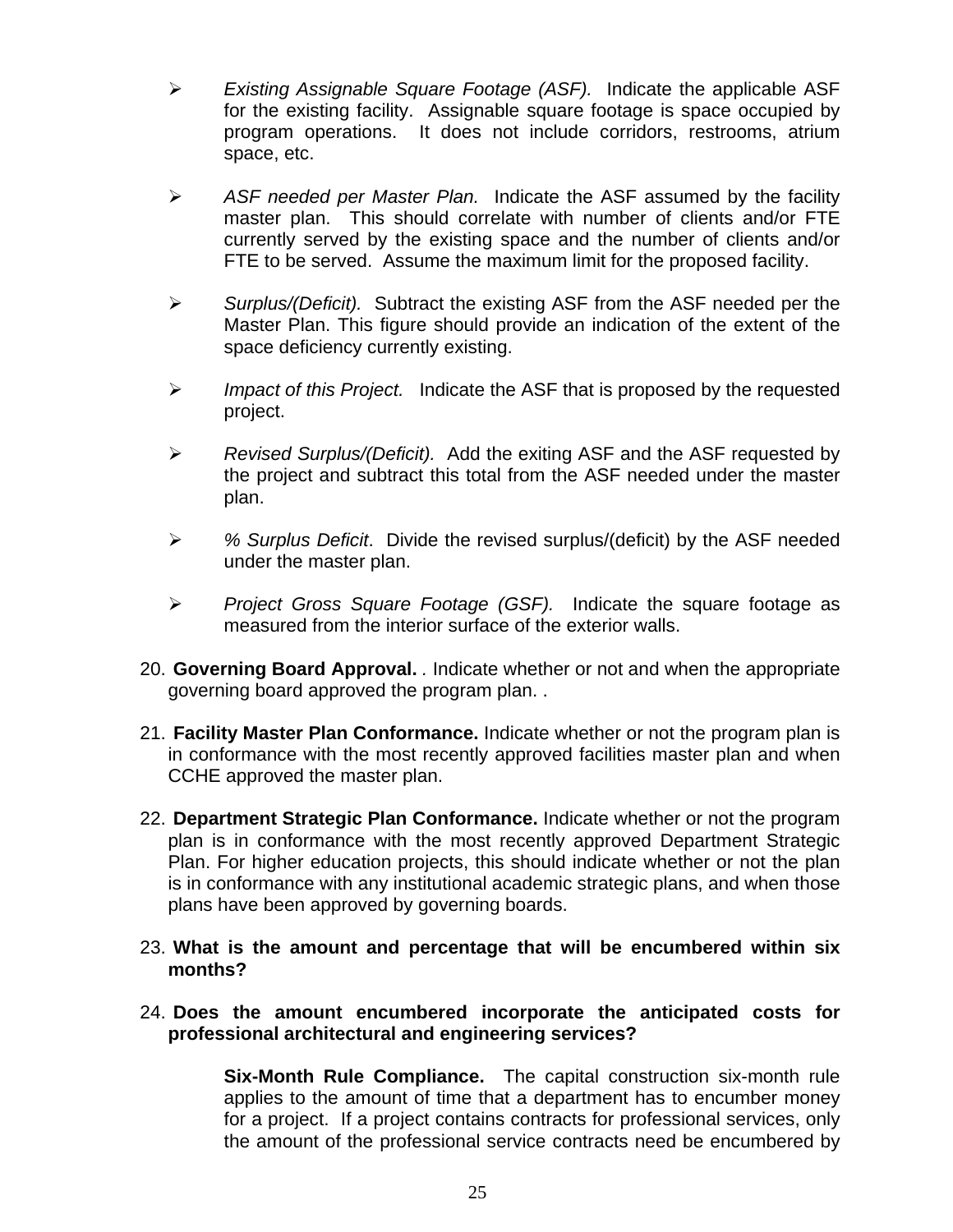the end of six months. If the project does not include contracts for professional services, the entire project amount should be encumbered within the six-month period. If compliance with the rule is not feasible, the State Controller's Office and the CDC have approved a Memorandum of Understanding by which the department or institution may propose an amount less than the full appropriation. The department or institution must provide a written narrative justifying the percentage amount to be encumbered. On the CC-C or CC-IT forms, enter the amount and percentage encumbered within the six-month period and provide justification as necessary.

- 25. **Is a waiver of the 6-month encumbrance rule required?**
- 26. **Describe how this specific project fits into the space information, population information, and operating impact of the campus. Provide an overview of the status of the entire campus, including all recently completed, in-process, and approved projects.**
- 27. **Provide an overview by fiscal year of cumulative operating impact of all capital requests. Some projects impact the operating budget the following year, while other projects do not impact operating for several years. Please indicate in the table what fiscal year is estimated to be the first year of operating impact and then all subsequent years.**
- 28. **Additional Information**

#### *CC-P: Five-Year Capital Construction Program FY 2009/10-FY 2013/14*

CC-P forms should be filled out electronically for new projects for the Request Year and later. It is not possible to include the construction appropriation phase (PP—physical planning, C-construction, E-equipment) or other non-numbered material on the electronic form. Copy the electronic version of the form and enter the requested information by hand for the four paper copies. Also, state statute requires institutions to estimate the expected completion date if funding is available for each project. For the paper and electronic copies, include the anticipated completion date after the project title. If more project sections are needed, simply copy the number of required additional ones and paste them in.

- 1. General. Across the top of the form, include the name, telephone number, and E-Mail address of the person who prepared the CC-P. Use the pull-down box on the electronic form to select the name of the institution. Use the pull-down box on the lower left corner to indicate "yes" or "no" about whether a project is a capital building/infrastructure renewal project.
- 2. PRELIMINARY submissions should project the institution's schedule of capital construction projects for the five years beyond the Budget Request year. Governing board amendments to the institution's preliminary schedule should be identified in the FINAL submission. Projected costs are in current dollars. List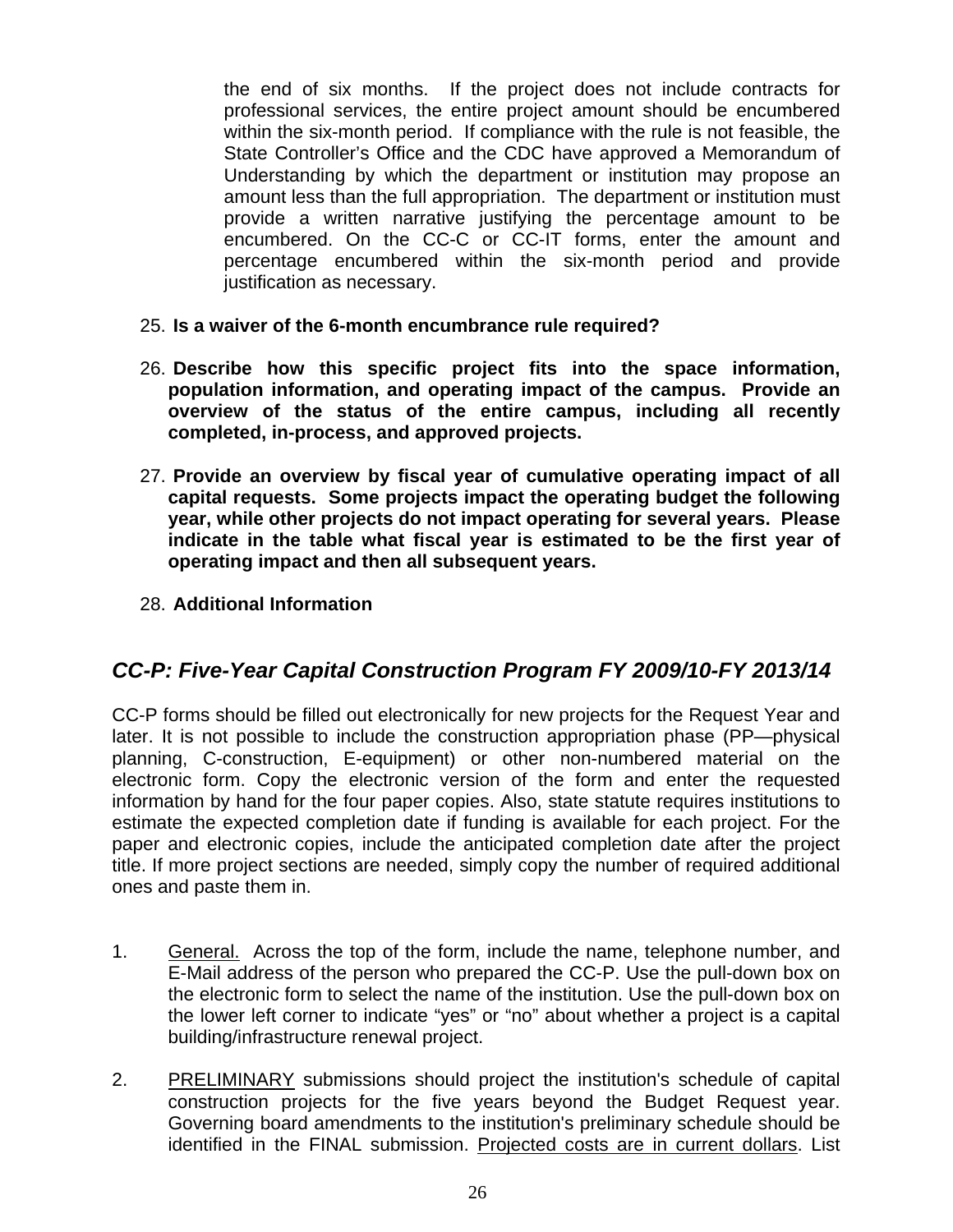each project in sequential order of importance.

- 3. Project. Use the same project name reported on the CC-C or CC-IT forms. Identify the facility and the institutional program that will occupy the facility upon completion of the project. If it's a project that benefits the entire campus, write "Campus Wide." Estimate the amount of Gross Square Feet (GSF) of space involved in the future project.
- 4. Total Project Cost: Enter the total project cost by summing up the prior appropriations and all future costs by funding source thus:

| <b>Capital Construction Funds</b> | <b>CCF</b> | \$000 |
|-----------------------------------|------------|-------|
| Cash Funds                        | CF.        | \$000 |
| <b>Reappropriated Funds</b>       | <b>RF</b>  | \$000 |
| <b>Federal Funds</b>              | FF         | \$000 |
| <b>TOTAL FUNDS</b>                | TF.        | \$000 |

- 5. Prior Appropriation. Enter all previous appropriations in the same format as on the CC-C and CC-IT forms.
- 6. Fiscal Year Request. Enter anticipated future requests in the same format as in CC-C Form.
- 7. Capital Construction Appropriation Phase. Designate the appropriation phases in each year's estimated project cost.
	- PP = Physical Planning, which includes architectural and engineering design;
	- $C =$  Construction, which funds actual construction;
	- $E =$  Movable Equipment, which equips the completed project for occupancy and use.
- 8. Append a Five-Year Capital Improvement Program Priority Statement. The priority statement should explain, in relation to the Institutional Master Plan, the institution's or governing board's judgment of the relative programmatic importance among the facilities projected for the ensuing five-year period. The statement should also explain the multi-year scheduling of any Phased Construction Projects.

### *CC-B: Supplemental Capital Construction Request FY 07-08*

The purpose of a supplemental capital construction request is to provide a method for adjusting previous year(s) appropriations or to use funds realized in a prior fiscal year. In rare cases, supplemental requests can be used to make funds available earlier when the General Assembly is not in session. These supplemental capital construction requests, regardless of funding source, are limited to emergency situations. Include a map showing the location and building name or number related to this supplemental request. Agencies shall forward one electronic copy to DHE and one copy to OSPB of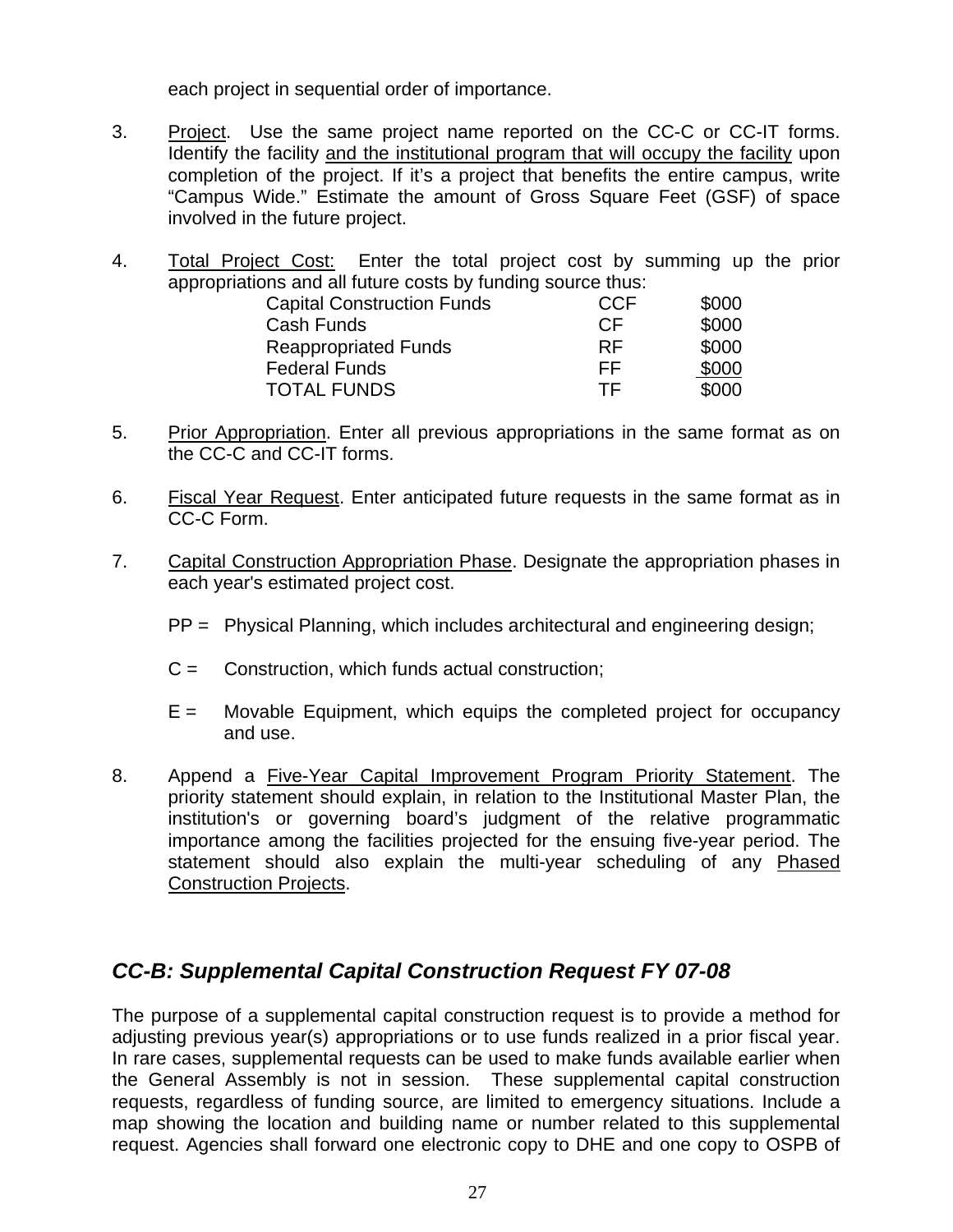CC-B, Supplemental Capital Construction Request for each project. **Criteria:** 

In addition to checking the appropriate box, provide an explanation of why you believe the request meets one or more of the following criteria:

- $\triangleright$  An emergency (includes SB92-202 projects ready to go in the interim between legislative sessions);
- $\triangleright$  A technical error which has a substantive effect on the operation of the program;
- $\triangleright$  New data resulting in substantial changes in funding needs; and
- $\triangleright$  An unforeseen contingency such as an underestimated bid package.

**Justification of Changes from Approved Funding.** Explain in detail the history of events that led to this request. Include a justification of the revised request.

**Why is it Necessary to have the Appropriation Prior to Long Bill Appropriation?**  Explain the situation that requires an appropriation before the approval of the Long Bill. Long Bill appropriations are usually available the first few weeks of May, at the end of the 120-day session. Supplemental appropriations are available upon the Governor's signature.

**Does this Request Require Revising a Prior Appropriation?** Any adjustment to a previous appropriation requires a supplemental request unless it is the next phase of a project that has been previously appropriated. A supplemental request for capital construction funds from a previous year requires taking funds available for the budget year and must therefore be of higher priority than any other project. Any adjustments to the total project cost will also require an adjustment to the Art in Public Places calculation.

**Explain Why and How the Revision is Made.** Copy the line item requiring revision in the Long Bill in its original form and then show how it should be revised. Be certain to include the Long Bill page number and any other pertinent information.

**Attach a Copy of Form CC-C or/and Form CC-IT of the Original Request.** Include the entire original CC-C or CC-IT forms. Be sure to specify "Original" at the top in bold letters with the original date submitted to the CDC.

**Attach a New Completed Form CC-C or/and CC-IT, Page 1, "Project Cost and Approval Sheet" ONLY.** Include a "Project Cost and Approval Sheet" from Form CC-C or Form CC-IT, which reflects the requested supplemental changes. Be sure to specify "Supplemental" with the current date at the top in bold letters.

**Executive Director Signature. Form CC-B requires the approval of the institution's president or chancellor.** Forms submitted without a signature will be returned to the institutions.

**Emergency Requests.** Emergency requests when the General Assembly is not in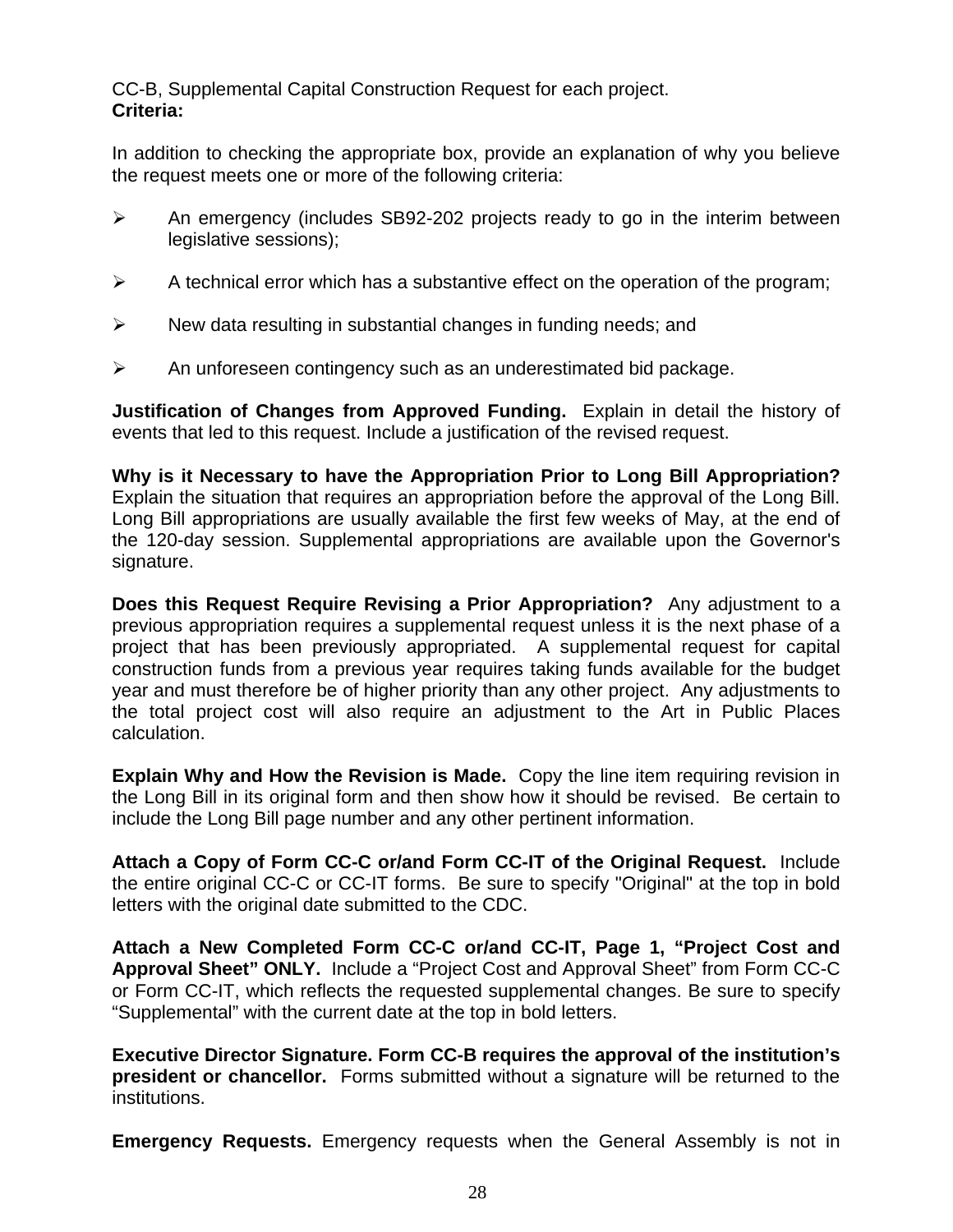session are allowed under the provisions of HB98-1331. The HB98-1331 process has been used to address both emergency issues as well as to correct technical errors. This process should be used to address those issues that cannot wait to be addressed through the standard supplemental process.

For any other expenditure allowed by the provisions of HB98-1331, the controller shall restrict, in an amount equal to said over expenditure, an item or items of appropriation for the fiscal year following the fiscal year for which the over expenditure is allowed. Specify the appropriation to be restricted including: Long Bill number and page, the amount of the original appropriation, and the expenditures to date.

An emergency supplemental request requires the same documentation as a regular supplemental request (i.e., a CC-B form with addenda). Emergency supplemental requests should not be prioritized when submitted through the H.B. 98-1331 process. However, emergency supplemental requests should be included in priority order as part of the regular supplemental submission. If the amount of the emergency supplemental has changed for the regular supplemental submission, a revised supplemental should be submitted, rather than a new incremental supplemental.

To allow for adequate review, emergency supplemental requests should be submitted at the earliest opportunity; four weeks before the CDC meeting to vote on the requests is preferred.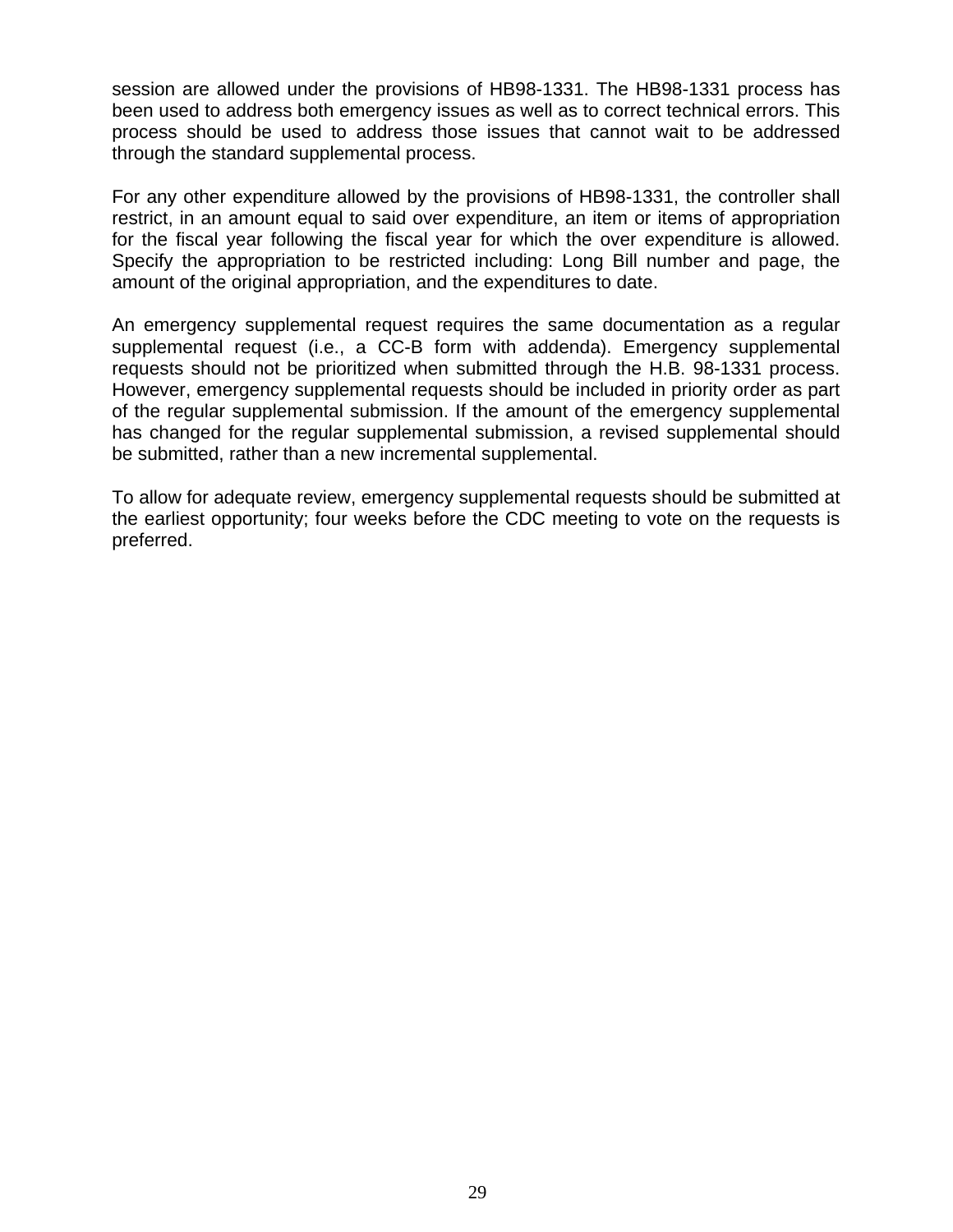# Appendix A: CCHE Statutory Authority for Capital Construction

Most of DHE's statutory authority for review of capital construction projects comes from the Colorado Revised Statutes (C.R.S.) 23-1-106- *Duties and powers of the commission*  with respect to capital construction and long-range planning. In italics in parentheses following each subsection is information about where to find information about it in this manual, DHE policies, or elsewhere. The statute states:

(1) It is declared to be the policy of the general assembly not to authorize or to acquire sites or initiate any program or activity requiring capital construction for state-supported institutions of higher education unless approved by the commission. *(See sections in this manual on capital project reviews.)* 

(2) The commission shall, after consultation with the appropriate governing boards of the state-supported institutions of higher education and the appropriate state administrative agencies, have authority to prescribe uniform policies, procedures, and standards of space utilization for the development and approval of capital construction programs by institutions. (*See DHE Policy Section III, Part F – Space Utilization Guidelines).* 

(3) The commission shall review and approve master planning and program planning for all capital construction projects of institutions of higher education on state-owned or state-controlled land, regardless of the source of funds, and no capital construction shall commence except in accordance with an approved master plan, program plan, and physical plan. (*See sections in this manual on capital construction project reviews; also DHE Policy III, Part D - Guidelines for Long- Range Facilities/Infrastructure Planning Guidelines.)* 

(4) The commission shall ensure conformity of facilities master planning with approved educational master plans and facility program plans with approved facilities master plans. *(See sections in this manual on capital construction project reviews.)* 

(5)(a) The commission shall approve plans for any capital construction project at any institution, including a community college, regardless of the source of funds; except that the commission need not approve plans for any capital construction project at a local district college or area vocational school or for any capital construction project described in subsection (9) or (10) of this section. *(See sections in this manual on capital construction project reviews and on SB 01-209 projects.)*

(b) The commission may except from the requirements for program and physical planning any project that shall require less than two million dollars of state moneys. *(See section in this manual on program plan waivers.)* 

(6) The commission shall request, annually, from the governing board a five-year projection of capital development projects. Such projection shall include the estimated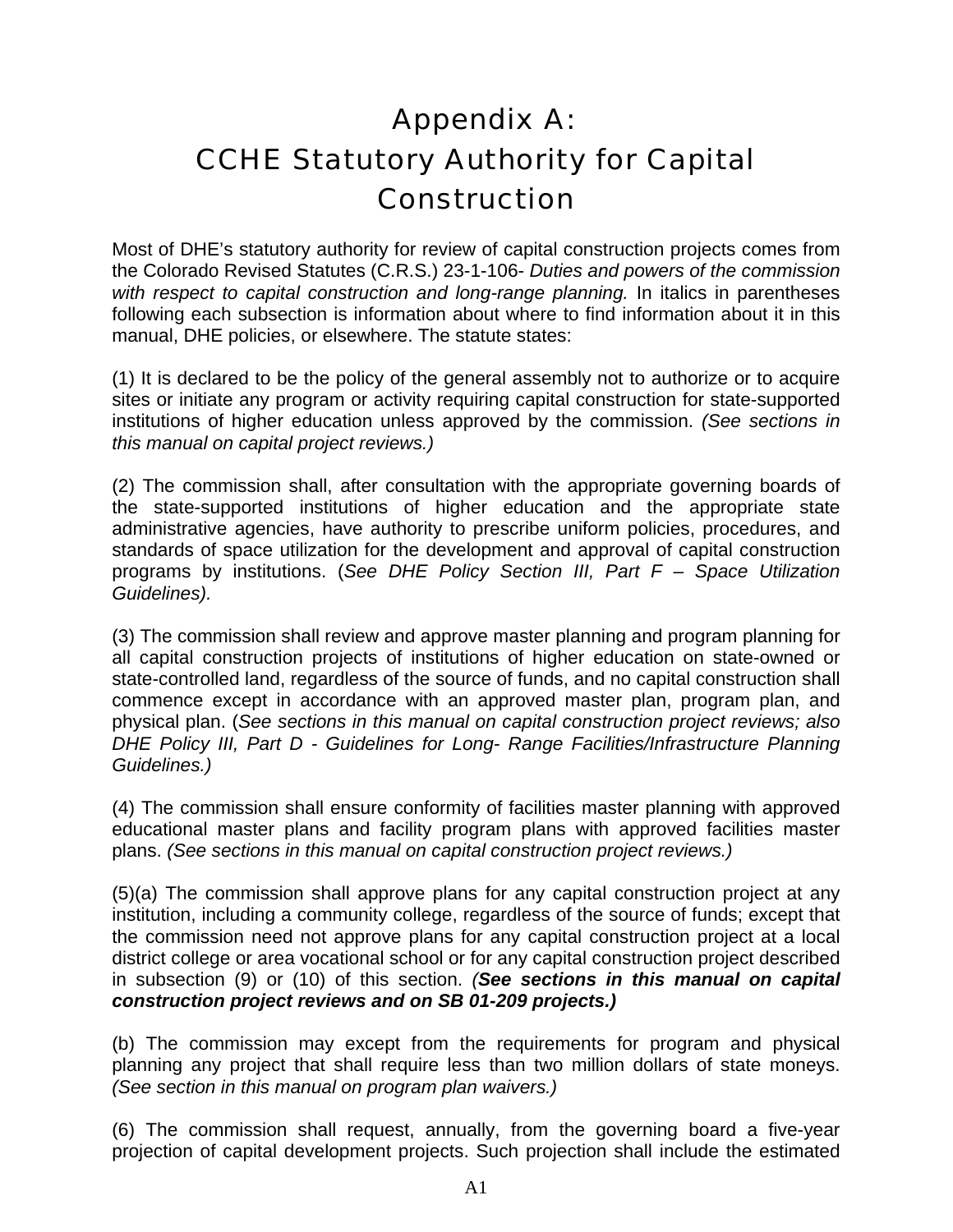cost, the method of funding, a schedule for project completion, and the governing board-approved priority for each project. The commission shall determine whether a proposed project is consistent with role and mission and master planning of the institution and conforms to standards recommended by the commission. (*See instructions for the Five-Year Capital Construction Plan in this manual.)* 

(7)(a) The commission annually shall establish a unified five-year capital improvements program coordinated with education plans and shall transmit to the office of state planning and budgeting, the governor, and the general assembly, consistent with the executive budget timetable, a recommended priority of funding of capital construction projects for the system of public higher education. The commission shall annually transmit the recommended priority of funding of capital construction projects to the capital development committee no later than November 1 of each year. *(See section in this manual on DHE prioritization of state-funded projects.)* 

(b) Except as provided in subsection (5) of this section, it is the policy of the general assembly to appropriate funds only for projects approved by the commission.

(8) Any acquisition or utilization of real property by a state-supported institution of higher education which is conditional upon or requires expenditures of state-controlled funds or federal funds shall be subject to the approval of the commission, whether acquisition is by lease, lease-purchase, purchase, gift, or otherwise. *(See capital construction definition section in this manual. If contemplating submitting a new or renewed lease, contact Priscilla Gonzales of the DHE staff, [Margot.Plotz@dhe.state.co.us](mailto:Margot.Plotz@dhe.state.co.us)* , *for an electronic copy of the latest lease application form or get a copy of the most current lease application form from the DHE website:* 

<http://www.state.co.us/cche/policies/capitalassets/index.html>.

(9)(a) The commission shall review and approve any plan for a capital construction project that is estimated to require total expenditures exceeding **two million dollars** and that is to be constructed, operated, and maintained solely from student fees, auxiliary facility funds, wholly endowed gifts and bequests, research building revolving funds, or a combination of such sources, as provided in sections 23-5-102, 23-5-103, 23-5-112, 23-20-124, 23-31-129, and 23-41-117 and section 24-75-303 (3), C.R.S. Any such plan for a capital construction project that is estimated to require total expenditures of two million dollars or less shall not be subject to review or approval by the commission. *(See sections in this manual on SB 01-209 projects and review of SB92-202 projects.)*

(b) Upon approval of a plan for a capital construction project pursuant to paragraph (a) of this subsection (9), the commission shall submit such plan to the capital development committee. The capital development committee shall make a recommendation regarding the project to the joint budget committee. Following receipt of the recommendation, the joint budget committee shall refer its recommendation regarding the project, with written comments, to the commission. *(See section in this manual on SB92-202 reviews.)* 

(c) The commission, the capital development committee, and the joint budget committee shall by agreement adopt procedures governing the capital development committee and joint budget committee review of projects subject to this subsection (9) and subsection (10) of this section, which agreement shall provide that, whenever possible, the capital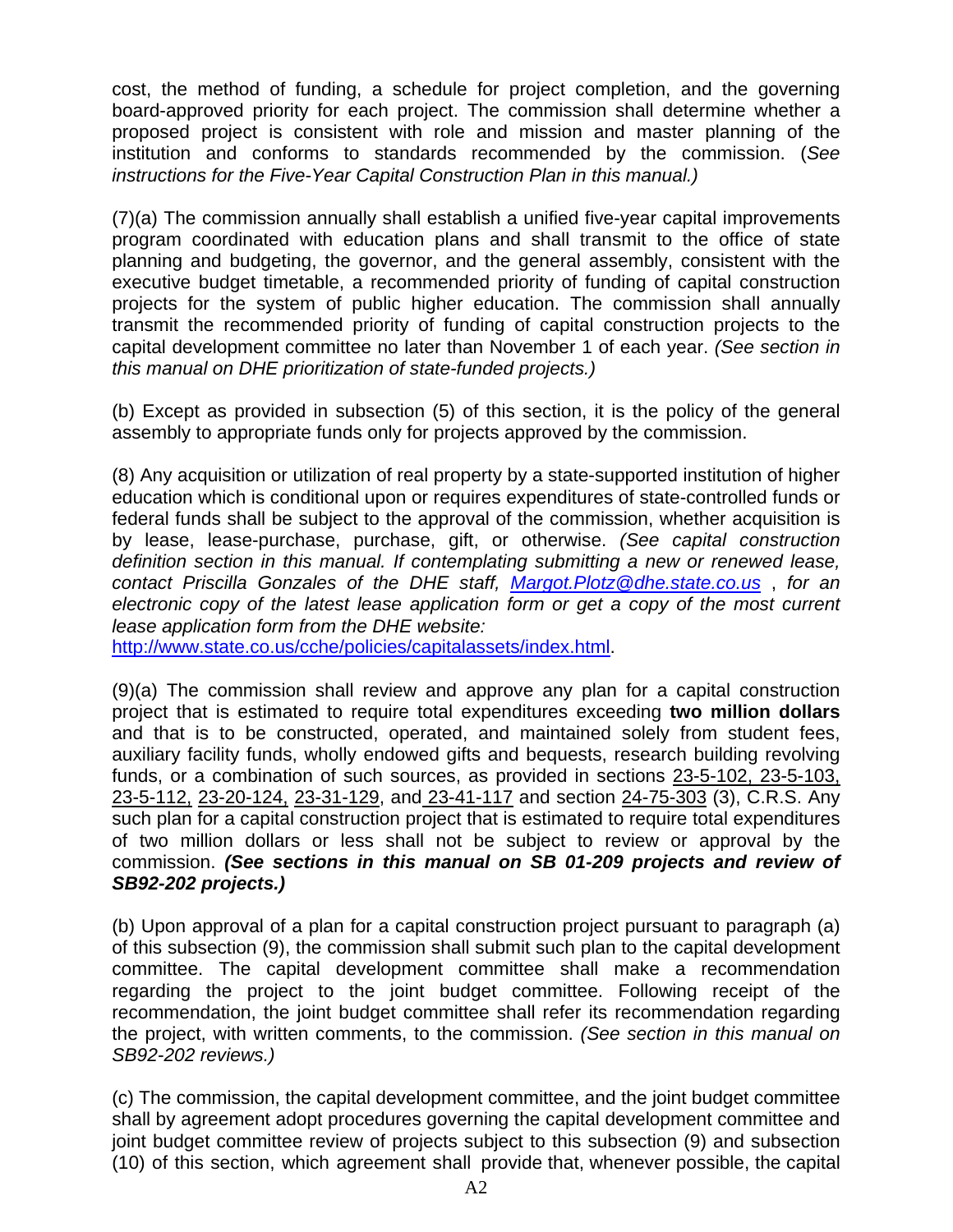development committee shall submit recommendations to the joint budget committee and the joint budget committee shall submit recommendations to the commission within thirty days after each committee receives the information prescribed in the agreement as necessary for its review. *(See section in this manual on SB92-202 reviews.)* 

(10) (a) The commission shall review and approve any plan for a capital construction project that is estimated to require total expenditures exceeding **two million dollars** and that is to be constructed solely from cash funds held by the institution other than those funds specified in paragraph (a) of subsection (9) of this section and operated and maintained from such cash funds or from state moneys appropriated for such purpose, or both. Any plan for any such capital construction project that is estimated to require total expenditures of two million dollars or less shall not be subject to review or approval by the commission. *(See sections in this manual on cash-funded and SB92-202 project reviews and SB01-209 projects.)* 

(b) Upon approval of a plan for a capital construction project pursuant to paragraph (a) of this subsection (10), the commission shall submit such plan to the capital development committee. The capital development committee shall make a recommendation regarding the project to the joint budget committee. Following receipt of the recommendation, the joint budget committee shall refer its recommendation regarding the project, with written comments, to the commission.

(11) Each institution shall submit to the commission on or before September 1 of each year a list and description of each project for which an expenditure was made during the immediately preceding fiscal year that was not subject to review by the commission pursuant to subsections (9) and (10) of this section. The commission shall submit a compilation of such projects to the capital development committee on or before December 1 of each year. *(See section in this manual on SB01-209 projects.)*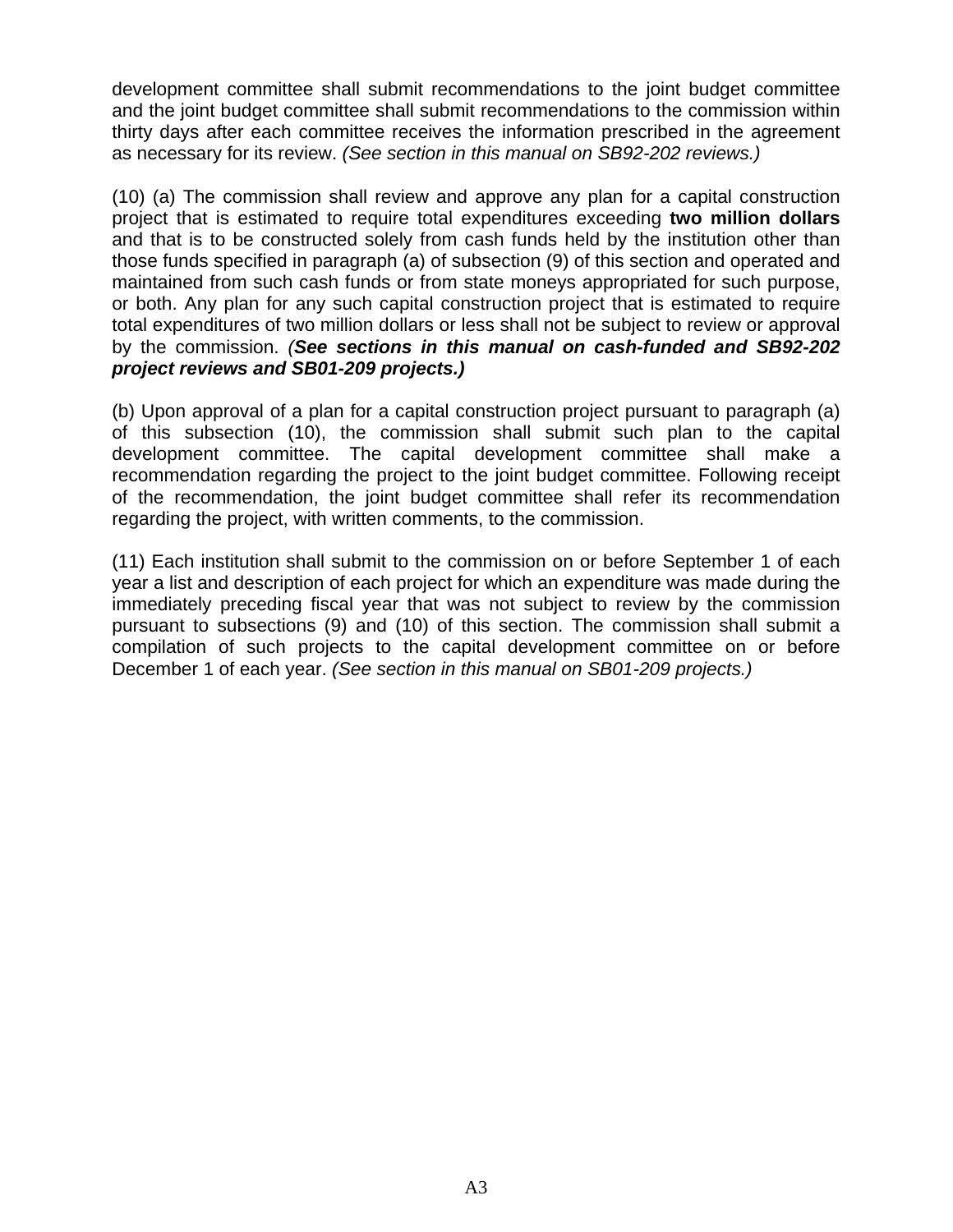## Appendix B: Capital Construction and Controlled Maintenance **Definitions**

A project qualifies for DHE capital construction review and inclusion in the capital construction budget if it meets the criteria set out below as set forth in C.R.S. 24-30- 1301. Also below are definitions of capital outlays (operating budget) or controlled maintenance (Office of the State Architect).

#### **Capital construction** includes:

- ¾ Purchase of land, *regardless of value*.
- $\triangleright$  Purchase, construction, or demolition of buildings or other physical facilities, including utilities, or remodeling or renovation of existing buildings or other physical facilities to make physical changes necessitated by changes in the program. Changes in the program may also incorporate the need to meet standards required by applicable codes; to improve energy conservation; to save costs for facility staffing, operations, or maintenance; or to improve appearance.
- ¾ Site improvements or development (landscaping, upgraded utilities, signage etc.)
- $\triangleright$  Purchase or installation of the fixed and moveable equipment necessary for the operation of new, remodeled, or renovated buildings and other physical facilities and for the conduct of programs initially housed therein upon completion of the new construction, renovation or remodeling.
- ¾ Purchase of services from architects, engineers and other consultants to prepare plans, program documents, life-cycle cost studies, energy analyses and other studies associated with any capital construction project and to supervise construction or execution of such capital construction projects.
- $\triangleright$  Any item of instructional or scientific equipment if the cost exceeds \$50,000.
- ¾ Information technology if the cost exceeds \$2 million. (See section on information technology on the next page for a list of institutions that may request state funding for information technology projects that total less than \$2 million.)
- $\triangleright$  Preliminary planning including initial review of proposed projects for the following:
	- Conformity with long-range development plans;
	- **Technical and economic feasibility of the project;**
	- **Preparation of outline plans and specifications;**
	- **Preparation of preliminary cost estimates.**

Capital construction projects are classified as **major** (total cost is more than \$2 million) or **minor (**total project cost is above capital outlay limits but \$2 million or less).

The following expenses **CANNOT** be included in capital construction budget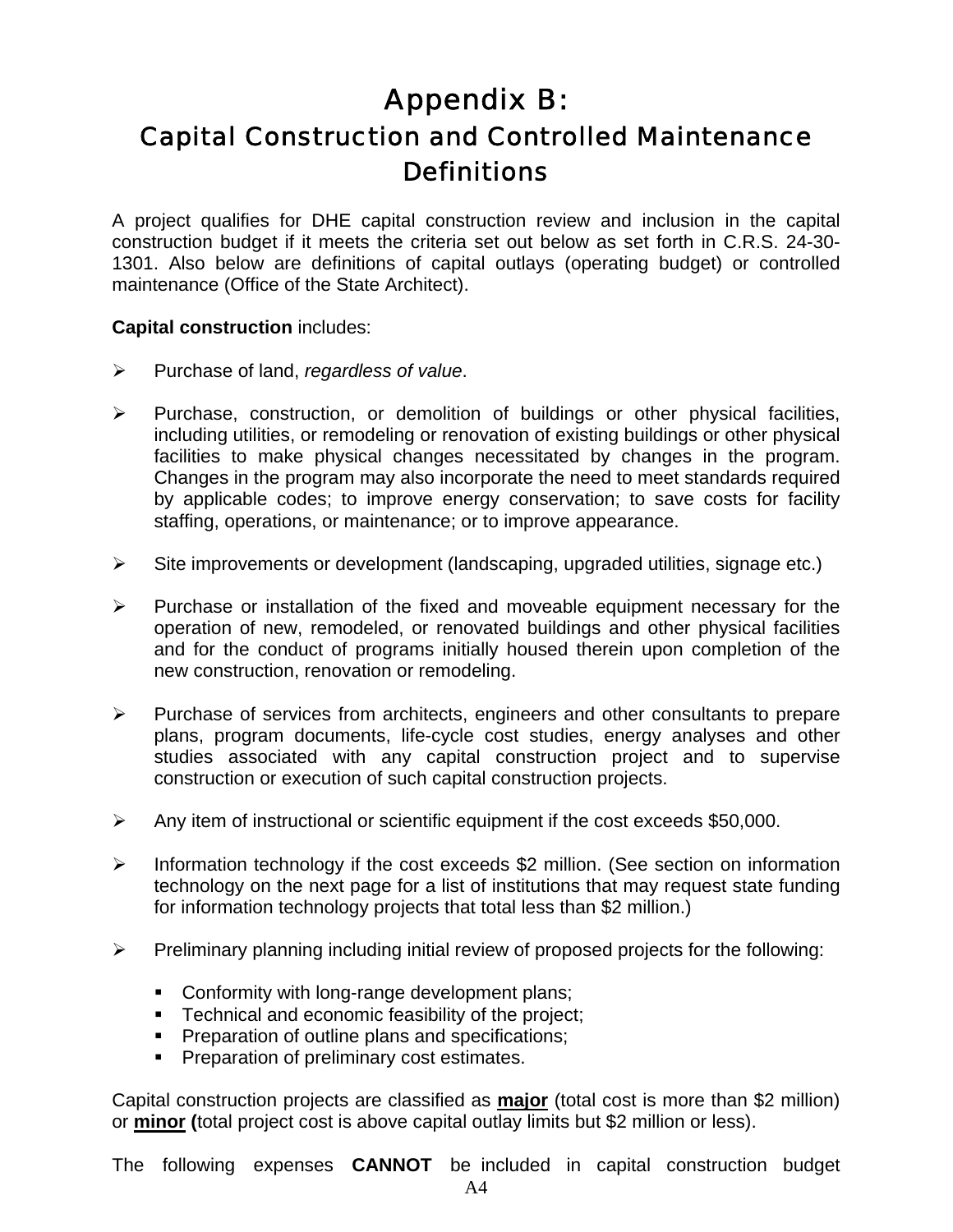requests; specific questions about what is acceptable as capital construction should be directed to the OSPB for clarification:

- ¾ Printing, publishing, photocopying, and other similar costs related to project administration;
- ¾ Postage, certified mailings, long-distance telephone charges, etc.
- ¾ Employee compensation or reimbursement for time performing project-related work regardless of the work performed;
- $\triangleright$  Reimbursement of "in-town" expenses such as food, fuel, etc.
- $\triangleright$  Travel and lodging expenses directly related to project management;
- $\triangleright$  Renting or leasing temporary space for people and equipment to accommodate construction projects; these costs must be paid from operating funds.

**Information technology projects CAN** be funded as capital construction projects if they meet the following criteria:

- $\triangleright$  They total \$500,000 or more in the request year and the majority of the components has a useful life of at least five years.
- $\triangleright$  Personal computer replacement or maintenance is not included in the information technology request (unless as a component of a much larger institutional computer systems upgrade).
- $\triangleright$  Contract personal services and other non-capital items requested as capital construction are integral components of a request.

Based on a Memorandum of Understanding among the legislative JBC, CDC, and the OSPB, information technology projects costing LESS THAN \$500,000 may be applied for and funded as capital construction for the following institutions and entities:

- ¾ Community College of Aurora
- $\triangleright$  Lamar Community College
- ¾ Morgan Community College
- ¾ Northeastern Junior College
- ¾ Pueblo Community College
- ¾ Otero Community College
- $\triangleright$  Trinidad State Junior College
- $\triangleright$  Adams State College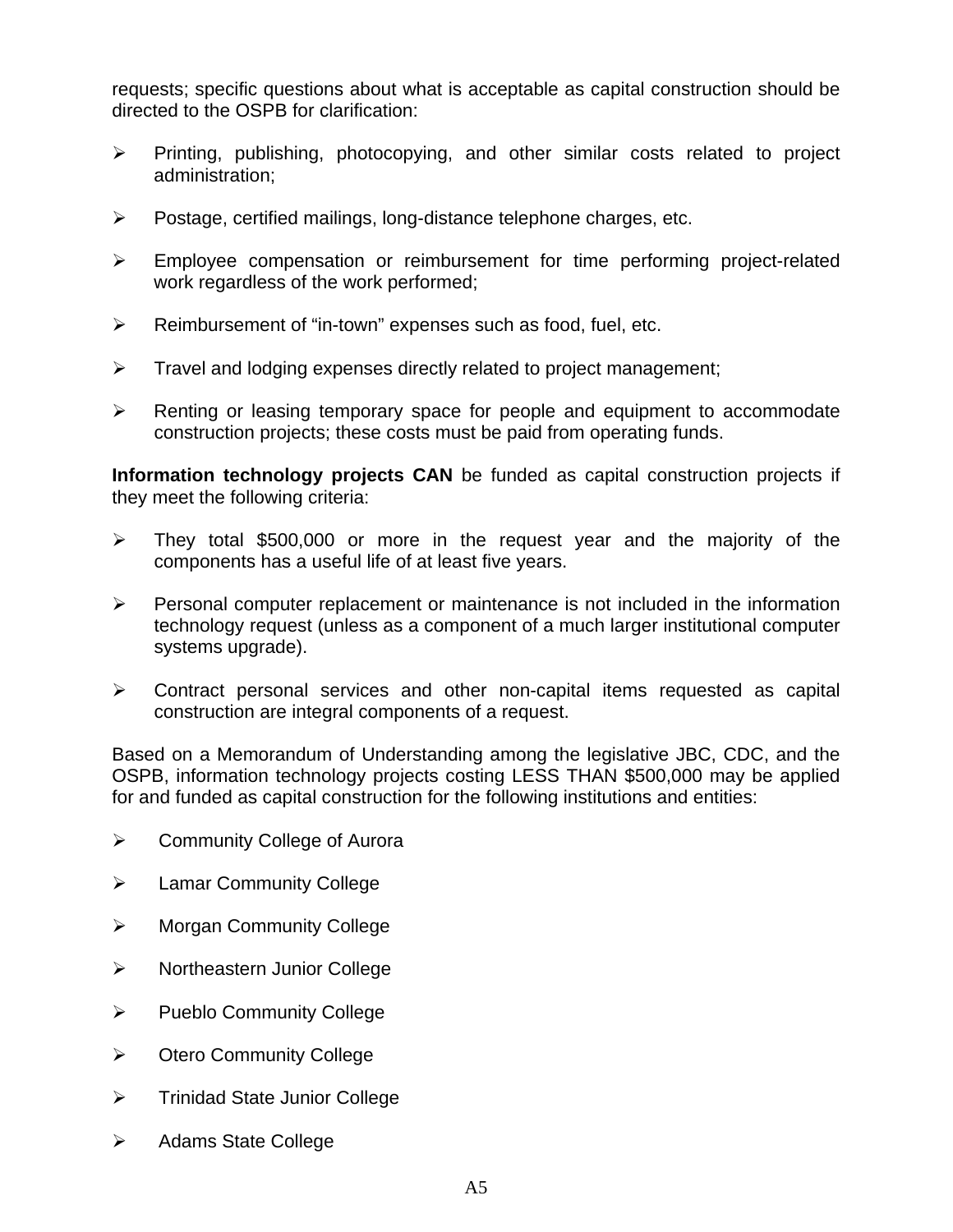- ¾ Western State College
- ¾ Colorado Historical Society
- ¾ Division of Private Occupational Schools

Public higher education institutions may request a waiver from the capital construction criteria for the information technology request minimums through a written request to CCHE. If the waiver is granted, a program plan must be submitted to CCHE. These requests should be made only for projects of \$50,000 or more.

#### **Capital Outlay - Items regarded as Operating Expenses**

Capital outlay includes:

- ¾ Equipment, meaning motor trucks designated over three-quarters of one ton, tractors, trailers, snowmobiles, boats, machinery, reference books, office furniture, file cabinets, typewriters, adding and calculating machines, and other business machines, having a useful lifetime of one year or more, or other items, including, but not limited to, tools, implements, and instruments, which may be used continuously without material change in physical condition, costing more than \$100 and less than \$50,000.
- $\triangleright$  Alterations and replacements, meaning major and extensive repair, remodeling, or alteration of buildings, the replacement thereof, or the replacement and renewal of the plumbing, wiring, heating, and air conditioning systems therein, costing less than \$15,000.
- $\triangleright$  New structures, meaning the construction of new buildings where the cost will be less than \$15,000, including the value of materials and labor, either statesupplied or supplied by contract.
- $\triangleright$  Non-structural improvements to land, meaning the grading, leveling, drainage, and landscaping thereof and the construction of roadways, fences, ditches, and sanitary and storm sewers, where the cost will be less than fifteen thousand dollars.
- ¾ "Capital Outlay" does not include those things defined as capital construction by section C.R.S. 24-75-301.

#### **Controlled Maintenance**

Controlled maintenance includes:

- ¾ Projects more than \$15,000, corrective repairs, code compliance, energy conservation, or replacement used for existing state-owned, general-funded buildings.
- $\triangleright$  Other physical facilities, including, but not limited to, utilities and site improvements, which are suitable for the retention and use for at least five years.
- $\triangleright$  Replacement and repair of the fixed equipment necessary for the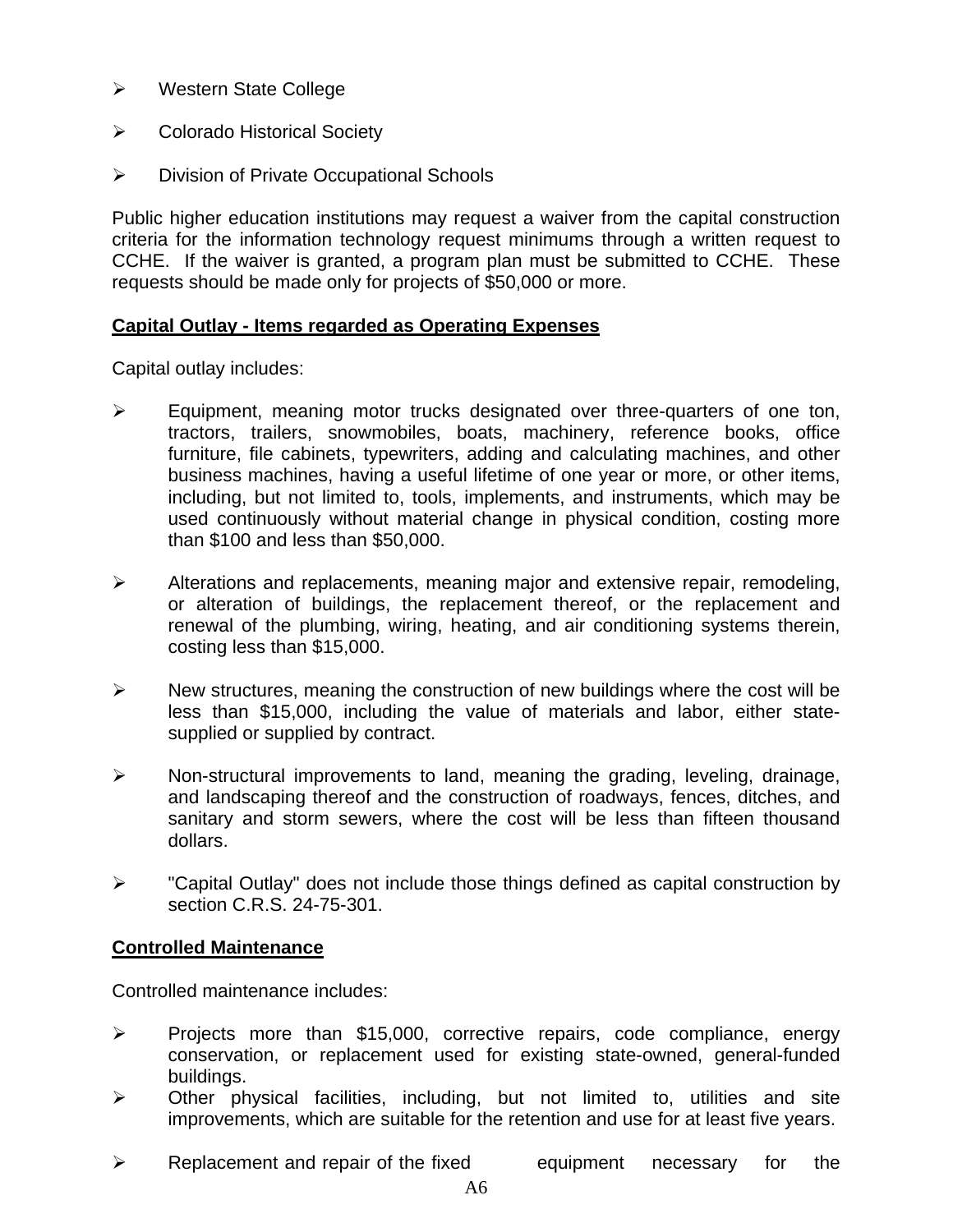operation of such utilities, when such work is not funded in an agency's operating budget to be accomplished by the agency's physical plant staff.

#### **Controlled maintenance does not include**:

- $\triangleright$  Corrective repairs, or replacement when such work is funded in an agency's operating budget to be accomplished by the agency's physical plant staff.
- $\triangleright$  Repair and replacement of fixed and movable equipment necessary for the conduct of programs (such repairs are funded as capital outlay).
- $\triangleright$  Repairs for rented or leased facilities, or facilities maintained by a self-liquidating property fund.
- $\triangleright$  Minor maintenance projects may not be accumulated to create a controlled maintenance project.

Care should be given to consider the ratio of repairs and/or replacement costs to the overall building value. In general, if the ratio of repair costs to the building's replacement value is less than 75 percent, and the useful life of the system involved can be reasonably extended, then consideration should be given to repair or replace the systems involved. Furthermore, if the ratio involved approaches or exceeds 75 percent, then serious consideration should be given to demolition and/or new construction.

Basically, Controlled Maintenance projects arise out of the deterioration of a facility's physical and functional condition and the inability to comply with current codes. These are referred to as "maintenance-driven" requests, as opposed to "program-driven" requests, which would constitute a capital construction project.

Capital construction projects arise out of an agency's need to create, expand, relocate, or alter a program due to growth, advances in technology or changes in methods or program delivery.

Requests addressing physical space requirements needed to accommodate particular functions, such as those traditionally included in facility programs would constitute a "program-driven" request, and therefore, be considered a capital construction request.

Controlled maintenance funding requests should be referred to the State Buildings by September 1. OSPB will review these requests with State Buildings to ensure no duplication of effort has occurred between capital construction and controlled maintenance projects.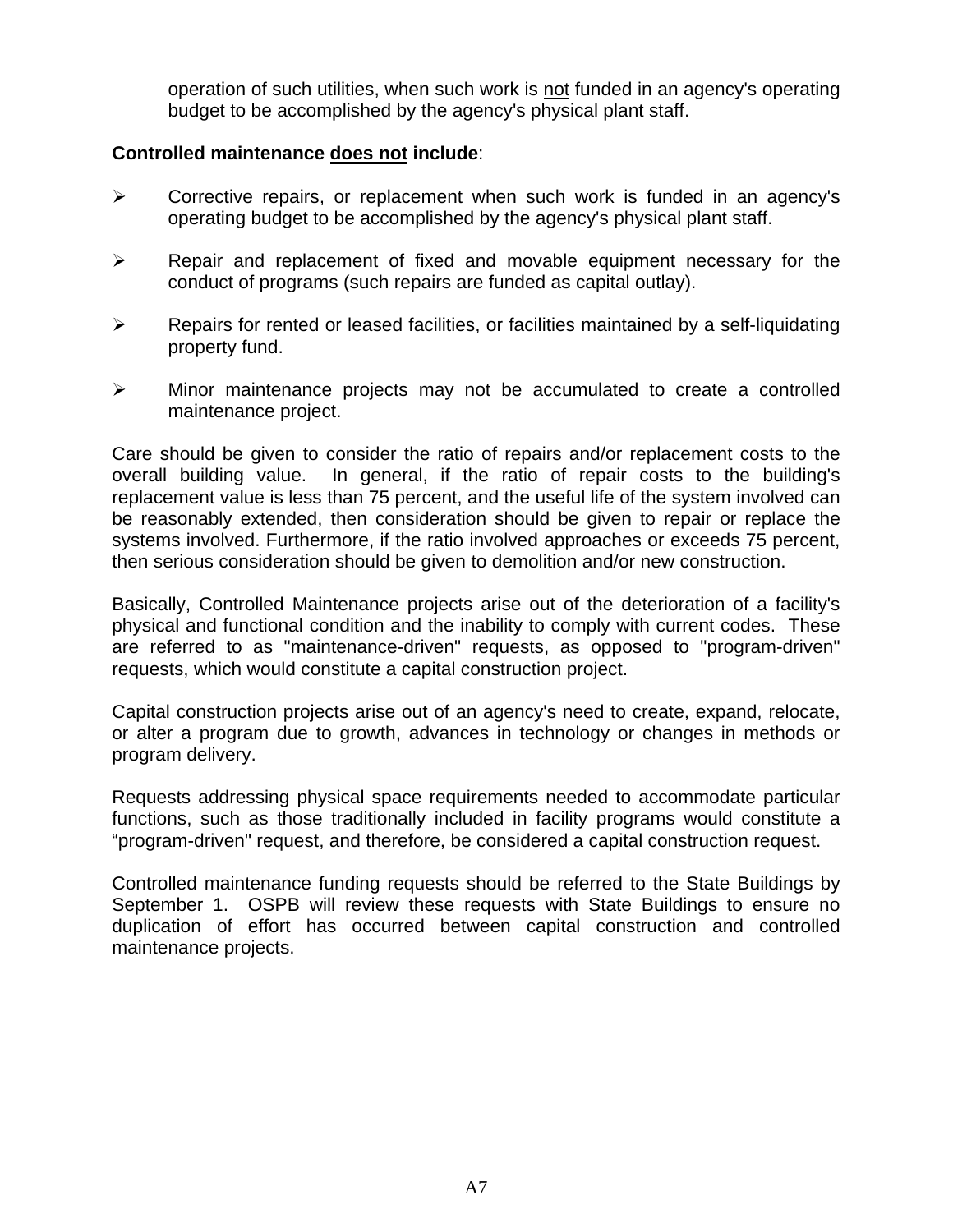## Department and Agency Codes

| <b>DEPARTMENT</b>                                                                 | <b>DEPARTMENT</b><br><b>CODE</b> | <b>AGENCY</b><br><b>CODE</b> |
|-----------------------------------------------------------------------------------|----------------------------------|------------------------------|
| Administration                                                                    | <b>ADM</b>                       | <b>ADM</b>                   |
| Agriculture                                                                       | <b>AGR</b>                       | <b>AGR</b>                   |
| Corrections                                                                       | <b>COR</b>                       | <b>COR</b>                   |
| Education                                                                         | <b>EDU</b>                       | <b>EDU</b>                   |
| Health                                                                            | <b>HLT</b>                       | <b>HLT</b>                   |
| <b>Higher Education</b>                                                           | <b>HED</b>                       | <b>HED</b>                   |
| <b>CU-Boulder</b>                                                                 | <b>HED</b>                       | <b>CUB</b>                   |
| <b>CU-Colorado Springs</b>                                                        | <b>HED</b>                       | <b>CUS</b>                   |
| <b>CU-Denver</b>                                                                  | <b>HED</b>                       | <b>CUD</b>                   |
| <b>Health Sciences Center</b>                                                     | <b>HED</b>                       | <b>HSC</b>                   |
| <b>Colorado State University</b>                                                  | <b>HED</b>                       | CSU                          |
| <b>Fort Lewis College</b>                                                         | <b>HED</b>                       | <b>FLC</b>                   |
| University of Southern Colorado                                                   | <b>HED</b>                       | <b>USC</b>                   |
| <b>Experiment Station</b>                                                         | <b>HED</b>                       | <b>EXP</b>                   |
| <b>Cooperative Extension</b>                                                      | <b>HED</b>                       | <b>CEX</b>                   |
| <b>Forest Service</b>                                                             | <b>HED</b>                       | <b>SFS</b>                   |
| <b>Veterinary Medicine</b>                                                        | <b>HED</b>                       | <b>VTM</b>                   |
| <b>Colorado School of Mines</b>                                                   | <b>HED</b>                       | <b>CSM</b>                   |
| University of Northern Colorado                                                   | <b>HED</b>                       | <b>UNC</b>                   |
| <b>Adams State College</b>                                                        | <b>HED</b>                       | <b>ASC</b>                   |
| Mesa State College                                                                | <b>HED</b>                       | <b>MSC</b>                   |
| <b>Western State College</b>                                                      | <b>HED</b>                       | <b>WSC</b>                   |
| <b>Arapahoe Community College</b>                                                 | <b>HED</b><br><b>HED</b>         | <b>ACC</b><br><b>CNC</b>     |
| <b>Colorado Northwestern Community College</b><br><b>Aurora Community College</b> | <b>HED</b>                       | <b>AUR</b>                   |
| <b>Front Range Community College</b>                                              | <b>HED</b>                       | <b>FRC</b>                   |
| <b>Red Rocks Community College</b>                                                | <b>HED</b>                       | <b>RRC</b>                   |
| <b>Lamar Community College</b>                                                    | <b>HED</b>                       | <b>LCC</b>                   |
| <b>Morgan Community College</b>                                                   | <b>HED</b>                       | <b>MCC</b>                   |
| Northeastern Junior College                                                       | <b>HED</b>                       | <b>NJC</b>                   |
| Otero Junior College                                                              | <b>HED</b>                       | <b>OJC</b>                   |
| <b>Pikes Peak Community College</b>                                               | <b>HED</b>                       | <b>PPC</b>                   |
| <b>Pueblo Community College</b>                                                   | <b>HED</b>                       | <b>PCC</b>                   |
| <b>Trinidad State Junior College</b>                                              | HED                              | <b>TJC</b>                   |
| <b>Auraria Higher Education Center</b>                                            | <b>HED</b>                       | <b>AHC</b>                   |
| <b>Historical Society</b>                                                         | HED                              | <b>HST</b>                   |
| <b>Human Services</b>                                                             | <b>DHS</b>                       | <b>DHS</b>                   |
| Judicial                                                                          | <b>JUD</b>                       | <b>JUD</b>                   |
| Labor and Employment                                                              | <b>LAB</b>                       | LAB                          |
| <b>Local Affairs</b>                                                              | LOC                              | <b>LOC</b>                   |
| <b>Military Affairs</b>                                                           | MIL                              | MIL                          |
| <b>Natural Resources</b>                                                          | <b>NAT</b>                       | <b>NAT</b>                   |
| <b>Public Safety</b>                                                              | <b>DPS</b>                       | <b>DPS</b>                   |
| Requision Agencies                                                                | REG                              | REG                          |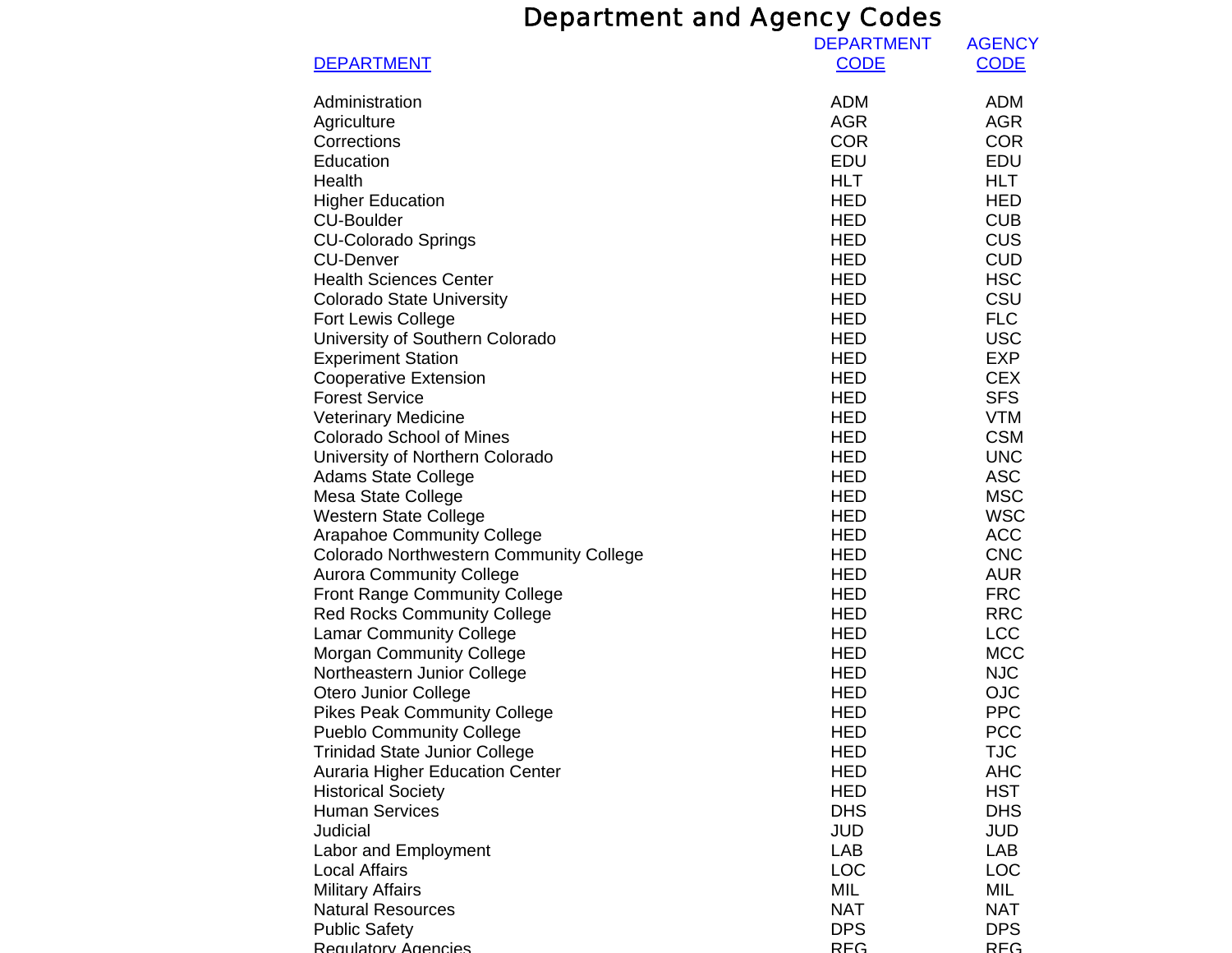## Appendix D Capital Assets Purpose Codes

Preference will be given to those projects which provide the most efficient use of state resources including but not limited to: innovative solutions to space needs, co-location of programs resulting in space and program efficiencies, and operating cost reductions.

| A. State Financial<br><b>Obligations</b>                                                               | <b>Certificates of Participation</b><br>(1)                                                                                                        | (2)Other                                                                                                                                                        |                                                                                                                                                                                                                                                                     |
|--------------------------------------------------------------------------------------------------------|----------------------------------------------------------------------------------------------------------------------------------------------------|-----------------------------------------------------------------------------------------------------------------------------------------------------------------|---------------------------------------------------------------------------------------------------------------------------------------------------------------------------------------------------------------------------------------------------------------------|
| <b>B. Continuation Projects</b><br><b>Final Phase</b>                                                  | <b>Continuation Projects</b><br>(1)<br><b>Final Phase</b>                                                                                          |                                                                                                                                                                 |                                                                                                                                                                                                                                                                     |
| <b>C. State Wide Priorities</b>                                                                        | <b>Statewide High Priorities</b><br>(1)<br>(determined by OSPB/CCHE)                                                                               |                                                                                                                                                                 |                                                                                                                                                                                                                                                                     |
| D. Controlled Maintenance                                                                              | Level 1<br>(1)<br><b>Life Safety</b>                                                                                                               | Level 2<br>(2)<br>Program Disruptions                                                                                                                           | Level 3<br>(3)<br>Deterioration                                                                                                                                                                                                                                     |
| <b>E. Continuation Projects</b>                                                                        | <b>Continuation Projects</b><br>(1)<br>Not Final Phase                                                                                             | <b>Continuation Projects</b><br>(2)<br>A&E funding only                                                                                                         |                                                                                                                                                                                                                                                                     |
| F. New Projects<br><b>Current Program Needs</b><br><b>Solutions to Existing</b><br><b>Deficiencies</b> | <b>Statutory Requirements</b><br>(1)<br>Mandates<br>those projects, which are<br>directed by court order or reduce<br>the state's legal liability. | Renovation/<br>(2)<br><b>Replacement of Existing</b><br>Space/Equipment<br>a. significant cost-savings or cost<br>avoidance<br>increased level of service<br>b. | Construction of New Building or<br>(3) Facility<br>(5)<br><b>Expanded Space</b><br>Infrastructure<br>Improvements<br>significant cost-savings or cost<br>a.<br>Technology<br>avoidance<br>(4)<br>Infrastructure<br>increased level of service<br>Improvements<br>b. |
| <b>Immediate Future</b><br>G<br>Program Needs-<br><b>Solutions to Growing</b><br><b>Deficiencies</b>   | Mandates<br>(1)<br>those projects, which are<br>directed by court order or reduce<br>the state's legal liability.                                  | Renovation / Replacement of<br>(2)<br>Existing Space / Equipment                                                                                                | Construction of<br>(4)<br>Facility<br>Infrastructure<br>(3)<br>New Building or<br>Improvements<br>Expanded<br>Space to<br>Technology Infrastructure<br>(5)<br>Consolidate<br>Improvements<br>Programs from<br>Obsolete and<br>Congested<br>Space                    |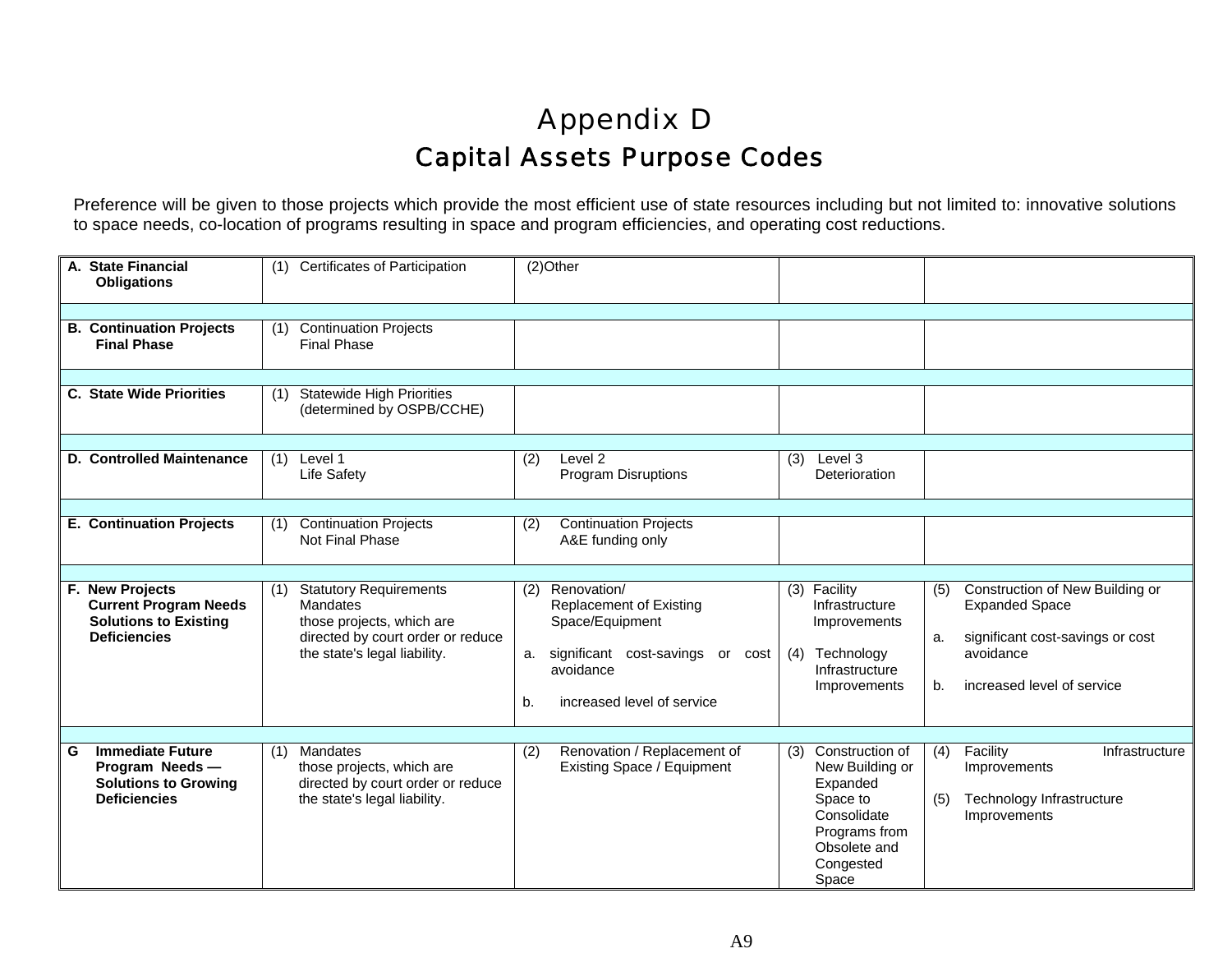# Appendix E

## COFRS Higher Education Financial Reporting System Program And Fund Codes

| HIGHER EDUCATION FEEDER AGENCY COFRS CHART OF ACCOUNTS 11/2002 |            |                                                                                |     |  |
|----------------------------------------------------------------|------------|--------------------------------------------------------------------------------|-----|--|
| <b>AGENCY CODES</b>                                            |            | <b>FUND CODES</b>                                                              |     |  |
| Department of Higher Education                                 | G          | <b>GOVERNMENTAL FUNDS</b>                                                      |     |  |
| Colorado Commission on Higher Education<br>(CCHE)              | <b>GAA</b> | <b>General Fund-Unrestricted</b>                                               | 100 |  |
| Colorado Council on the Arts                                   | <b>GBA</b> | <b>Regular Capital Construction</b>                                            | 461 |  |
| Colorado Student Loan Program (CSLP)                           |            | <b>GDA HIGHER EDUCATION FUNDS**</b>                                            |     |  |
| <b>Private Occupational School Division</b>                    |            | <b>GPA</b> Current Unrestricted - Nonexempt                                    | 310 |  |
| Colorado Student Obligation Bond Authority                     |            | <b>GRA</b> Current Unrestricted - Exempt                                       | 311 |  |
| <b>UNIVERSITY OF COLORADO</b>                                  |            | <b>Auxiliary Self-Funded Enterprises -</b><br>Exempt                           | 320 |  |
| University of Colorado Board of Regents                        | <b>GFA</b> | Other Auxiliary Fund - Exempt<br>(Optional)                                    | 321 |  |
| University of Colorado - Boulder                               | <b>GFB</b> | Other Auxiliary Fund - Exempt<br>(Optional)                                    | 322 |  |
| University of Colorado - Colorado Springs                      |            | GFC Other Auxiliary Fund - Exempt                                              | 323 |  |
| University of Colorado - Denver                                | <b>GFD</b> | <b>Research Building Revolving Fund</b>                                        | 324 |  |
| University of Colorado - Health Sciences<br>Center             | <b>GFE</b> | 23-31-129 (CSU only)                                                           |     |  |
| <b>COLORADO STATE UNIVERSITY SYSTEM</b>                        |            | Other Auxiliary Fund - Exempt                                                  | 325 |  |
| <b>CSU System Board of Governors</b>                           |            | <b>GGA   Auxiliary Self-Funded</b><br>Nonenterprise - Exempt (began<br>7/1/01) | 326 |  |
| <b>Colorado State University</b>                               |            | GGB CPPS Revolving Fund - Exempt                                               | 327 |  |
| University of Southern Colorado                                | GGJ        | Internal Service Funds - Exempt<br>(began 7/1/01)                              | 328 |  |
|                                                                |            | <b>Auxiliary Self-Funded - Nonexempt</b>                                       | 329 |  |
| <b>STATE COLLEGES IN COLORADO</b>                              |            | <b>Current Restricted - Exempt</b>                                             | 330 |  |
|                                                                |            | <b>Current Restricted - Nonexempt</b>                                          | 331 |  |
| <b>Adams State College</b>                                     |            | GYA* Children's Health Plan 26-17-108<br>(UCHSC only)                          | 332 |  |
| Mesa State College                                             |            | GZA* Fitzsimons Trust Fund (UCHSC<br>only)                                     | 333 |  |
| <b>Western State College</b>                                   |            | GWA* Wildlife Emergency Fund (CSU<br>only)                                     | 334 |  |
|                                                                |            | Loan Fund - Exempt                                                             | 340 |  |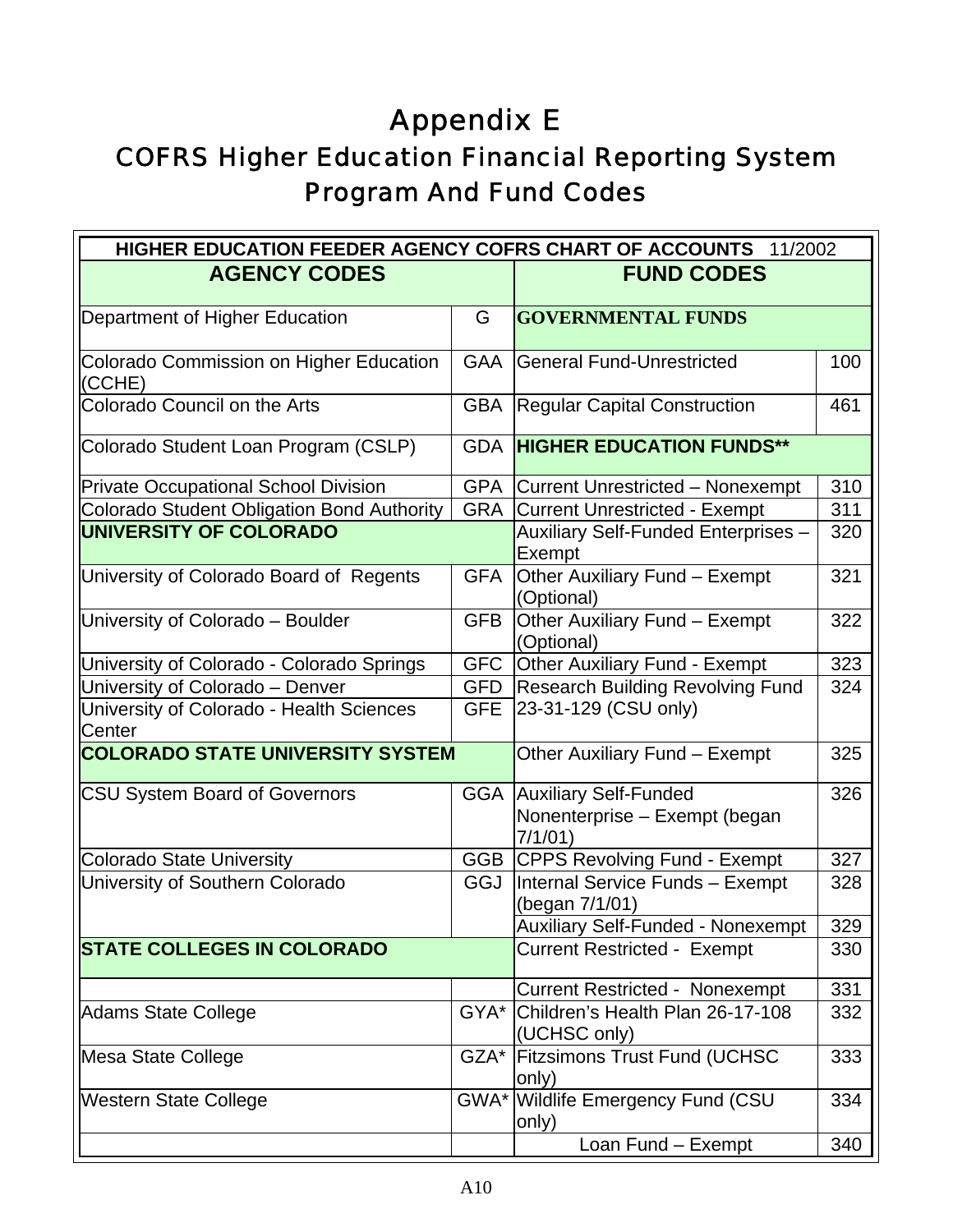| HIGHER EDUCATION FEEDER AGENCY COFRS CHART OF ACCOUNTS<br>11/2002 |            |                                                   |     |  |
|-------------------------------------------------------------------|------------|---------------------------------------------------|-----|--|
| <b>AGENCY CODES</b>                                               |            | <b>FUND CODES</b>                                 |     |  |
|                                                                   |            |                                                   |     |  |
| <b>COLORADO COMMUNITY COLLEGES</b><br><b>SYSTEM (CCCS)</b>        | <b>GJA</b> | Endowment Fund - Exempt                           | 350 |  |
| <b>Arapahoe Community College</b>                                 | <b>GJB</b> | Plant Fund - Exempt                               | 371 |  |
| <b>Community College of Aurora</b>                                | <b>GJC</b> | Plant Fund - Nonexempt                            | 375 |  |
| <b>Community College of Denver</b>                                | <b>GJD</b> | HE Agency Fund - Exempt                           | 380 |  |
| <b>Front Range Community College</b>                              | <b>GJE</b> | Financial Presentation - Exempt<br>(began 7/1/01) | 399 |  |
| <b>Lamar Community College</b>                                    | <b>GJF</b> |                                                   |     |  |
| Lowry HEAT Center                                                 | <b>GJP</b> |                                                   |     |  |
| <b>Morgan Community College</b>                                   | <b>GJG</b> |                                                   |     |  |
| Northeastern Junior College                                       | <b>GJR</b> |                                                   |     |  |
| Colorado Northwestern Community College                           | <b>GJT</b> |                                                   |     |  |
| <b>Otero Junior College</b>                                       | <b>GJH</b> |                                                   |     |  |
| <b>Pikes Peak Community College</b>                               | GJJ        |                                                   |     |  |
| <b>Pueblo Community College</b>                                   | <b>GJK</b> |                                                   |     |  |
| <b>Red Rocks Community College</b>                                | <b>GJL</b> |                                                   |     |  |
| <b>Trinidad State Junior College</b>                              | <b>GJM</b> |                                                   |     |  |
| UNIVERSITY OF NORTHERN COLORADO                                   | <b>GKA</b> |                                                   |     |  |
| <b>COLORADO SCHOOL OF MINES</b>                                   | <b>GLA</b> |                                                   |     |  |
| <b>AURARIA HIGHER EDUCATION CENTER</b>                            | <b>GMA</b> |                                                   |     |  |
| <b>FORT LEWIS COLLEGE</b>                                         | <b>GSA</b> |                                                   |     |  |
| <b>IMETROPOLITAN STATE COLLEGE OF</b><br><b>DENVER</b>            | <b>GTA</b> |                                                   |     |  |
|                                                                   |            | ** The following funds are no longer in           |     |  |
| *Effective 7/01/2004                                              |            | use as of 7/1/01: 372, 373, 374, 376, 377         |     |  |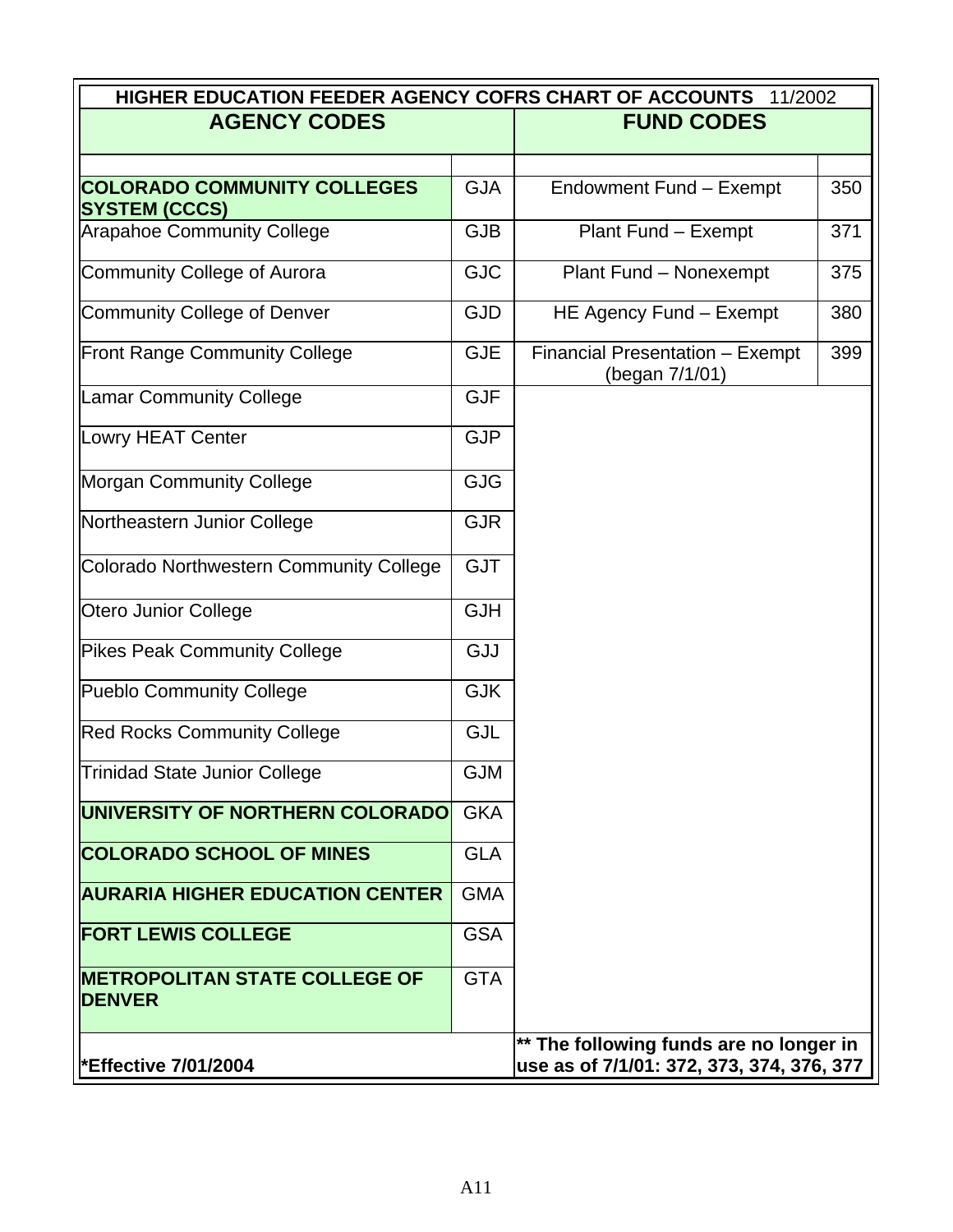## Appendix F: Memorandum of Understanding between State Controller's Office and Capital Development Committee Six-Month Rule

#### **Enforcement of CRS 24-30-1404, as revised April 2001**

CRS 24-30-1404(7) requires agencies to execute a contract and encumber funds for any professional services, as defined by CRS 24-30-1404(6), related to a capital construction or controlled maintenance project within six months of the date the appropriation becomes law. For projects when no professional service contract is required, a contract for the project must be entered into within this same six-month time frame. This Memorandum of Understanding (MOU) between the State Controller's Office (SCO) and the Capital Development Committee (CDC) defines the process to be used by departments or institutions to comply with the requirements of the statute.

#### **Construction Projects with professional service contracts**

These are typically large building projects that require significant up-front design work.

 $\triangleright$  Compliance with the six-month rule requires all architecture/engineering services contracts or any other significant professional services contracts related to the design of the project, identified in the project plan, be executed and encumbered within the sixmonth date. The department controller or institution chief financial officer (CF0) and project manager will certify compliance to the SCO.

-or-

 $\triangleright$  The project plan may contain an amount for professional services, proposed by the department or institution and agreed to by the CDC, to be encumbered by the six-month date that is less than the architectural/engineering services contracts or other significant professional services contracts related to the design of the project, identified in the project plan. The project plan must also include justification for the proposed amount. The CDC will communicate the approved encumbrance amount to the SCO as a waiver recommendation under CRS 24-30-1404(7). The SCO will issue the waiver letter to the department or institution*.* If the department or institution cannot encumber the CDCapproved amount by the six-month date, it must submit a new waiver request or revert the project funds.

Alternatively, the department or institution that cannot encumber all of the professional services may follow the normal waiver request process when the problem is identified.

#### **Construction Projects without professional services contracts**

These are typically maintenance or repair projects, which may be at one location or spread over many locations. However, no professional service contracts are required to be obtained for the project to commence, or professional services are provided from non-capital construction sources.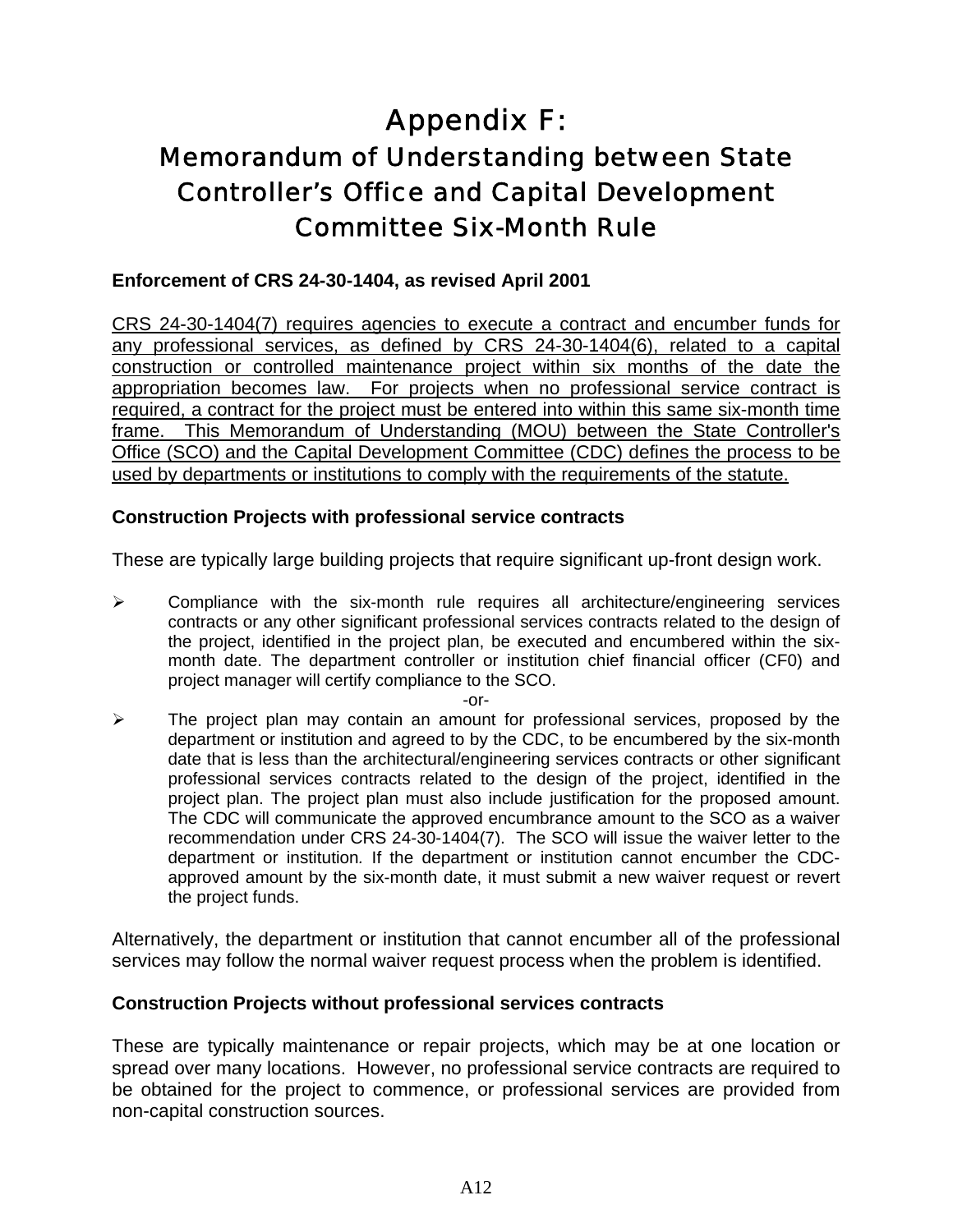Compliance with the six-month rule will be met with an encumbrance, by the six-month date, for the total amount of the project, identified in the project plan. The department controller or institution CFO and project manager will certify compliance to the SCO.

-or-

The project plan may contain a project amount, proposed by the department or institution and agreed to by the CDC, to be encumbered by the six-month date that is less than the full amount of the project identified in the project plan. The CDC will communicate the approved encumbrance amount to the SCO as a waiver recommendation under CRS 24-30-1404(7).The SCO will issue the waiver letter to the department or institution. If the department or institution cannot encumber this amount by the six-month date, it must submit a new waiver request or revert the project funds.

Non-Construction Projects – IT or Equipment Purchases:

Compliance with the six-month rule will be met with an encumbrance, by the six-month date, for the full amount of the project identified in the project plan. The department controller or institution CFO and project manager will certify compliance to the SCO.

-or-

The project plan may contain a project amount, proposed by the department or institution and agreed to by the CDC, to be encumbered by the six-month date that is less than the full amount of the project as identified in the project plan. The CDC will communicate the approved encumbrance amount to the SCO as a waiver recommendation under C.R.S. 24-30-1404(7). The SCO will issue the waiver letter to the department or institution. If the department or institution cannot encumber this amount by the six-month date, it must submit a new waiver request or revert the project funds.

#### **Other Issues**

 $\triangleright$  Projects with multiple phases.

The six-month rule requirement is generally monitored for compliance in the first phase of a project. If subsequent phases of a project are dependent on the first phase, once compliance is met in the first phase of the project, additional phases do not have a six-month rule requirement. If multiple phases of a project are designed as stand-alone projects, each phase or the project will be required to meet the six-month rule.

¾ Project Plans

The Office of State Planning and Budgeting (OSPB), Colorado Commission on Higher Education (CCHE), and State Buildings Programs are responsible for monitoring spending on capital construction or controlled maintenance projects to determine the department or institution has complied with the intent of the project plan.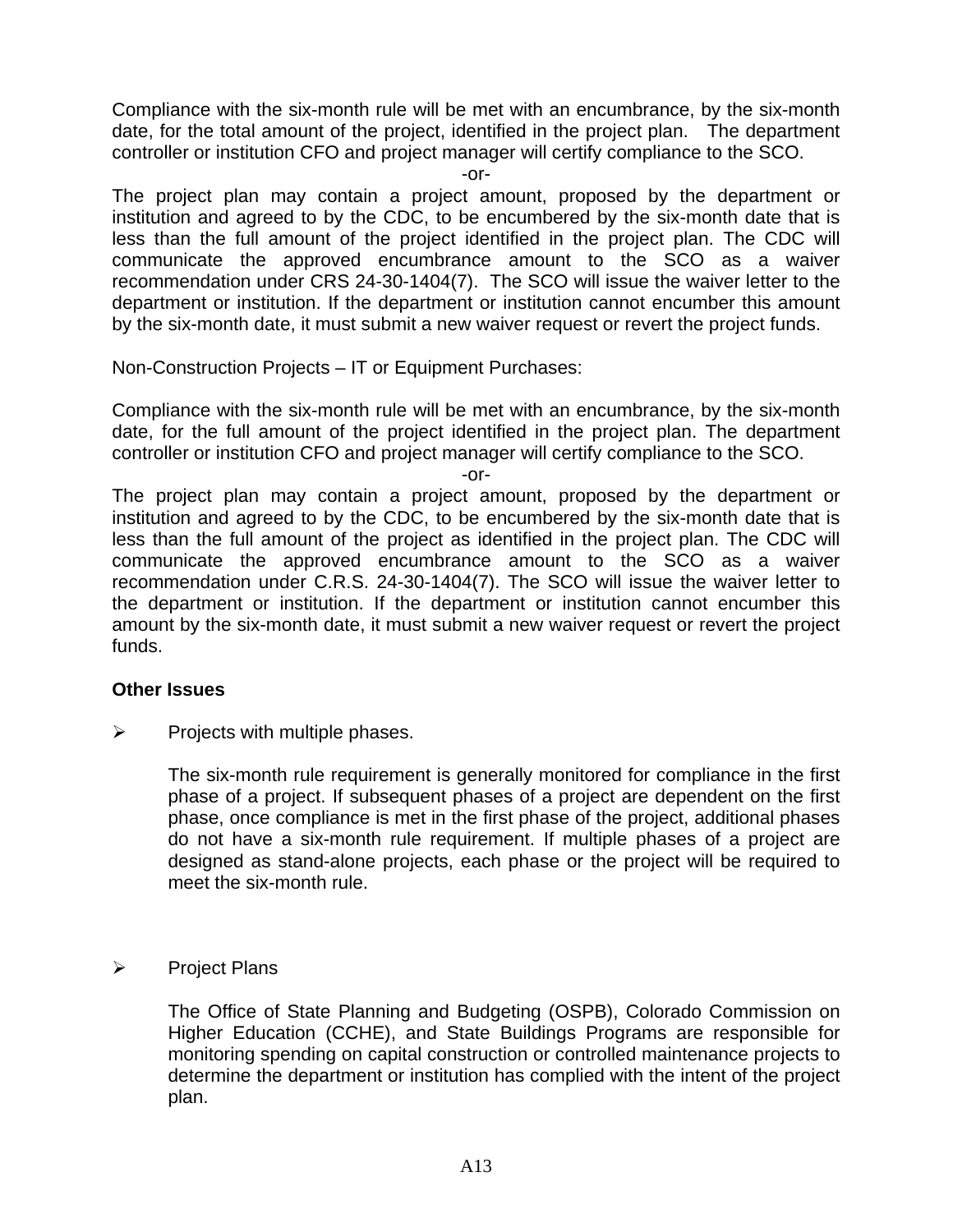## Appendix G: Special Instructions for Higher Education Information Technology Program Plans

The technology program plans should follow the outline below.

#### **Planning Linkages**

- 1. Master Plan Linkage Identify systems, objectives, measures, linked to institutional master plan.
- 2. Technology Master Plan If no plan has been developed, include earliest date that a plan might be produced, then establish:
	- $\triangleright$  The title, date, and approval authority for the plan.
	- $\triangleright$  Context and phasing of proposed project (i.e., prior projects that provide the necessary infrastructure for this project, and what subsequent projects will in turn rely on this project as infrastructure and how this is documented.

#### **Project Details**

- 1. Problem
	- $\triangleright$  Describe the problem or opportunity to be addressed.
	- $\triangleright$  Who are the beneficiaries of the project? What is the need that must be met? What usage levels are anticipated?
- 2. Requirements, Mission and Technical. Describe the requirements for the proposed project from both the mission critical and technical perspective.
- 3. Alternatives. Identify alternatives examined to solve problem. Explain why chosen alternative was selected.
- 4. Outcomes, Expected Results
	- $\triangleright$  Describe the expected, visible outcome, change, or result and quantify its value in specific terms.
	- $\triangleright$  Justify the project in terms of practical, quantifiable, major benefits to accrue.
- 5. Project Description. Describe the "what, who, when, why, and how."